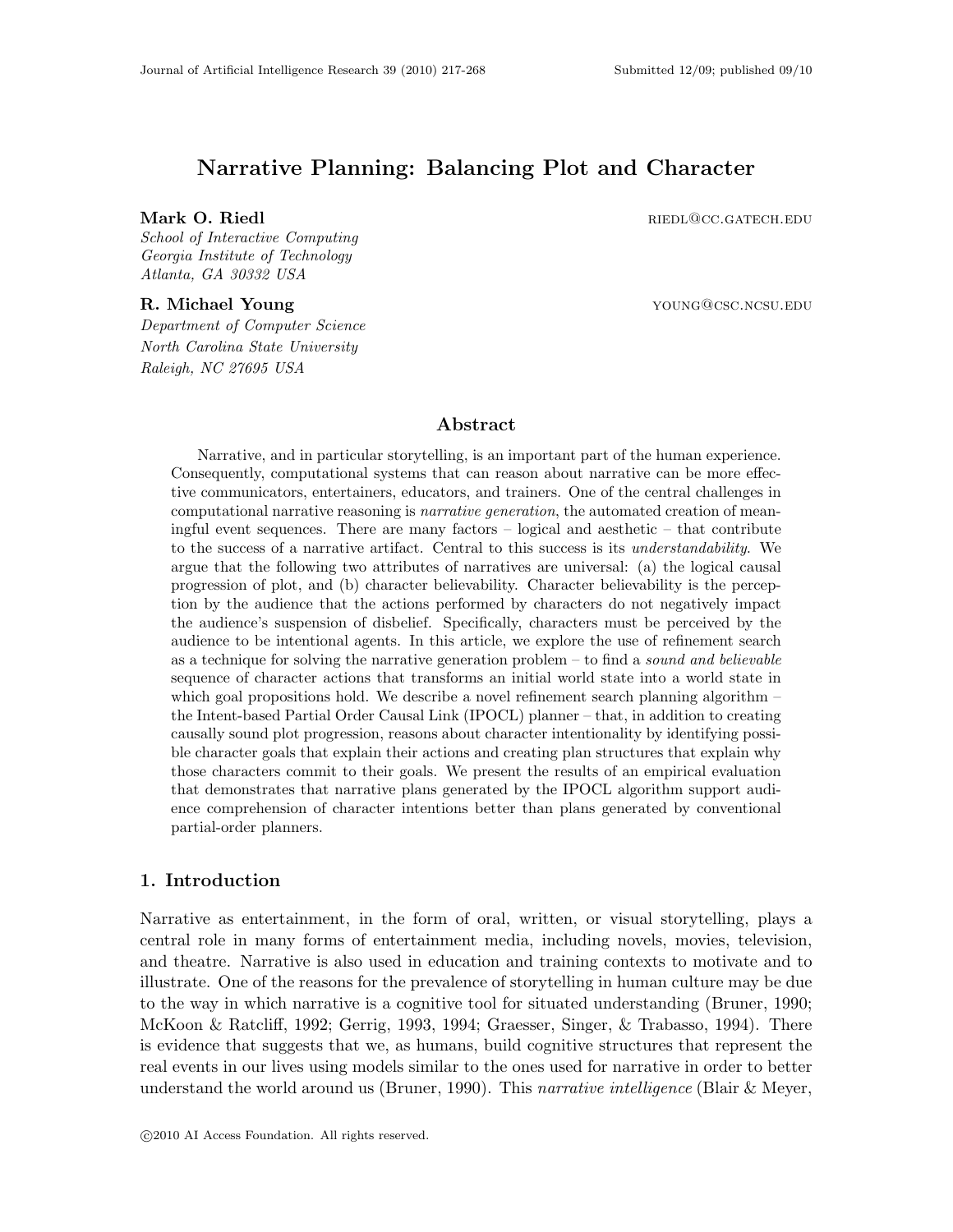1997; Mateas & Sengers, 1999) is central in the cognitive processes that we employ across a range of experiences, from entertainment contexts to active learning.

Computational systems that reason about narrative intelligence are able to interact with human users in a natural way because they understand collaborative contexts as emerging narrative and are able to express themselves through storytelling. The standard approach to incorporating storytelling into a computer system, however, is to script a story at design time and then to have the story's script execute without variation at run-time. For a computer system to use a scripted story means that the ability of the system to adapt to the user's preferences and abilities is limited. The story scripted into a system may not completely engage the user's interests or may be too challenging for the user to follow. Furthermore, if stories are scripted at design time, a system can only have a limited number of stories it can present to the user. In entertainment applications, a limited number of stories or a limited number of permutations of a single story results in limited opportunities for user interaction (or limited *replay value* if the computational system is a computer game). In educational and training applications, a limited number of stories or a limited number of permutations of a single story limits the ability of the system to adapt to a learner's needs and abilities.

An alternative approach is to generate stories either dynamically or on a per-session basis (one story per time the system is engaged). Narrative generation is a process that involves the selection of narrative content (the events that will be presented to an audience), ordering of narrative content, and presentation of narrative content through discourse. A system that can generate stories is capable of adapting narrative to the user's preferences and abilities, has expanded replay value, and is capable of interacting with the user in ways that were not initially envisioned by system designers. While many entertainment, educational, and training systems incorporate aspects of storytelling, very few systems exist that generate novel narrative content in order to support the particular needs and preferences of the user. The ability to customize narrative content to the user is the primary motivation of the research effort described in this article.

Narrative content must be understandable, regardless of the purpose of the system that utilizes a narrative generator and the needs of the system user. Of the many factors – both logical and aesthetic – that relate to narrative understandability, we focus on two attributes of narratives we consider to be relatively universal: (a) the logical causal progression of plot and (b) *character believability*. Logical progression of plot refers to a property of narrative in which the central events of the narrative obey the rules of the world in which the narrative occurs. Character believability (Bates, 1994) is the perception by the audience that the actions performed by characters do not negatively impact the audience's suspension of disbelief. Specifically, characters must be perceived by the audience to be intentional agents (Dennett, 1989). Thus a believable narrative sequence is one in which all characters can be perceived to be intentional agents.

In this article we describe a narrative generation system that models the fictional narrative creation process as a search-based planning process. The resulting artifact – the plan – is a description of the temporally ordered sequence of actions that story world characters will perform. This plan, when executed or rendered into natural language, tells a story. Plans have been found to be good computational representations of narratives because plans encode attributes central to narrative: action, temporality, and causality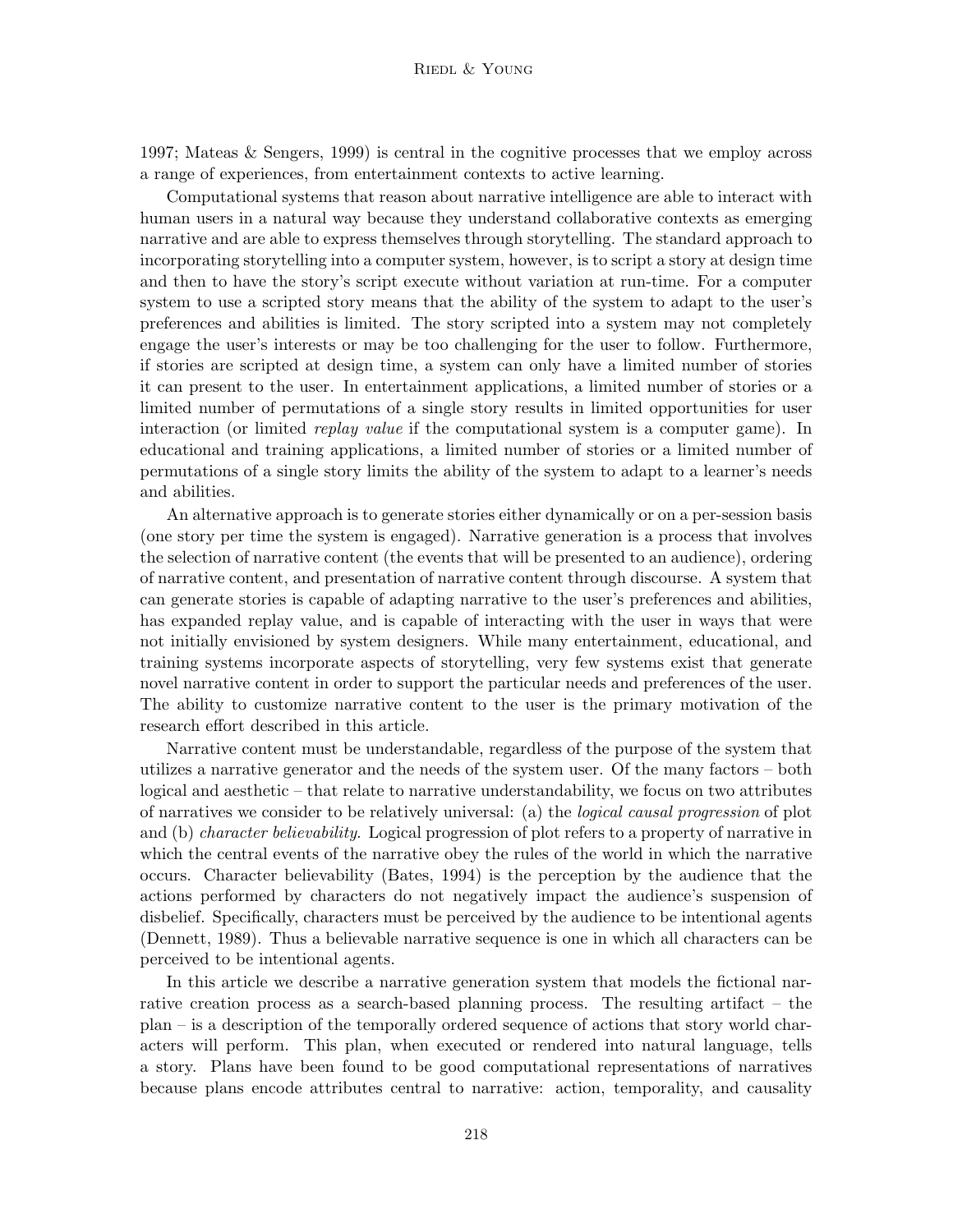(Young, 1999). Unfortunately, solving the planning problem does not also solve the narrative generation problem because planners do not consider many of the logical and aesthetic properties of narratives. Specifically, planners do not consider character believability. We describe a novel refinement search planner – the Intent-based Partial Order Causal Link (IPOCL) planner – that, in addition to creating causally sound plot progression, reasons about character intentionality by (a) identifying possible character goals that explain their actions and (b) creating plan structures that explain why those characters commit to their goals. We begin with a brief background on narrative and lay the theoretical groundwork for planning-based narrative generation (Section 2). Section 3 discusses related work in narrative generation. In Section 4, we lay out our algorithm, IPOCL, for narrative planning in detail and illustrate its processing through examples. Finally, in Section 5, we describe how we evaluated the system.

### 2. Narrative and Planning

In this section we cover some of the relevant background on narrative from the humanities and from cognitive psychology. We use the introduced concepts related to narrative to build an argument for using planning technologies to generate narratives and why off-the-shelf planners, with their emphasis on goal satisfaction, are insufficient.

### 2.1 Narrative Background

Narrative and storytelling are terms that are widely understood but not often well defined. One definition is given here:

Narrative: A narrative is the recounting of a sequence of events that have a continuant subject and constitute a whole (Prince, 1987).

For a narrative to have a continuant subject and constitute a whole, the events described in the narrative have a single point or relate to a single communicative goal (Chatman, 1993). One can, however distinguish between narratives that tell a story and narratives that do not (Herman, 2002). A narrative that tells a story has certain properties that one comes to expect. In particular, a story is a narrative that has a plot – the outline of main incidents in a narrative – that is structured to have a particular effect on the audience over time.

Narratologists break narrative down into two layers of interpretation: fabula and sjuzet (Bal, 1998). The fabula of a narrative is an enumeration of all the events that occur in the story world between the time the story begins and the time the story ends. The events in the fabula are temporally sequenced in the order that they occur, which is not necessarily the same order in which they are told. The sjuzet of a narrative is a subset of the fabula that is presented via narration to the audience. If the narrative is written or spoken word, the narration is in natural language. If the narrative is a cinematic presentation, the narration is through the actions of actors and the camera shots that capture that action. While it is the narrated sjuzet that is directly exposed to the audience, it is the fabula of a narrative that is the content of the narrative, what the narrative is about. In this article, our work is primarily concerned with the generation of a fabula. We assume that a sjuzet can be generated from a fabula in a distinct process (e.g., Callaway & Lester, 2002; Young, 2006; Jhala, 2009; Bae & Young, 2008; Cheong & Young, 2008).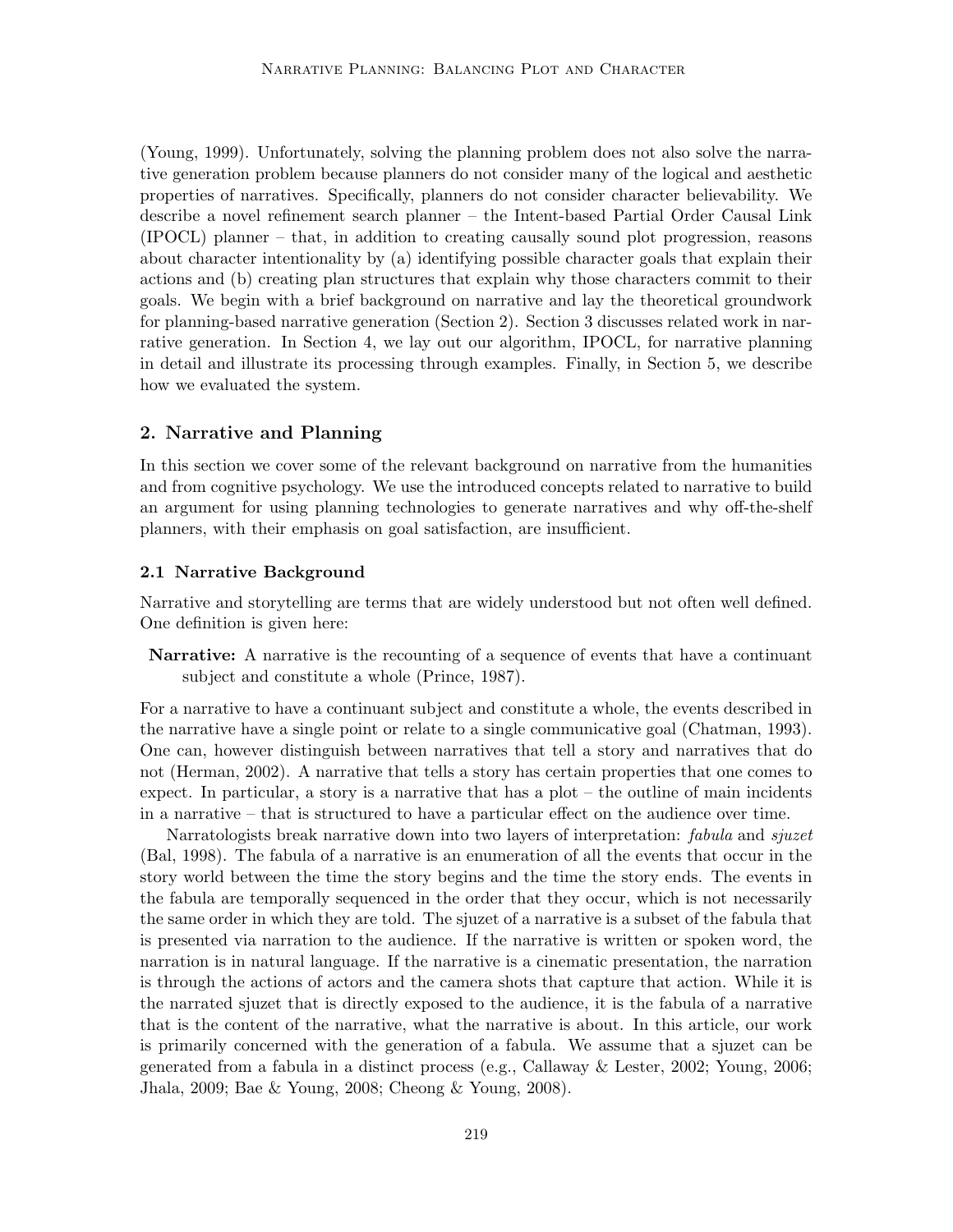There are many aspects that determine whether a story is accepted by the audience as good. Many of these aspects are subjective in nature, such as the degree to which the audience empathizes with the protagonist. Other aspects appear to be more universal across a wide variety of genres. Cognitive psychologists have determined that the ability of an audience to comprehend a narrative is strongly correlated with the causal structure of the story (Trabasso & Sperry, 1985; van den Broek, 1988; Graesser, Lang, & Roberts, 1991; Graesser et al., 1994) and the attribution of intentions to the characters that are participants in the events (Graesser et al., 1991; Gerrig, 1993; Graesser et al., 1994). Story comprehension requires the audience (e.g. reader, hearer, viewer) to perceive the causal connectedness of story events and to infer intentionality of characters. Accordingly, the two attributes of narrative that we focus on in this work on narrative generation are *logical* causal progression and character believability.

The causality of events is an inherent property of narratives and ensures a whole and continuant subject (Chatman, 1993). Causality refers to the notion that there is a relationship between temporally ordered events such that one event changes the story world in a particular way that enables future events to occur (Trabasso & van den Broek, 1985). For a story to be considered successful, it must contain a degree of causal coherence that allows the audience to follow the logical succession of events and predict possible outcomes. Attesting to the importance of causality in story, Trabasso and Sperry (1985) found a significant correlation between recall of an event in a story and its existence as part of a causal chain that terminates in the outcome of the story.

Character believability (Bates, 1994) is the perception by the audience that the actions performed by characters do not negatively impact the audience's suspension of disbelief. Character believability is partially dependent on the idiosyncrasies of a character's appearance and physical movements. Physical appearance is very important in visual media such as animated film (Thomas & Johnson, 1981). Descriptions of character appearances are also found in written and spoken presentations. Equally important is the way in which the internal attributes of a character such as personality, emotion, desires, and intentions manifest themselves through the decisions the character makes and the behaviors the character performs (Thomas & Johnson, 1981; Bates, 1994; Loyall, 1997).<sup>1</sup> The definition of character believability places emphasis on the goal-oriented nature of characters. Goal-oriented behavior is a primary requirement for believability (Loyall, 1997; Charles, Lozano, Mead, Bisquerra, & Cavazza, 2003). Specifically, we, as humans, ascribe intentionality to agents with minds (Dennett, 1989). The implication is that if a character is to be perceived as believable, one should be able to, through observations of the character, infer and predict its motivations and intentions. In this article, our approach to narrative generation focuses explicitly on creating narrative sequences in which characters will be perceived to be intentional agents. Other research efforts have directly addressed other aspects of character believability, including personality (e.g., Carbonell, 1980; Reilly, 1996; Rizzo, Veloso, Miceli, & Cesta, 1999; Sengers, 2000), emotion (e.g., Gratch & Marsella, 2004; Seif El-Nasr, Yen, & Ioerger, 2000), and appearance and physical performance (e.g., Blumberg & Galyean, 1995; Maes, Darrell, Blumberg, & Pentland, 1995; Perlin & Goldberg, 1996; Loyall, 1997; Hayes-Roth, van Gent, & Huber, 1997; Lester, Voerman, Towns, & Callaway, 1999).

<sup>1.</sup> Loyall (1997) enumerates many of the elements that affect character believability in autonomous agents.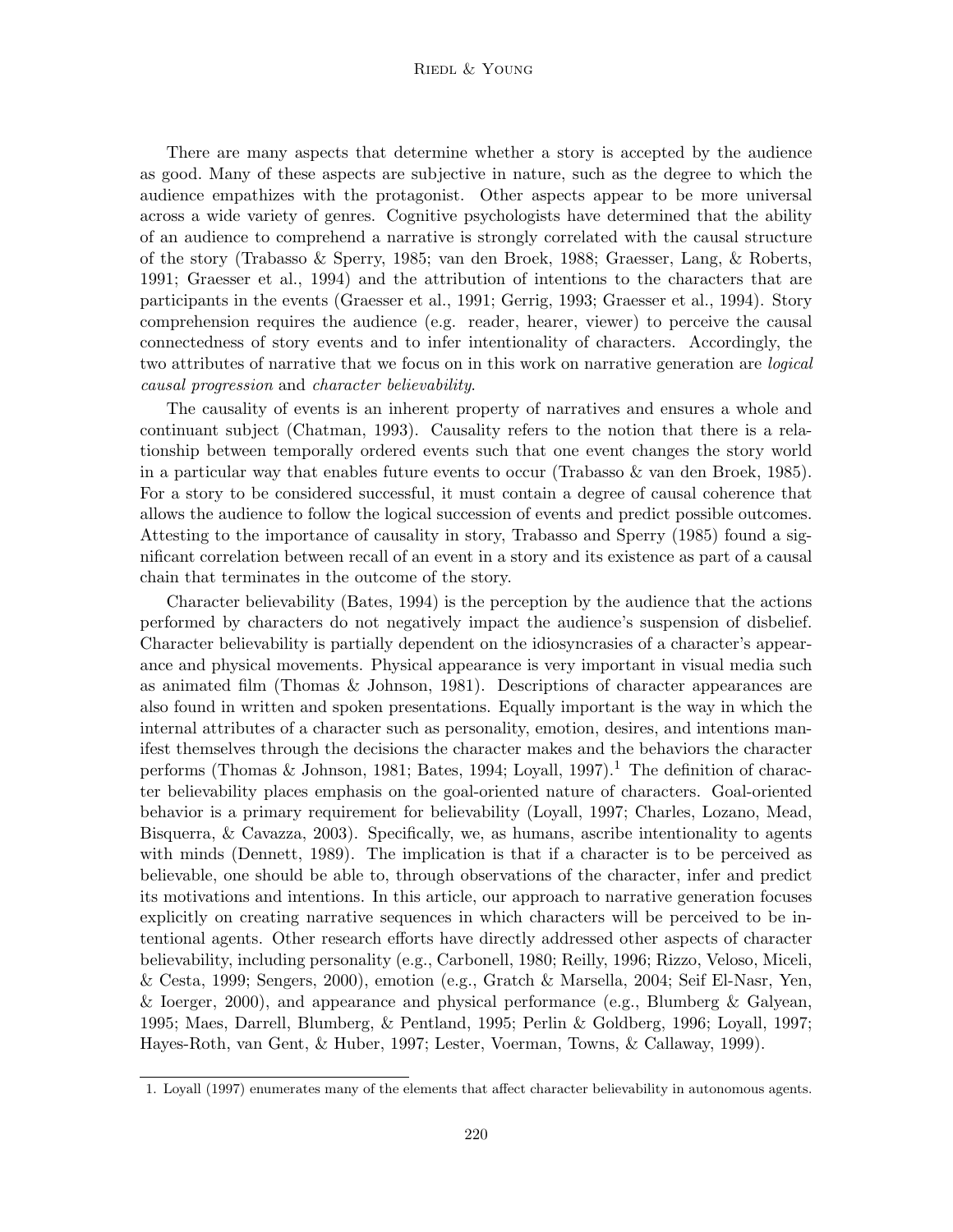#### 2.2 Planning as a Model of Narrative Generation

There are many parallels between plans and narrative at the level of fabula. In particular, a narrative is a sequence of events that describes how the story world changes over time. In a fabula, change is instigated by intentional actions of story world characters, although the story world can also be changed through unintentional acts such as accidents and forces of nature. Likewise, a plan is a set of ordered operators that transforms a world from one state to another state. If the operators of a plan are events that can happen in a story world, then a plan can be a model of a fabula. Partially ordered plans allow operations to remain temporally unconstrained if their relative execution order does not matter. The semantics of the plan and the capabilities of the plan execution engine may determine whether operations can, in fact, be executed in parallel (Knoblock, 1994). Similarly, the events in a fabula can occur simultaneously in the story world, even though the narration (e.g., sjuzet) of the events is necessarily linear.

Planners are implementations of algorithms that solve the planning problem: given a domain theory, an initial state  $I$ , and a goal situation  $G$  consisting of a set of propositions, find a sound sequence of actions that maps the initial state into a state where  $G$  is true. The *domain theory* is a model of how the world can change. For example, one can use STRIPS (Fikes & Nilsson, 1971) or STRIPS-like operators that specify what operations can be performed in the world, when they are applicable, and how the world is different afterward. Various algorithms have been developed that solve planning problems including partial-order planners, constraint satisfaction planners, and heuristic search planners.

Since a plan can be used as a model of fabula, a planning algorithm can also be used as a model of the dramatic authoring process that humans use to create narratives. Thus, the creation of a narrative can be considered a problem solving activity if one considers the fabula of a narrative to be the sequence of story-world events that achieves some outcome desired by the author in order to have some effect or impact on an audience.

In this article, we present an algorithm for planning narratives. It specifically solves the fabula planning problem.

Fabula Planning Problem: Given a domain theory, find a *sound* and *believable* sequence of character actions that transforms an initial world state  $I$  into a world state in which goal propositions G hold.

The domain theory, initial state, and goal situation are provided by the user of the fabula generation system, whom we call the human author. The fabula generation system is tasked with selecting and ordering a set of actions that, when told (as opposed to executed), is considered a narrative.

The algorithm presented in subsequent sections can be considered one example of an algorithm that solves the fabula generation problem. As with planning algorithms in general, we acknowledge that other algorithms may exist. In the next sections, we explore the implications of searching for believable narrative plans.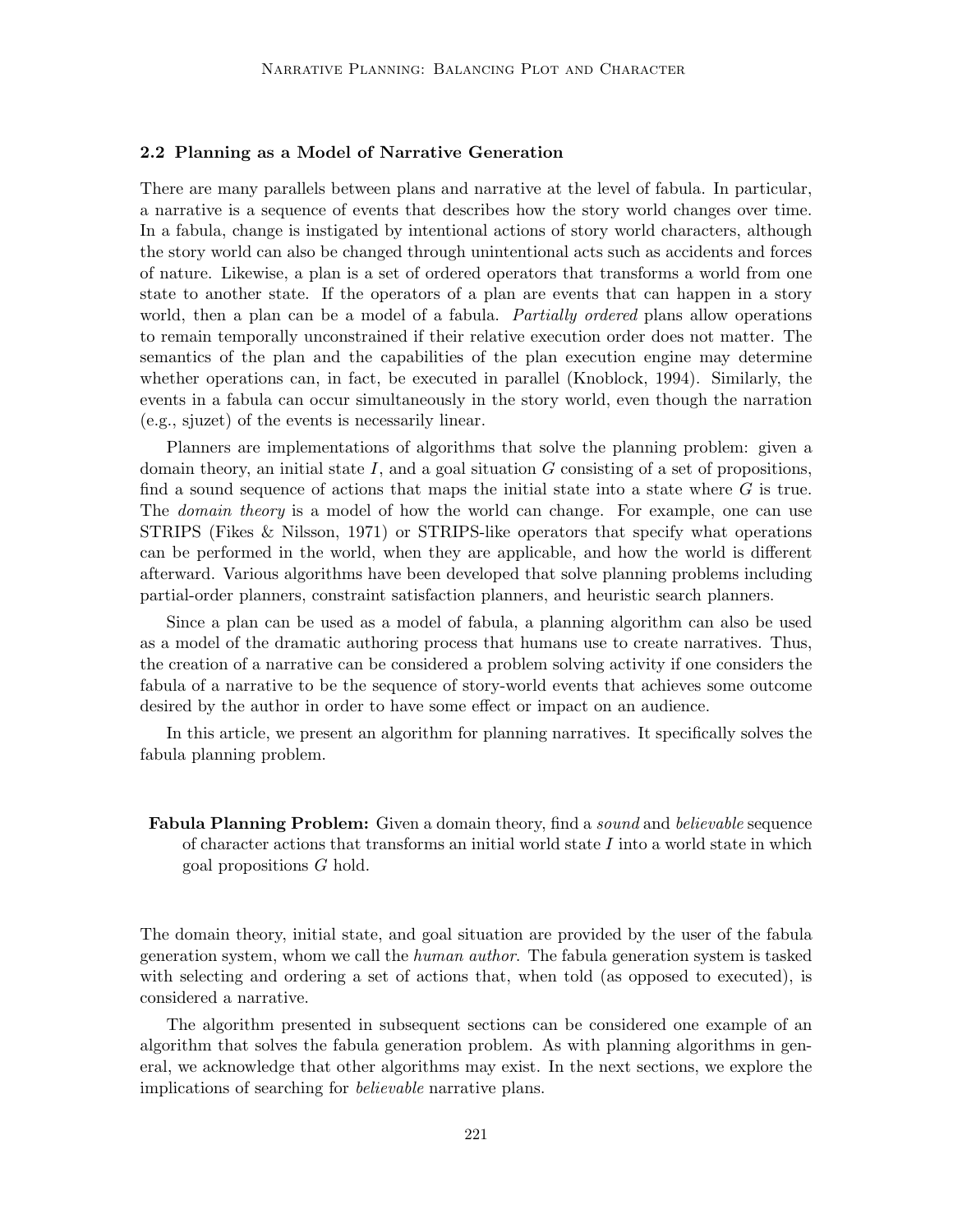# 2.2.1 Challenges of Planning as a Computational Model of Narrative **GENERATION**

Algorithms that solve the planning problem find sequences of operations that are sound, meaning that, in the absence of non-determinism, they are guaranteed to find a sequence of operations that maps the initial state into a state in which the goal situation holds. When generating a fabula, we assume that operations are actions to be performed by characters that exist in a story world. A consequence of the planning problem definition is that planners do not consider whether it is natural or believable for a character to perform an action at any given time during the plan; they do not consider actions from the perspective of the character or the audience, but from the context of whether it is necessary for the goal situation to be achieved. We argue that this limits the applicability of off-the-shelf planners as techniques for generating stories.

To illustrate this limitation, we present a simple example. Suppose we describe a world with three characters: a king, a knight, and a princess. All characters live in a castle and the castle has a tower in which characters can be locked up. Further suppose a goal situation has been provided by the human author in which the princess is locked in the tower and the king is dead. Given a reasonable domain theory  $-e.g.,$  a set of possible actions – one plan that can be found by a planner is:

- 1. The princess kills the king.
- 2. The princess locks herself in the tower.

This plan is valid from the perspective that it transforms the initial state into a state in which the goal situation holds. But does it make sense as a story? A reader of this short story will be left with many questions in mind. Why does the princess kill the king? Why does the princess lock herself in the tower? Other plans exist that might make more sense, such as:

- 1. The king locks the princess in the tower.
- 2. The knight kills the king.

Intuitively, it is easier for the reader to find an explanation that makes sense of this second story: the princess must have upset the king and the knight must be avenging the princess. Let us consider ways we can influence a planner to give us more favorable plans.

One possibility is that we could modify the problem definition. For example, we can change the initial state and domain theory such that princesses cannot kill kings or that characters cannot lock themselves in the tower. Do these modifications make sense? Suppose the king were attempting to harm the princess – the princess would be justified in killing the king. To declare that princesses can never kill kings seems to impose an unnecessarily strong assumption on what narratives can be generated. Likewise, we can imagine narratives in which it makes sense to lock oneself in a tower (perhaps to escape from danger). One of the advantages of automated generation of narratives is that an algorithm can explore many possibilities and/or create narratives that were not envisioned by the human author. This argument is further expanded by Riedl and Young (2006) in the context of creativity on the part of a computational system.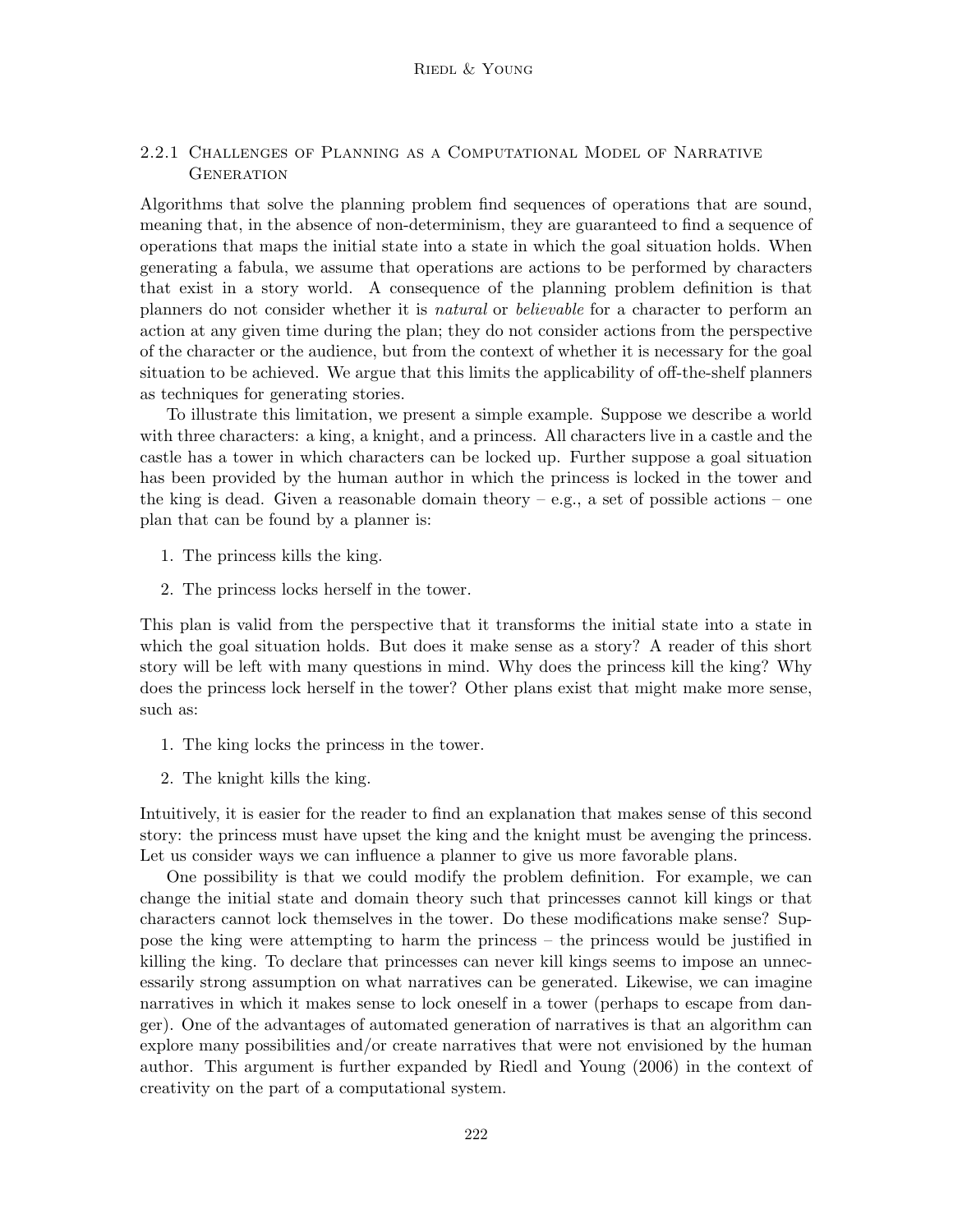Another possibility is that we provide a heuristic function to a planner that favorably ranks plans that demonstrate the quality of character believability. Such a heuristic will increase the probability that the planner find a solution that is believable by ranking plans as being "closer" to being a solution when they include actions that create the appearance of intentionality. For example, a planner with a good heuristic could, in principal, find the following plan:

- 1. The princess and the knight fall in love.
- 2. The king proposes to the princess.
- 3. The princess refuses the king's proposal.
- 4. The king locks the princess in the tower.
- 5. The knight kills the king.

Like the previous example, this plan has the king lock the princess in the tower and then has the knight kill the king. The inclusion of actions 1 and 3, however, increase the likelihood that a reader will find this story believable; the princess's refusal explains why the king locks the princess in the tower (the king's proposal establishes the conditions for the princess's refusal), and the princess and the knight falling in love explains why princess refuses the king's proposal and why the knight kills the king.

A good heuristic that ranks on believability, however, only increases the probability that a complete plan is found that has the desired properties by making it cost less to explore the portions of the search space in which those solutions are likely to exist. It is still possible for the planner to return a plan that is not believable in situations where it finds a shorter, complete solution before it finds the longer, complete, and believable solution. This occurs because the planning problem is solved when a sound sequence of actions that transforms the initial state into one in which the goal situation holds.

We conclude that the fabula generation problem is sufficiently different than the planning problem that if we wish to automatically plan the actions in a fabula, we can benefit from new definitions for plan completeness and mechanisms for selecting actions that move the planner toward complete solutions. We consider in greater detail what it means for a character to appear believable with respect to intentionality, how we can detect character believability in fabula plans, and how a planner can select actions that directly address both logical causal progression and believability.

#### 2.2.2 Intentionality in Character Believability

Character believability is partially due to character intentionality in that a story is more likely to be considered believable if the story world characters appear to be motivated by individual goals and desires. Stories are likely to be found more comprehensible when there are well-formed relationships between character actions and recognizable character goals (Graesser et al., 1991, 1994). However, unlike causal properties of story, there are no structures in plans or processes in planning algorithms that correspond directly to character intentionality except the goal propositions in the planning problem. However, this is complicated by the fact that stories typically comprise of multiple characters who cannot be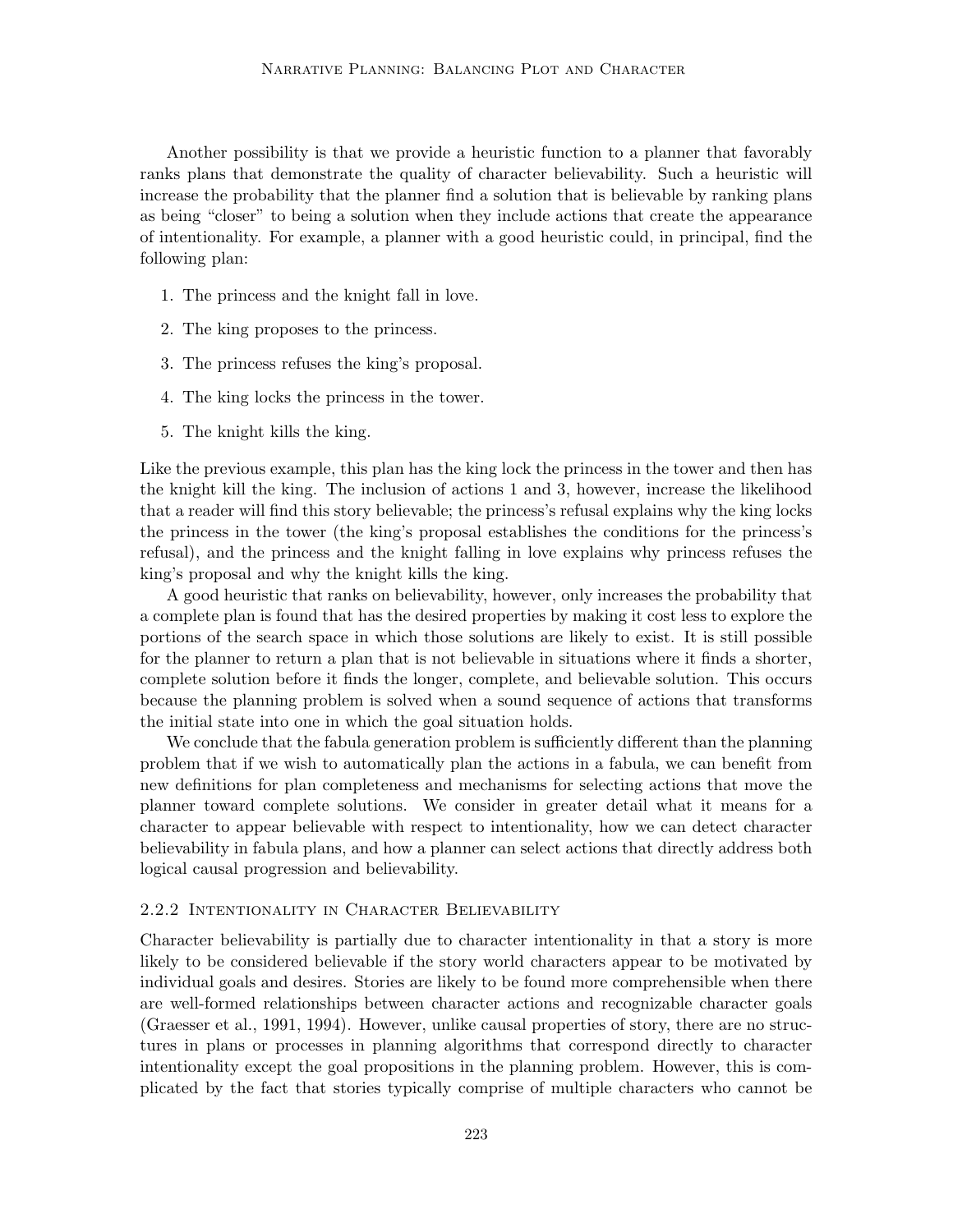assumed to have the same goals as the human author, or to want to achieve any of the goal situation propositions provided by the human author.

The goal situation in fabula planning is thus reinterpreted as the *outcome* of the story. However, all the propositions of the outcome are not necessarily intended by all story world characters. Indeed, it is possible that none of the propositions of the goal situation are intended by any of the story world characters. It is also not necessarily the case that any or all of the story world characters have declared intentions at the beginning of the story (in the initial state). That is, characters may only form intentions as a reaction to conditions in the world or in response to the actions of other characters.

Achieving character intentionality in a fabula planner requires a decoupling of the characters' intentions from the intentions of the human author and from the declaration of the initial state and goal situation. Thus, we distinguish between the *author goals* (Riedl, 2004, 2009) and character goals. The author goal is a description of the world that the author would like the fabula generator to achieve. For simplicity, we only consider a single author goal encoded into the outcome, although it is often advantageous for the human author to indicate several intermediate situations through which the fabula should pass as means of providing additional guidance as to what he or she desires in a solution (cf., Riedl, 2009). Character goals, on the other hand, are the goals that characters are perceived to pursue through a portion of the overall fabula. Characters goals may be different from the outcome in the sense that not all characters in a story desire the outcome state or seek to achieve it. Character goals may also be adopted and resolved throughout a story. For example, in the previous section the king appears to develop a goal of punishing the princess after she refuses to marry him. The king's goal neither exists at the beginning of the story nor persists through to the outcome.

Once agent intentions are decoupled from the initial world state and goal situation, the planner must assume responsibility for determining character goals – why the agents are performing the actions in the plan – and motivate those intentions with other actions. Failure to distinguish between author goals and character goals results in the appearance of collusion between characters to achieve the outcome situation when it does not makes sense (e.g., a protagonist and antagonist) and/or to act inconsistently and erratically.<sup>2</sup> Our approach to incorporating character intentionality into narrative planning is described in Section 4.

To illustrate the decoupling of character intentions, let us inspect the example planning problem from Section 2.2.1 in more detail. The goal situation has two propositions: (a) the princess is locked in the tower, and (b) the king is dead. This is an example where the human author's intentions – that a particular outcome is reached – is not likely to be the same as reasonable intentions of story world characters. That is, the princess is unlikely to intend to be locked up and the king is unlikely to intend to be dead. Further, it is not clear that there is any reason why the princess or the knight should intend that the king be dead, although these declarations could be made by the human author at initialization time. It would be reasonable for the reader to see the king appear to fight back against the

<sup>2.</sup> Sengers (2000) refers to this phenomenon as agent schizophrenia.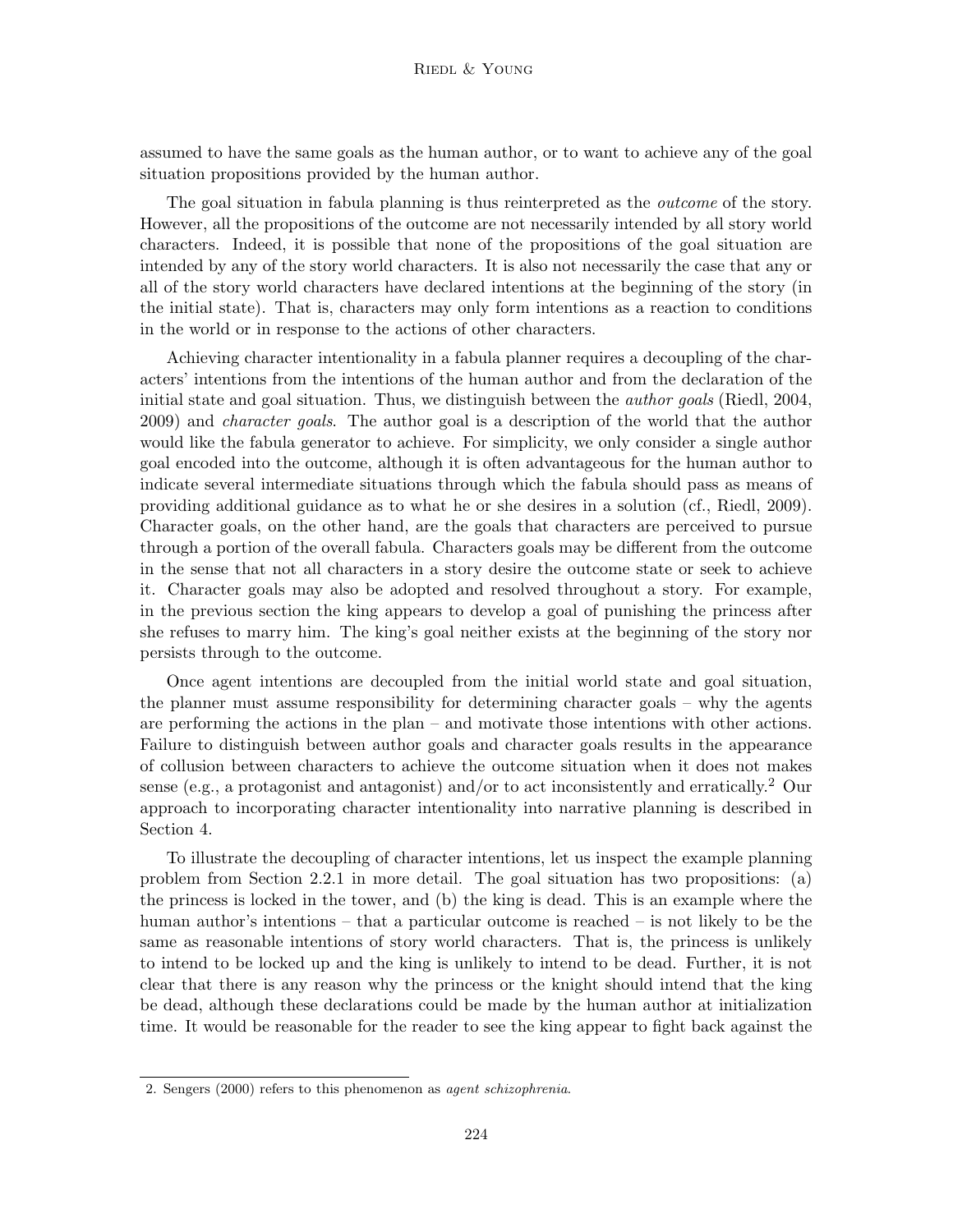knight to try to avoid death. But the planning problem is not *adversarial* in the sense that there can be any uncertainty about whether the knight will prevail.<sup>3</sup>

We conclude that a fabula planner must select actions for characters that achieve the outcome situation and that also create the appearance that the story world characters have intentions that are potentially distinct from the human author's desires. Since characters' intentions are not necessarily provided in advance by the human author, reasonable goals for characters must be *discovered* that explain their behaviors, and fabula structure must be constructed that illustrates the formation of those intentions. After reviewing related work, we will describe one algorithm that meets the requirements for solving the fabula generation problem as laid out earlier.

### 3. Related Work

Narrative generation systems can often be classified as using one of two approaches to fictional fabula content creation. Simulation-based narrative generation systems (also referred to as emergent systems in Aylett, 1999, 2000) are those that simulate a story world. The simulation approach is to establish a set of characters and a world context. The narrative generation system then progressively determines the actions that the characters should take over time as the situational context evolves. Often simulation-based narrative generation systems employ decentralized, autonomous embodied agents that represent story world characters and react to the evolving world state. Deliberative narrative generation systems are those that generate narratives by solving the problem of choosing a sequence of actions – physical, mental, and dialogue – for all story world characters that meet certain constraints and parameters (aesthetic, dramatic, or pedagogical). The narrative is the output of this procedure. The primary distinction to simulation-based approaches is that a deliberative narrative generation system uses a centralized reasoning algorithm – often a planner – to determine the optimal actions for all characters. We limit our discussion of related narrative generation research to how systems produce fabula content.

The simulation-based (emergent) approach to narrative generation is based on the assertion that the best way to generate a narrative is to model the behaviors and decision-making processes of story world characters. Tale-Spin (Meehan, 1976) is a system that generates Aesop's Fables based on moment-to-moment inference about what each character should do. The inference engine is based on theories of common-sense reasoning (Schank & Abelson, 1977). Meehan (1977) notes that in circumstances where character goals are not well chosen or where the facts of the story world do not support the character actions the user intends, generated narratives can be very short and oddly structured (see Meehan, 1977, for examples of "mis-spun" narratives). The Carnegie Mellon University Oz project (Bates, 1992, 1994; Mateas, 1997; Loyall, 1997) uses autonomous, reactive, embodied agents to represent characters in a virtual world. The agents use "shallow and broad" (Bates, Loyall, & Reilly, 1992) decision-making routines to cover a wide repertoire of believable-looking activities. As first proposed by Laurel (1986) and later implemented by Bates and colleagues (Bates, 1992; Kelso, Weyhrauch, & Bates, 1993; Weyhrauch, 1997), a special agent, called

<sup>3.</sup> This is an example in which agents be perceived to intentionally strive to avoid the human author's desired outcome. Since the goal situation is the human author's intention, the goal situation must be achieved.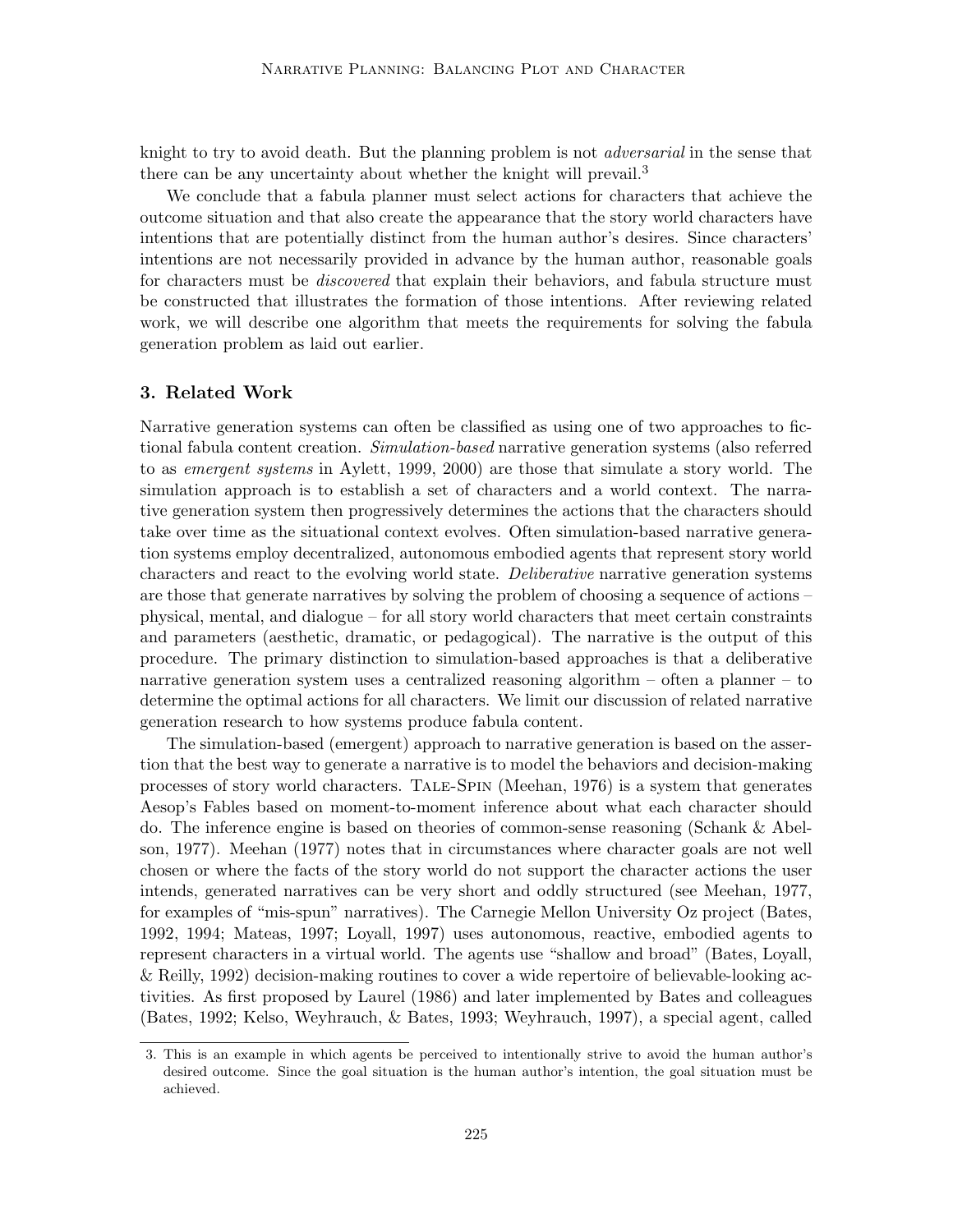#### Riedl & Young

a *drama manager* may be necessary to prevent uninteresting and poorly structured narratives from emerging. A drama manager oversees and coordinates character agent behavior in order to coerce interesting and well-structured performances out of the autonomous agents. The I-Storytelling system (Cavazza, Charles, & Mead, 2002) likewise relies on autonomous, reactive agents to represent story world characters. Unlike the Oz project, I-Storytelling system agents use hierarchical task network (HTN) planners to achieve pre-determined goals. Cavazza et al. note that the way in which the virtual world is configured, including the initial position of character agents, and the initial goals of character agents strongly influences the outcome of the story; poor initial configurations may result in uninteresting narratives with no conflict.

Dehn (1981) asserts that the process of computational story generation must be a process that includes the satisfaction of the intentions of the human author. Deliberative narrative generation systems often consider the process of narrative creation from the perspective of a singular author that has authority over the resulting narrative structure and is working to achieve a narrative sequence that conforms to particular given constraints and parameters. The Universe system (Lebowitz, 1984, 1985, 1987) uses a centralized hierarchical planner to produce open-ended narrative soap-opera episodes that achieve the narratological intentions of the human author. The human author provides a goal situation that describes the outcome of a particular episode and the Universe system's planner finds a sequence of character actions that achieves that goal using hierarchically related task networks describing common activity. In general, hierarchical decomposition requires some form of grammar or rules. Story grammars such as that by Rumelhart (1975) have been criticized as too restrictive (Black & Wilensky, 1979; Wilensky, 1983). Tailor (Smith & Witten, 1991) uses state-space search to plan the actions of the story's protagonist. The protagonist is given a goal to achieve and Tailor searches for a sequence of actions the protagonist can take to achieve the goal. When an antagonist is present, Tailor uses adversarial search.

More recent work on deliberative narrative generation systems has focused on two areas: the role of knowledge, and specialized search algorithms. The MINSTREL system (Turner, 1994) implements a model of computational creativity based on adaptation and reuse of existing concepts to create new stories. The MINSTREL system uses specialized routines to transform old stories into new stories. MÉXICA (Pérez y Pérez & Sharples, 2001) implements a model of creative writing (cf., Sharples, 1999) that conceptualizes writing as a cycle of cognitive engagement and reflection. The model employs a combination of case-based reasoning – it probes a database of known existing stories for elements that match current patterns of emotion and tension – and partial-order planning to ensure coherence between story fragments. The PROTOPROPP system (Gervás, Díaz-Agudo, Peinado, & Hervás, 2005) uses a case-based reasoning approach to creating narratives. PROTOPROPP encodes examples of Russian folktales from Propp (1968) and functions based on regularities about folktales identified by Propp into an ontology from which new folktales are created by retrieving, adapting, and reusing parts of old folktales. More recently Porteous and Cavazza (2009) have turned to planning narrative structures using a variation of FF (Hoffmann & Nebel, 2001) to find a sequence of events that brings about a goal situation. The planner does not consider character goals independent of the goal situation. Instead their generation algorithm uses landmarks – partially ordered sets of first-order logic literals that must be made true throughout the course of a solution – as a means of guiding the planner toward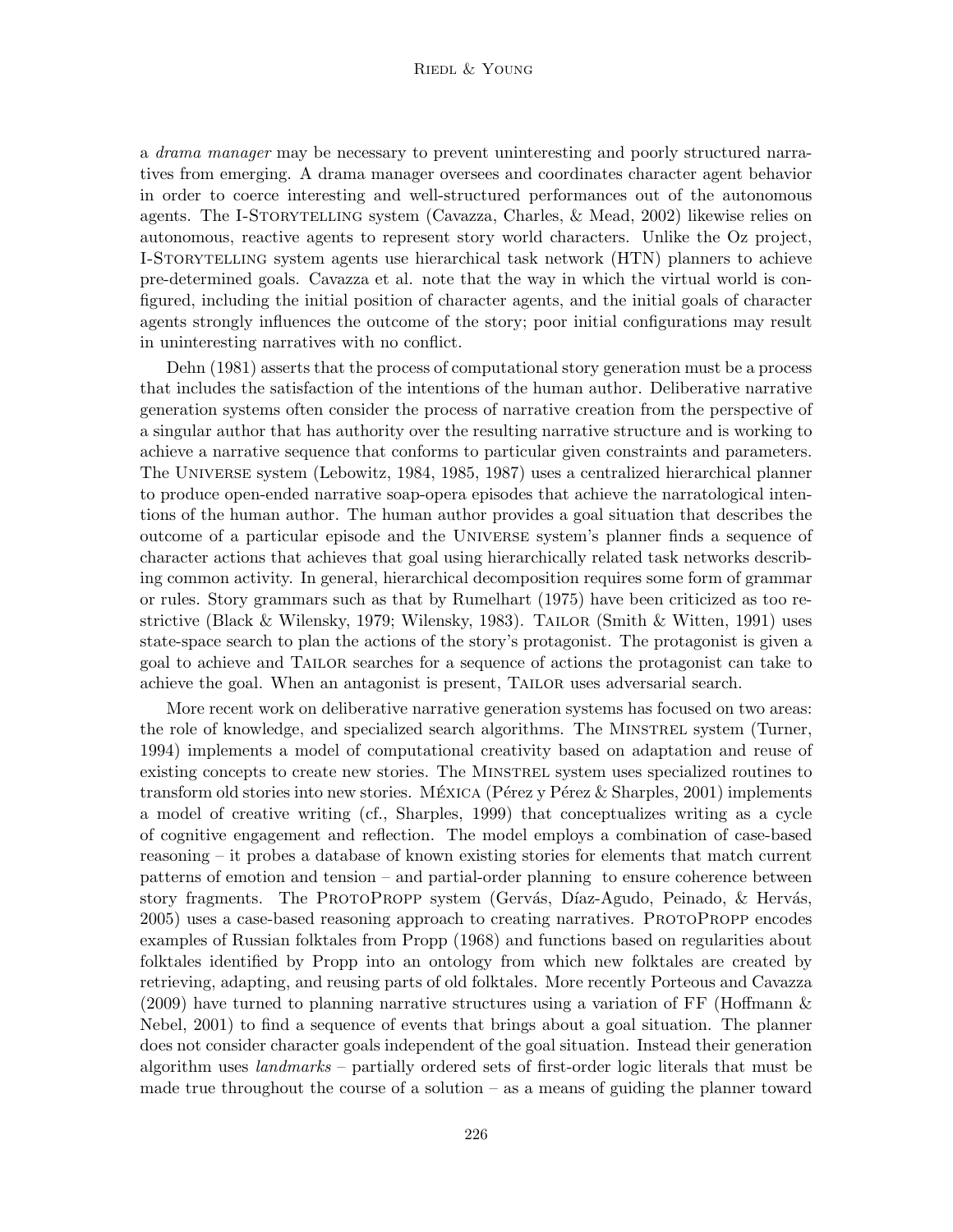a solution consistent with the human author's vision. Landmarks are author goals (Riedl, 2004, 2009).

The goal of our research is to devise a narrative generation system that generates narratives that exhibit both causal coherence and character intentionality. We favor a deliberative approach to narrative generation because a deliberative approach provides a mechanism for ensuring that character actions are chosen with global structure in mind. Contrast this to simulation-based approaches that choose character actions based on temporally localized information. Deliberative systems avoid problems with logical causal progression because they consider the narrative sequence as a whole. However, those deliberative narrative generation systems that have been designed to date conflate character goals and human author goals without consideration for audience – reader, viewer, etc. – perspective.

Our algorithm, the Intent-Driven Partial Order Causal Link (IPOCL) planner, is an algorithm that solves the fabula generation problem. The IPOCL algorithm is based on a class of planning algorithms called Partial Order Causal Link (POCL) planners, of which UCPOP (Penberthy & Weld, 1992; Weld, 1994) is a well known example. POCL planners represent operators in a plan as STRIPS (Fikes & Nilsson, 1971) or STRIPS-like constructs consisting of the operator name, a precondition – the conditions that must be true in a world for an operator to be executable – and an effect – the conditions in the world that are changed once an operator finishes execution. The precondition and effect consist of zero or more first-order logic literals. Operators may be parameterized with variables that, when bound to ground symbols, allows a single operator schema to represent many possible ground operators. POCL planners use the following definition of a partially ordered plan, using the term "step" to refer to operators that are instantiated into the plan structure:

**Definition 1 (POCL Plan):** A POCL plan is a tuple  $\langle S, B, O, L \rangle$  such that S is a set of plan steps, B is a set of binding constraints on the parameters of the steps in S, O is a set of temporal orderings of the form  $s_1 < s_2$  where  $s_1, s_2 \in S$ , and L is a set of causal links of the form  $\langle s_1, p, q, s_2 \rangle$  where  $s_1, s_2 \in S$  and p is an effect of  $s_1$  and q is a precondition of  $s_2$  and p unifies with q.

Note that we use the term step synonymously with action and operator. This differs from the usage of the term in literature on non-POCL planners such as SATPLAN and Graphplan.

POCL planners use an iterative process of identifying *flaws* in a plan and revising the plan in a least-commitment manner. A flaw is any reason why a plan cannot be considered a valid solution. An open condition flaw occurs when the precondition of a step or the goal situation is not satisfied by the effects of a preceding step or the initial state. A POCL planner solves for the open condition of the step or goal situation by non-deterministically choosing existing steps or instantiating new steps that have effects that unify with the goal conditions. A causal link (Penberthy & Weld, 1992) connects two plan steps  $s_1$  and  $s_2$  via condition p, written  $s_1 \stackrel{p}{\rightarrow} s_2$ , when  $s_1$  establishes the condition p in the story world needed by subsequent step  $s_2$  in order for step  $s_2$  to execute. Causal links are used to record the causal relationships between steps and record the satisfaction of open conditions. A causal threat flaw occurs when the effects of one plan step possibly undo the effects of another plan step. Causal threats are resolved by explicitly ordering the conflicting steps. We provide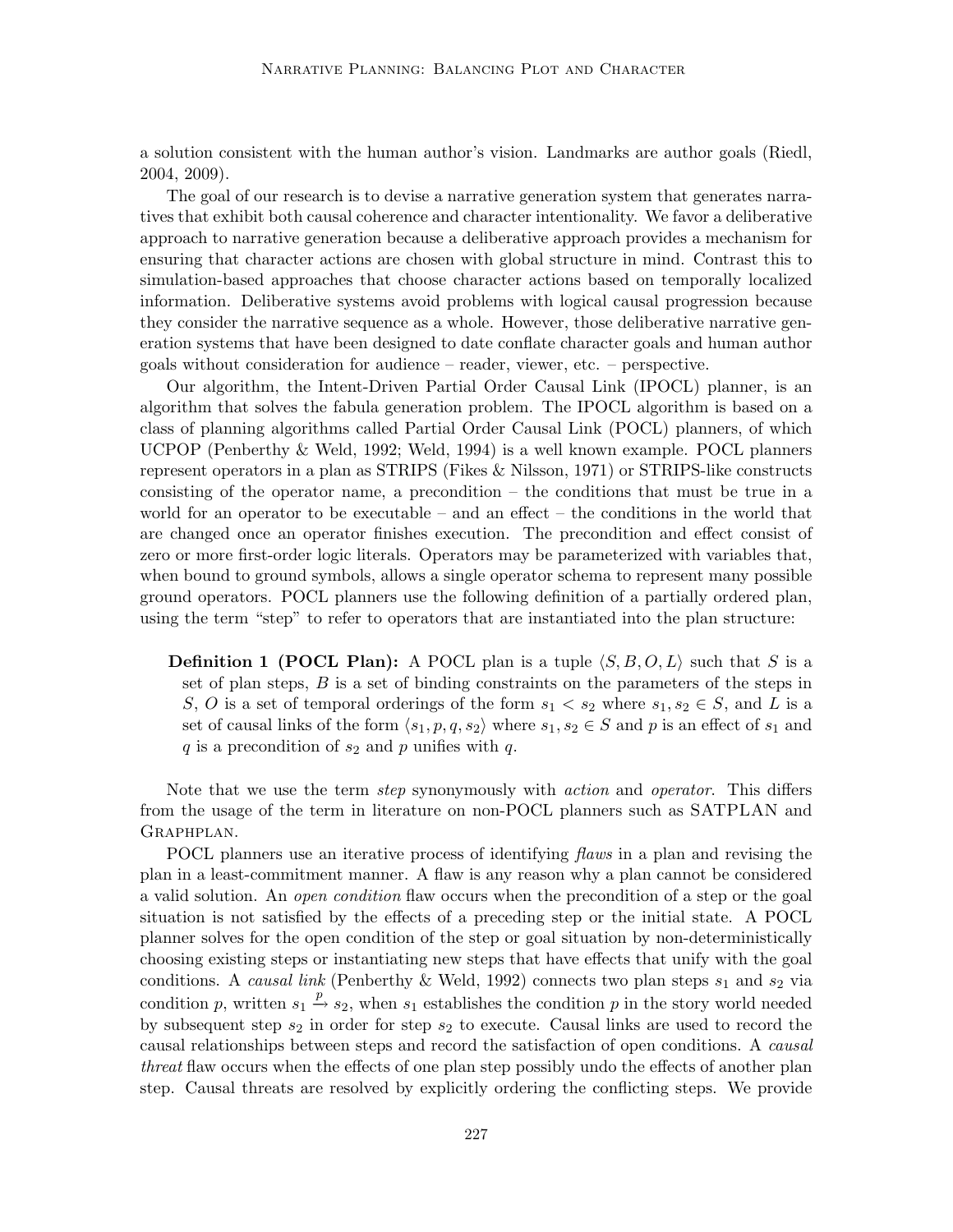### **POCL**  $(\langle S, B, O, L \rangle, F, \Lambda)$

The first parameter is a plan. On the initial call to POCL, there are only two steps in  $S$  – the dummy initial step whose effect is the initial state and the final step.  $F$  is a set of flaws. On the initial call,  $F$ contains an open condition flaw for each goal literal in the goal situation.  $B = L = \emptyset$ . A is the set of action schemata. Output is a complete plan or fail.

I. Termination. If O or B is inconsistent, fail. Otherwise, if F is empty, return  $\langle S, B, O, L \rangle$ .

#### II. Plan Refinement.

- 1. Goal selection. Select an open condition flaw  $f = \langle s_{\text{need}}, p \rangle$  from F. Let  $F' = F \{f\}.$
- 2. Operator selection. Let  $s_{\text{add}}$  be a step that adds an effect e that can be unified with p (to create sadd, non-deterministically choose a step sold already in S or instantiate an action schema in  $\Lambda$ ). If no such step exists, backtrack. Otherwise, let  $S' = S \cup \{s_{\text{add}}\}, O' = O \cup \{s_{\text{add}} < s_{\text{need}}\},$  $B' = B \cup B<sub>new</sub>$  where  $B<sub>new</sub>$  are bindings (e.g., assignments of ground symbols to variables) needed to make  $s_{\text{add}}$  add  $e$ , including the bindings of  $s_{\text{add}}$  itself, and  $L' = L \cup \{ \langle s_{\text{add}}, e, p, s_{\text{need}} \rangle \}.$ If  $s_{\text{add}} \neq s_{\text{old}}$ , add new open condition flaws to F' for every precondition of  $s_{\text{add}}$ .
- 3. Threat resolution. A step  $s_{\text{thresh}}$  threatens a causal link  $\langle s_j, e, p, s_k \rangle$  when it occurs between  $s_j$  and  $s_k$  and it asserts  $\neg e$ . For every used step  $s_{\text{thresh}}$  that might threaten a causal link  $\langle s_j, e, p, s_k \rangle \in L'$ , non-deterministically do one of the following.
	- Promotion. If  $s_k$  possibly precedes  $s_{\text{thresh}}$ , let  $O' = O' \cup \{ s_k < s_{\text{thresh}} \}.$
	- **Demotion.** If  $s_{\text{thresh}}$  possibly precedes  $s_j$ , let  $O' = O' \cup \{s_{\text{thresh}} < s_j\}.$
	- Separation. Let  $O' = O' \cup \{s_j < s_{\text{thresh}}, s_{\text{thresh}} < s_k\}$  and let  $B' = B' \cup$  the set of variable constraints needed to ensure that  $s_{\text{thresh}}$  won't assert  $\neg e$ .

III. Recursive invocation. Call POCL  $(\langle S', B', O', L' \rangle, F', \Lambda)$ .

Figure 1: The POCL algorithm.

the POCL planning algorithm in Figure 1 as a point of comparison for later discussion of our fabula planning algorithm.

In the next section, we introduce our algorithm, the Intent-Driven Partial Order Causal Link (IPOCL) planner, which creates narratives that, from the perspective of a reader, more closely resemble the results of an emergent narrative generation system with regard to character intentionality. Specifically, IPOCL is a modification of existing search-based planning algorithms to support character intentionality independent of author intentions. The goal is to generate narratives through a deliberative process such that characters appear to the audience to form intentions and act to achieve those intentions as if they were simulated. In this way, IPOCL can produce narratives that have both logical causal progression, meaning that they achieve author-indicated outcomes states, and have believable characters.

### 4. Intent-Driven Planning

The definition of character believability in this work is constrained to focus on the perceived intentionality of character behavior in the story world. Perceived intentionality refers to the way in which characters are observed by an audience to have goals and to act to achieve those goals. In the context of computational storytelling systems, it is not sufficient for a character to act intentionally if the audience is not capable of inferring that character's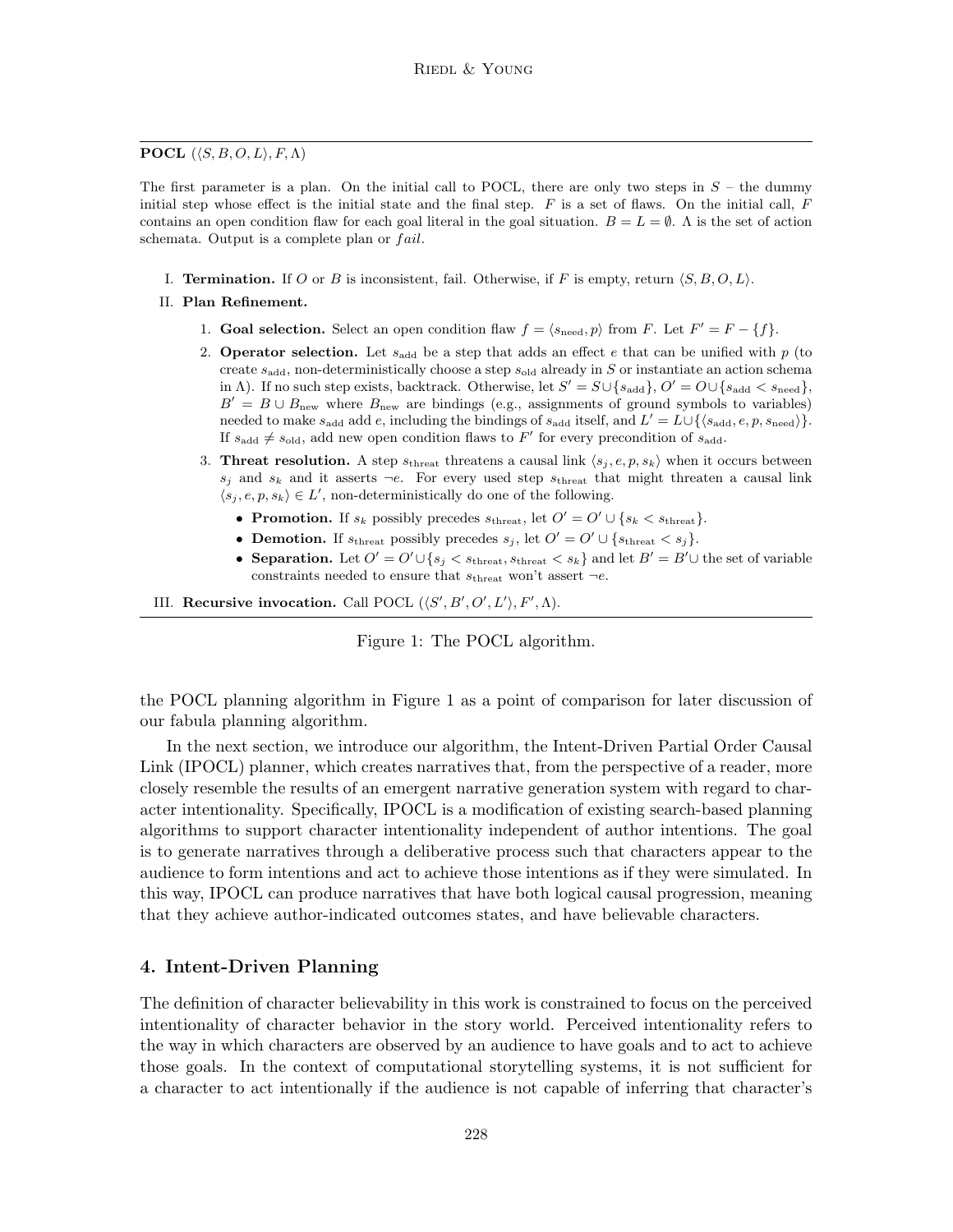intentions from the circumstances that surround the character in the story world. The audience of a story is not a collection of passive observers. Instead, the audience actively performs mental problem-solving activities to predict what characters will do and how the story will evolve (Gerrig, 1993). It makes sense, therefore, to reason about character intentions and motivations at the time of generation from the perspective of the audience. This will ensure that every character action considered for inclusion in the narrative will appear motivated and intentional.

The Intent-Driven Partial Order Causal Link (IPOCL) planner that generates fabula plans in which characters act intentionally and in which that intentionality is observable. IPOCL extends conventional POCL planning to include an expanded plan representation, definition of plan completeness, and action selection mechanisms that facilitate a fabula planner to search for a solution in which the author's goal is achieved (e.g., the outcome) and all characters appear to act intentionally. Conventionally, planners are means-ends tools for solving problems. When employing a planning system to generate a fabula, the system must produce the actions that make up the plot line of a story, along with a temporal ordering – partial or total – over the execution times of those actions. We make the following observations about the conventional planning problem:

- Plans being generated are created by or for a single agent (Bratman, Israel, and Pollack, 1988) or for a collection of cooperating agents (Grosz & Sidner, 1990).<sup>4</sup>
- The goal situation is intended by one or more of the character agents and all agents intend to execute a plan in support of achieving the goal state.

In order to facilitate the active mental processes of the audience suggested by Gerrig, we observe that solving the fabula planning problem requires the following:

- Plans being generated are created for multiple character agents that are not necessarily cooperating but also not necessarily adversarial.
- The goal situation describes properties of the world that are not necessarily intended by any of the character agents that are to execute the plan.

The goal situation for the conventional planning problem is a partial description of the world state that will be obtained at the end of the plan's execution. In the context of narrative planning, we refer to the goal situation as the outcome because it describes how the world must be different after the narrative is completed.

The fabula generation algorithm described in the remainder of this section searches the space of plans in which individual agent goals are potentially distinct from the outcome

<sup>4.</sup> The SharedPlans (Grosz & Sidner, 1990) formalism addresses the situation where more than one agent collaborates to construct a joint plan for achieving some goal. Grosz and Sidner's approach addresses the cases where all agents intend that a joint goal is achieved or where one agent has a goal and "contracts out" part of the task to another agent by communicating its intentions (Grosz & Kraus, 1996). SharedPlans address the coordination of many individual plans into a single joint plan by defining how agent intentions to perform actions and agent intentions that goals and sub-goals be achieved constrain the behaviors of the individual agents working together. The formalism, however, does not address situations where agents have different goals and are cooperating or "contracting out."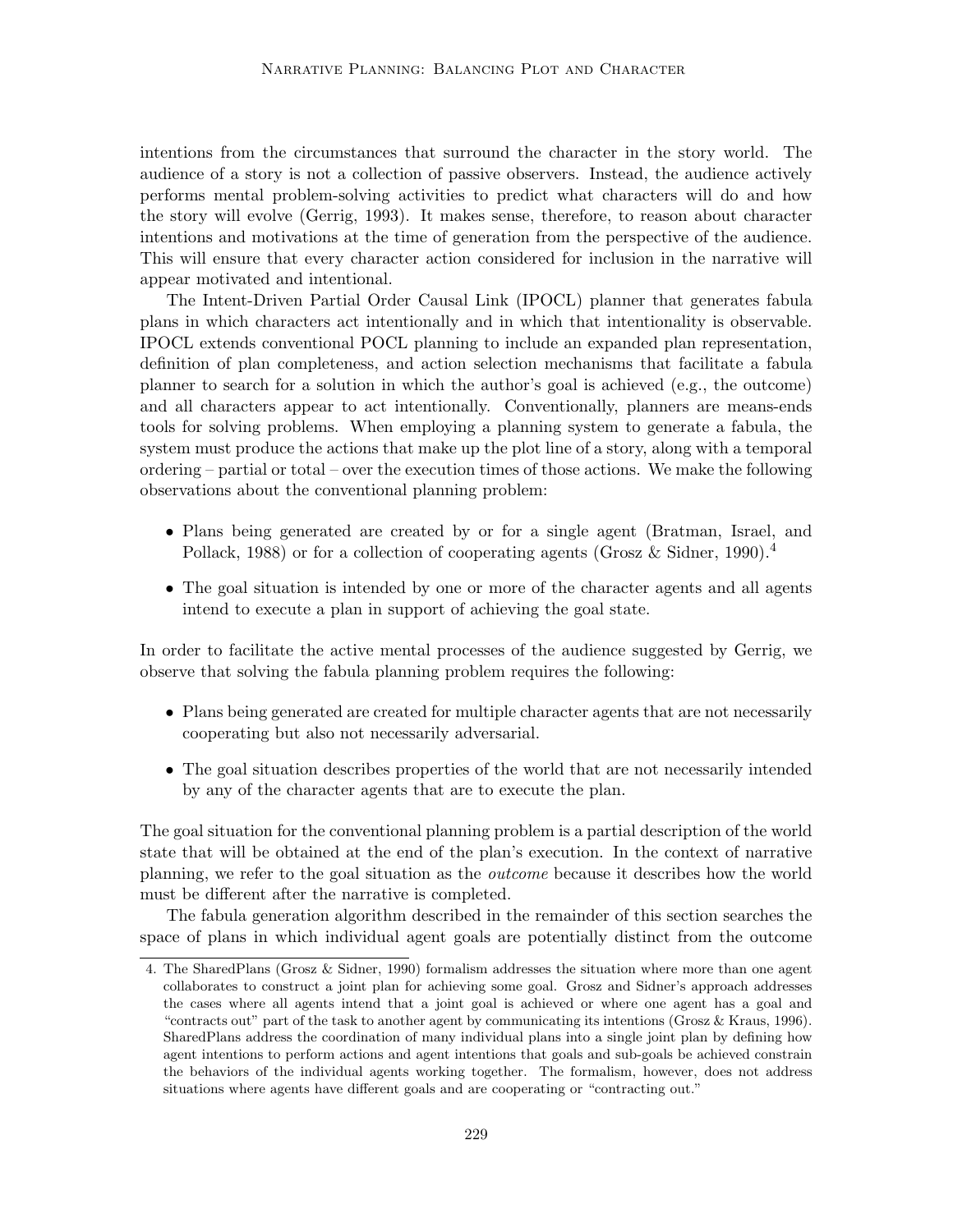```
ACTION ::= ACTION-NAME (VARIABLE<sup>*</sup>)
           actors: VARIABLE∗
           happening: BOOLEAN
           constraints: LITERAL∗
           precondition: LITERAL∗
           effect: LITERAL∗
LITERAL := PREDICATE ([VARIABLE | SYMBOL]∗
)
```
Figure 2: Syntax for action schemata in IPOCL.

and in which agents are not necessarily cooperating. Character agents can either be given intentions as part of the specification of the initial world state or develop them during the course of the plan. The IPOCL planning algorithm accomplishes this by expanding the representation of the plan structure to include information about the intentions of the individual agents. Algorithmically, IPOCL simultaneously searches the space of plans and the space of agent intentions. At any point in the process, agent intentions are ensured to be plausible through the use of a special reasoning process that tests for character intentionality from the perspective of the audience and attempts to revise the plan if the test fails.

# 4.1 Extensions to the Planning Problem Definition Language

The IPOCL planning problem is given in Definition 2.

Definition 2 (IPOCL Planning Problem): An IPOCL planning problem is a tuple,  $\langle I, A, G, \Lambda \rangle$ , such that I is the initial state, A is a set of symbols that refer to character agents, G is the goal situation, and  $\Lambda$  is a set of action schemata.

A significant factor in the IPOCL planning problem is A, the set of symbols that refer to character agents in the world. These symbols are handled specially in processes determining character intentionality. We have extended the traditional planning problem definition language to use the character agents in two ways:

- Specification of which actions do not need to be intentional.
- Specification of which parameters of an action refer to the character agents that will be intentionally performing the action.

The syntax for specifying action schemata for IPOCL is given in Figure 2. As with other POCL planners, we use a STRIPS-like representation with preconditions and effects. Additionally, *constraints* are literals that must unify with those in the initial state and act as a filter on applicable parameter bindings.

We distinguish between two types of actions: *happenings* (Prince, 1987) and nonhappenings. Happenings are actions that can occur without the intention of any character such as accidents, involuntary reactions to stimuli, and forces of nature. Non-happening events must be intended by a character. For clarity, we assume that, unless indicated otherwise, all actions are non-happenings and thus require an actor for whom the action fulfills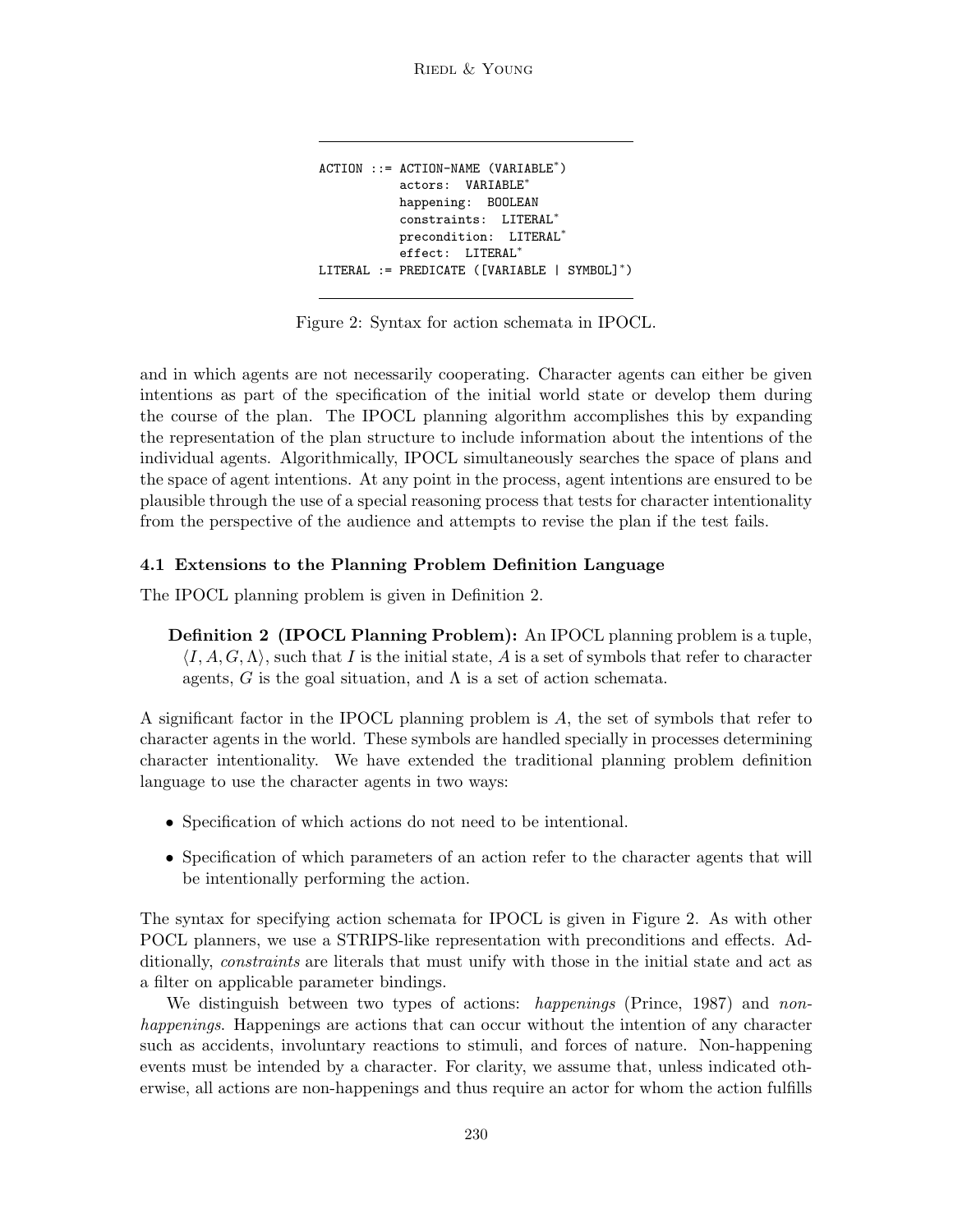### Narrative Planning: Balancing Plot and Character

```
Action: slay (?slayer, ?monster, ?place)
  actors: ?slayer
  constraints: knight(?slayer), monster(?monster), place(?place)
  precondition: at(?slayer, ?place), at(?monster, ?place), alive(?slayer), alive(?monster)
  effect: ¬alive(?monster)
Action: marry (?groom, ?bride, ?place)
  actors: ?groom, ?bride
  constraints: male(?groom), female(?bride), place(?place)
  precondition: at(?groom, ?place), at(?bride, ?place), loves(?groom, ?bride),
                 loves(?bride, ?groom), alive(?groom), alive(?bride)
  effect: married(?groom), married(?bride), ¬single(?groom), ¬single(?bride),
          married-to(?groom, ?bride), married-to(?bride, ?groom)
Action: appear-threatening (?monster, ?char, ?place)
  actors: ?monster
  happening: t
  constraints: monster(?monster), character(?char), place(?place)
  precondition: at(?monster, ?place), at(?char, ?place), scary(?monster), ?monster\neq?char
  effect: intends(?char, ¬alive(?monster))
```
Figure 3: Example IPOCL action schemata.

an intention. If there are actions that can occur in the world without intent (for example, falling down the stairs), they are marked by specifying the happening slot as true.

If the action is a non-happening, the actors slot specifies which of the parameters refer to symbols representing characters that are acting intentionally to enact the particular action. We say that an action is to be performed by character agent  $\alpha$  when the actors slot of the action references a. Figure 3 shows three action schemata involving a single intentional actor, multiple intentional actors, and no intentional actor, respectively. The action schema for Slay(?slayer, ?victim, ?place) specifies that ?slayer will refer to the intentional actor. Note the implication that slaying cannot be performed accidentally. The action schema for Marry(?groom, ?bride, ?place) specifies two intentional actors, ?groom and ?bride. Finally, Appear-threatening(?monster, ?char, ?place) indicates that ?char will appear to be become frightened by a monster. This action does not need to be intentional on the part of the ?monster or ?char.

A final note on action definition is the use of the special intends predicate, which can only be used in the effect of an action. Semantically the intends predicate should be read as meaning "it is reasonable for a character to have the following goal" as a response to the action. Whether the intention is acted upon is determine by whether the proposition is used, as described in the next section. When the narrative is told, there will be no mention of facts that are unused. The *intends* predicate only occurs in action effects; it is not used in action preconditions because that creates a strong commitment to how actions can be used. For example, if Marry were to require intends(?groom, married-to(?groom, ?bride)), it would preclude stories in which a character wants to not be single (but doesn't necessarily want to be married) and also stories in which a character marries someone as revenge against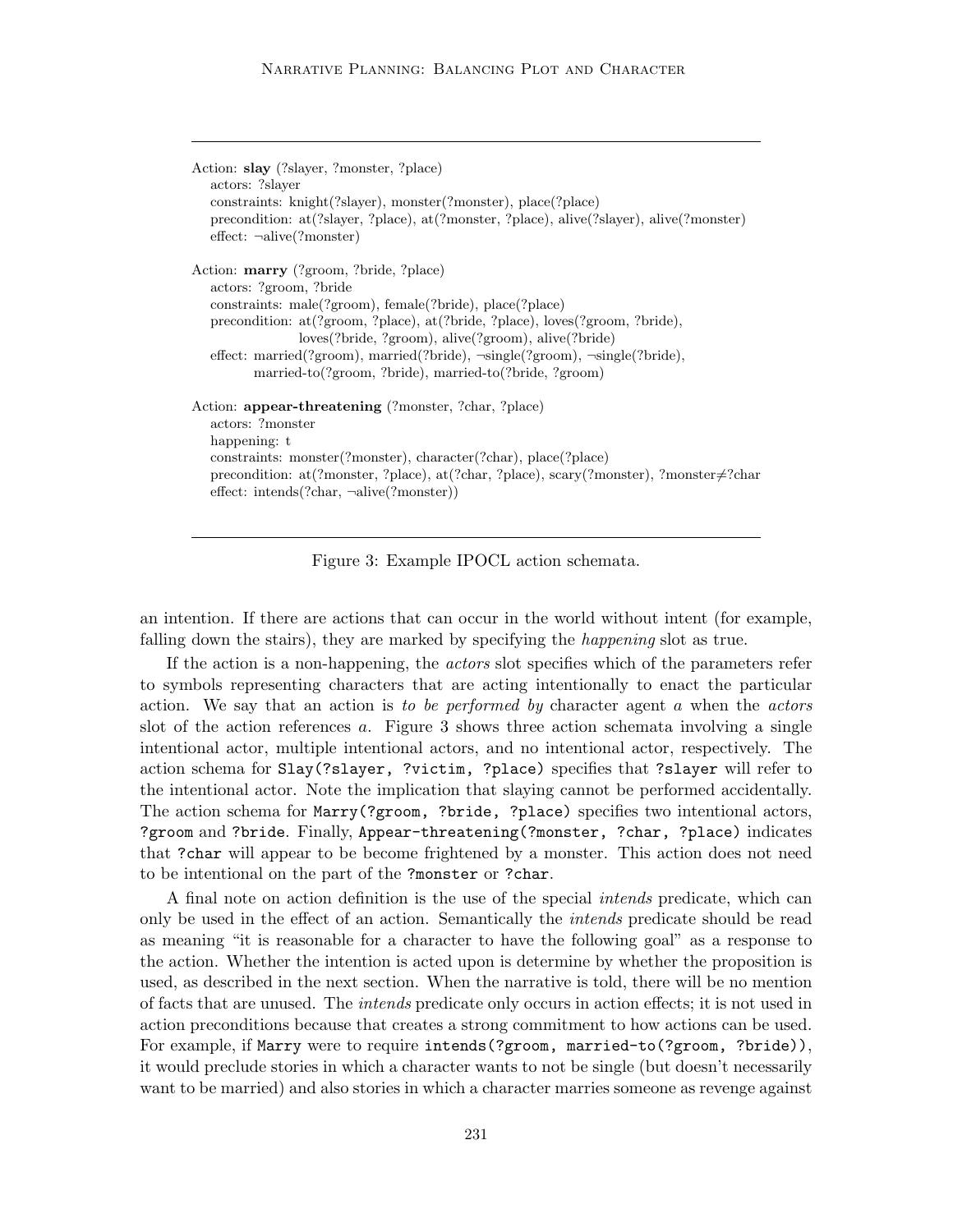a third party (the marriage is just one action in a chain leading up to another goal that is none of the action's effects).

### 4.2 Character Intentionality in Fabula Planning

Because a story's audience actively performs problem-solving as the story progresses in order to predict the outcome and the fate of story world characters, a generated story should support these cognitive processes. This means providing narrative structure that gives enough information for the audience to infer the intentionality of character behavior. From the fabula planner's perspective, all character actions should be intentional (or happenings). That is, for every character goal, a portion of the actions in the complete fabula plan describe the actions to be performed by that character to achieve the character goal. We formalize this as follows:

Definition 3 (Frame of Commitment): A frame of commitment is a tuple,  $\langle S', P, a, g_a, s_f \rangle$ , such that S' is a proper subset of plan steps in a plan  $P = \langle S, B, O, L \rangle$ , a is a symbolic reference to a character agent such that the character agent is the actor of all steps in  $S'$ ,  $g_a$  is a goal that character agent a is pursing by executing the steps in S', and  $s_f \in S'$  – referred to as the *final step* – has  $g_a$  for one of its effects and all other steps in  $S'$  temporally precede  $s_f$  in the step ordering O of plan P.

The purpose of the frame of commitment is to record a character's internal character goal  $g_a$  and the actions of the plan that the character will appear to perform during storytelling to achieve that goal. However, from the perspective of the audience, it is not enough to declare a character as having a goal; in order to make inferences about character intentions and plans, the audience must observe the characters forming and committing to goals. Therefore, each frame of commitment is associated with a condition,  $e_q$ , of the form intends  $(a, g_a)$ , which indicates that for a character to commit to an internal character goal, a must be in a state where it is reasonable to intend  $g_a$ . The condition  $e_g$  must be established in the world by some plan step that has  $e_q$  as an effect. That is, something in the world causes character a to commit to  $g_a$ . The plan step that causes  $e_g$  and consequently causes the frame of commitment is referred to as the *motivating step* for the frame of commitment. The motivating step necessarily temporally precedes all plan steps in the frame of commitment. Informally, the *interval of intentionality* is the set of actions  $S'$  that character  $a$  will perform to achieve the internal character goal,  $g_a$ <sup>5</sup>

Character goals partially describe a world state that the character commits to achieving. Commitments persist through time and a character will remain committed to the goal even though the desired world state is undone (Bratman, 1987). IPOCL does not explicitly represent the release of a commitment except to say that the interval of intentionality is bounded temporally by the set of steps in the interval of intentionality.

<sup>5.</sup> An interval of intentionality roughly equates to the notion of a Full Individual Plan (FIP) in the Shared-Plans formulation (Grosz & Sidner, 1990). A full individual plan is a portion of the larger Full Shared Plan (FSP) that a single agent is responsible for executing. The distinction between a fabula plan and an FSP is that the full fabula plan is not made up of many individual FIPs generated by collaborating planning agents. Instead, a fabula plan is constructed as a whole and the individual character actions that make up the whole plan are annotated to indicate what intention they might be used to achieve.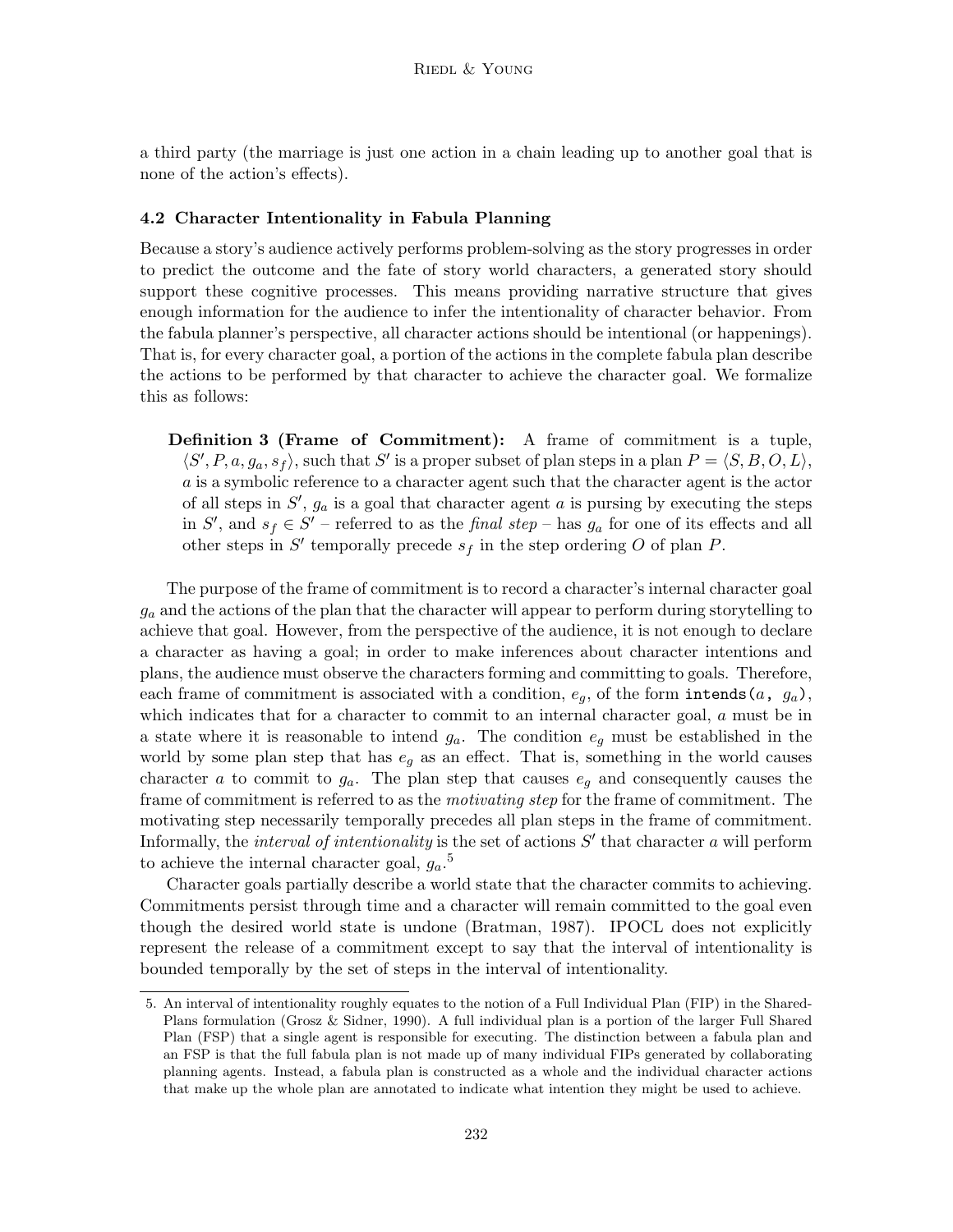

Figure 4: An IPOCL plan with a single frame of commitment and motivating step.

Character goals are captured in two ways. First, potential character intentions are recorded in world states through the existence of world state propositions of the form intends  $(a, g_a)$ . These world state propositions record the fact that a character can have an intention, but do not indicate whether an intention is acted upon, nor do they capture which subsequent actions are executed in order for that character to act on the intention. Second, character intentions are recorded in frame of commitment data structures. Frames of commitment elaborate on the intention by also identifying which actions in the fabula plan the character is to perform in pursuit of the intention. Note that an interval of intentionality can contain more than one step with  $g_a$  as an effect. This is necessary in the case where another action in the fabula plan undoes  $g_a$  in the world and the condition must be reestablished.

IPOCL extends the definition of the POCL plan data structure to include frames of commitment. The definition of an IPOCL plan is as follows.

**Definition 4 (IPOCL Plan):** An IPOCL plan is a tuple  $\langle S, B, O, L, C \rangle$  where S is a set of plan steps,  $B$  is a set of binding constraints on the free variables in the steps in  $S, O$  is the set of ordering constraints on the steps in  $S, L$  is a set of causal links between steps in  $S$ , and  $C$  is a set of frames of commitment.

The sets  $S, B, O$ , and L are defined in the standard way (e.g., Penberthy & Weld, 1992). The frames of commitment in C are defined in Definition 3. See Figure 4 for an illustration of an IPOCL plan with a single frame of commitment and a motivating step for that frame. The actor of each step  $s_i$  is indicated in parentheses. The IPOCL algorithm ensures that all story world characters that participate in a fabula plan appear to act believably with respect to intentionality. To satisfy this requirement, all character actions in an IPOCL plan (except those marked as not needing to be intentional) must be intentional in the final solution plan or happenings.

**Definition 5** (Action Intentionality): An action in plan  $P$  is intentional if it belongs to a frame of commitment in P.

Unintentional actions are not part of any interval of intentionality and are referred to as orphans. In order for an IPOCL plan to be considered complete, all actions – except for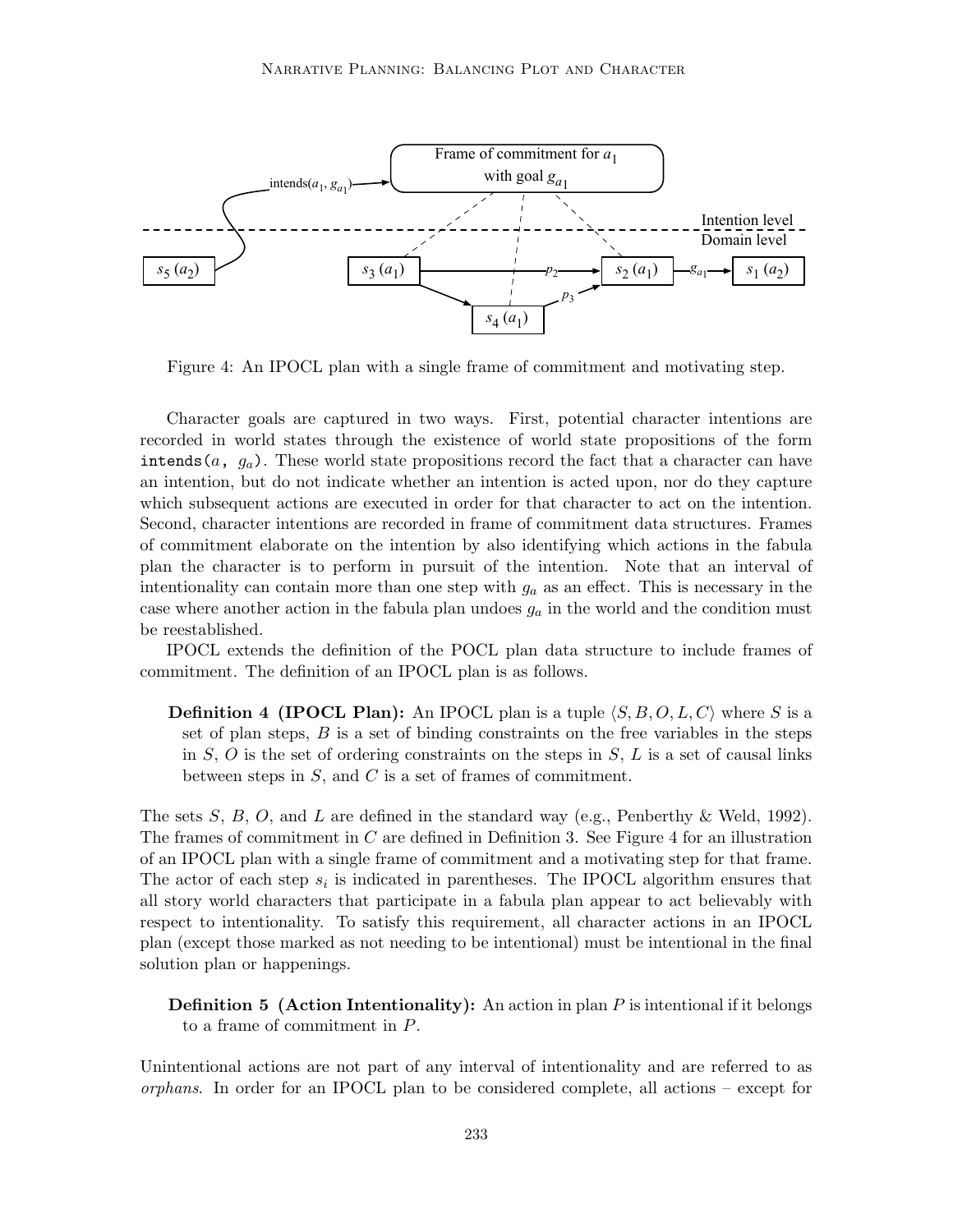happenings – must be part of at least one frame of commitment. A character action can belong to more than one interval of intentionality. The definition of plan completeness is as follows:

Definition 6 (Complete IPOCL Plan): An IPOCL plan is complete if and only if (1) all preconditions of all plan steps are established, (2) all causal threats<sup>6</sup> are resolved, and (3) all plan steps that are not happenings are intentional.

Conditions 1 and 2 together make up the conventional definition of plan completeness, which can be termed causally complete. A fabula plan in IPOCL can be causally complete without being fully complete under Definition 6. When a plan is causally complete but not fully complete, then the plan contains orphans. If there are no ways to correct for the orphans, IPOCL backtracks to find another possible complete solution plan. Taken together, Definitions 4 and 6 directly address the high-level problem of finding a sound and believable sequence of actions that transforms an initial world state into a world state in which a goal situation holds.

### 4.3 Integrating Intentionality into Least-Commitment Planning

Frames of commitment are products of a process in which the planner tests the intentionality of character actions and revises the plan if necessary. IPOCL, as a refinement search process, uses an iterative, least-commitment process of identifying flaws in a plan and revising the plan to repair the flaws. This creates a tree-like search space in which leaf nodes are either complete plans (under Definition 6) or incomplete plans that cannot be repaired. Internal nodes are incomplete plans that have one or more flaws.

In addition to open conditions and causal threat flaws adopted from POCL we define three additional types of flaws:

- **Definition 7 (Open Motivation Flaw):** An open motivation flaw in plan  $P$  is a tuple,  $\langle c, p \rangle$ , such that c is a frame of commitment in P and p is the sentence intends(a,  $g_a$ ) such that a is the character of c and  $g_a$  is the internal character goal of c.
- **Definition 8 (Intent Flaw):** An intent flaw in plan P is a tuple  $\langle s, c \rangle$  where s is a step in P and c is a frame of commitment in P such that  $s \stackrel{p}{\rightarrow} s_j$  is a causal link in the plan, s is not part of c, and  $s_i$  is a step in P, is part of c, and the character of s is the same as the character of  $s_i$  and c.
- **Definition 9 (Intentional Threat Flaw):** An intentional threat flaw in plan  $P$  is a tuple,  $\langle c_k, c_i \rangle$ , such that frame of commitment  $c_k$  has an internal character goal that negates the internal character goal of another frame of commitment  $c_i$ .

Open motivation flaws reflect the fact that characters must appear motivated to have goals. That is, something must cause a character to commit to a goal. An open motivation flaw means that a plan has a frame of commitment whose interval of intentionality is not preceded by a motivating step. Intent flaws reflect the fact that a plan step, s, to be

<sup>6.</sup> A causal threat occurs when, due to insufficient constraints of action ordering in a partially ordered plan, the effects of one action can potentially undo the preconditions of another action.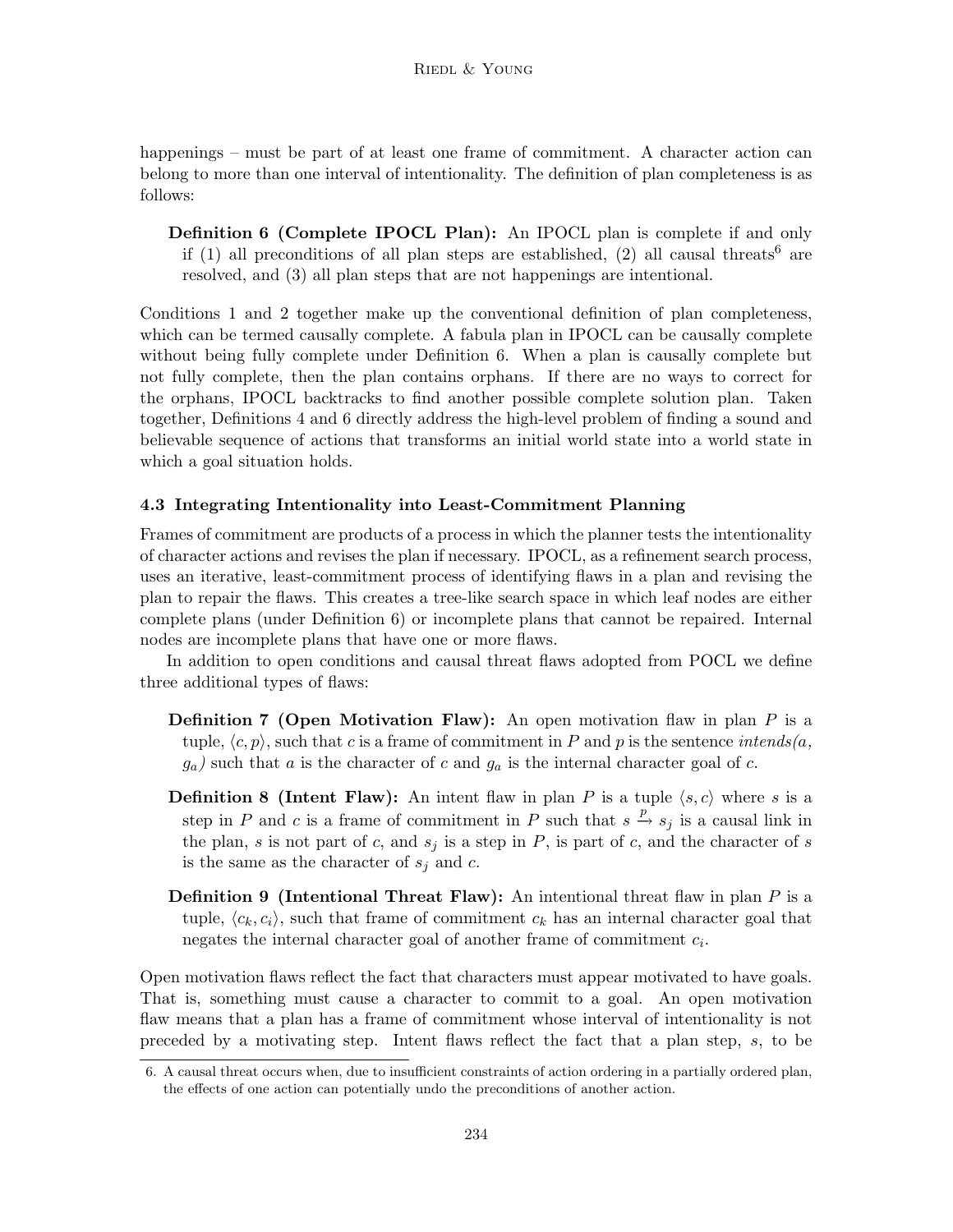performed by a character can be part of a frame of commitment,  $c$ , held by that same character. That is, step s causally establishes a precondition of some other step,  $s_i$ , which is part of c. The planner must non-deterministically decide whether the step is part of the frame of commitment. The next sections describe algorithms for identifying and repairing open motivation flaws and intent flaws. To facilitate this, the IPOCL algorithm, shown in Figure 5, is broken up into three parts: causal planning, motivation planning, and intent planning.

#### 4.3.1 Causal Planning in IPOCL

The causal planning portion of the IPOCL algorithm implements the conventional POCL algorithm with the addition of a frame of commitment discovery phase. Causal planning occurs when there is an open condition that needs to be resolved. That is, some step  $s_{need}$ has a precondition  $p$  that is not satisfied by any causal link. The planner chooses a plan step  $s_{add}$  whose effect e can unify with p. This is accomplished by non-deterministically choosing an existing plan step or by instantiating a new action.

The frame of commitment discovery process is triggered by the changes in the plan (e.g. the addition of a causal link to the plan structure). If  $s_{add}$  is a newly instantiated step, then there is the possibility that it is the final step (due to the backward-chaining nature of the planning algorithm) of some previously undiscovered character intention. If this is the case, then one of the effects of  $s_{add}$ , in addition to causally satisfying some open condition, is intended by the character specified to perform  $s_{add}$ . IPOCL non-deterministically chooses one of the effects of  $s_{add}$  (or no effect, in the case where  $s_{add}$  is not the final step of some yet-to-be-discovered intention). If an effect is chosen, then a new frame of commitment is constructed to record the character's commitment to achieving that effect in the world. Step  $s_{add}$  is made to be the final step of the frame's interval of intentionality and a new open motivation flaw annotates the plan to indicate that the planner must find a motivating step.

Regardless of whether  $s_{add}$  is newly instantiated or an existing plan step that is reused, the planner must consider the possibility that  $s_{add}$  is part of an *existing* interval of intentionality. Steps can be performed as part of more than one intention; Pollack (1992) refers to this as overloading. IPOCL performs a search of the plan node for frames of commitment that  $s_{add}$  can be part of. The search routine finds a set of frames  $C''$  such that  $c_j \in C''$ when one of the two following conditions holds:

- 1. The frame of commitment  $c_j$  contains step  $s_j$  such that  $s_{add} \stackrel{p}{\rightarrow} s_j$  is a causal link in the plan and  $s_{add}$  and  $s_j$  are to be performed by the same character.
- 2. The frame of commitment  $c_j$  contains step  $s_j$  such that some frame  $c_i \notin C''$  is in service of  $s_j$  and  $s_{add}$  is a motivating step for  $c_i$ . Frame  $c_i$  is in service of step  $s_j$  if the final step of  $c_i$  has an effect that establishes a precondition of  $s_j$ , and  $s_j$  is part of frame  $c_k$ , and  $c_k \neq c_i$ .

For each frame of commitment  $c_i \in C''$ , the plan is annotated with an intent flaw  $\langle s_{add}, c_j \rangle$ . By resolving these flaws, the planner will determine whether step  $s_{add}$  becomes part of an existing frame's interval of intentionality.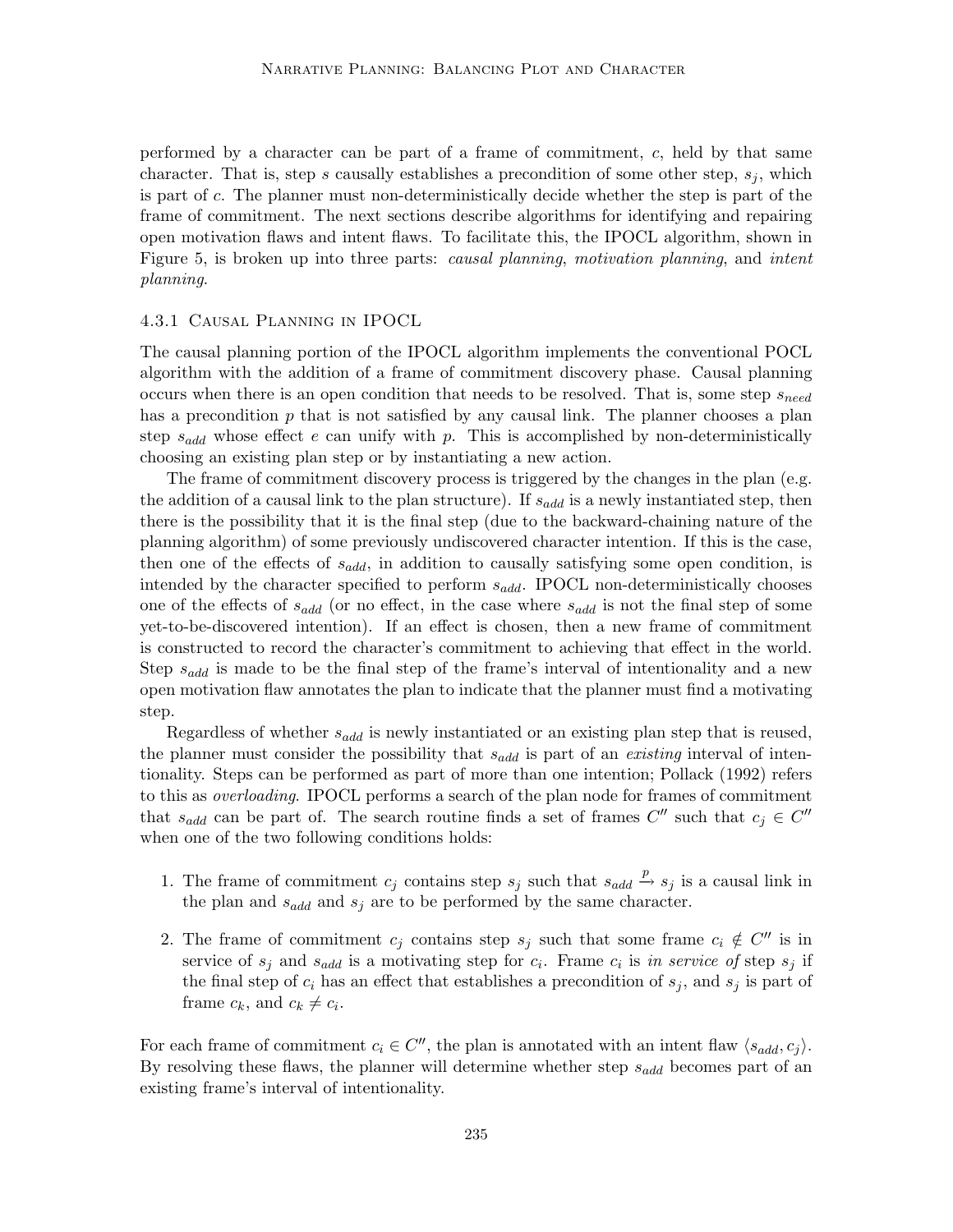### **IPOCL**  $(\langle S, B, O, L, C \rangle, F, \Lambda)$

The first parameter is a plan, with steps  $S$ , variable bindings  $B$ , ordering constraints  $O$ , causal links  $L$ , and frames of commitment  $C$ .  $F$  is a set of flaws (initially open conditions for each literal in the goal situation).  $\Lambda$  is a set of action schemata. Output is a complete plan according to Definition 6 or fail.

- I. Termination. If O or B are inconsistent, fail. If F is empty and  $\forall s \in S, \exists c \in C \mid s$  is part of c, return  $\langle S, B, O, L, C \rangle$ . Otherwise, if F is empty, fail.
- II. Plan Refinement. Non-deterministically do one of the following.

#### • Causal planning

- 1. Goal selection. Select an open condition flaw  $f = \langle s_{\text{need}}, p \rangle$  from F. Let  $F' = F \{f\}.$
- 2. Operator selection. Let  $s_{\text{add}}$  be a step that adds an effect  $e$  that can be unified with p (to create  $s_{\text{add}}$ , non-deterministically choose a step sold already in S or instantiate an action schema in  $\Lambda$ ). If no such step exists, backtrack. Otherwise, let  $S' = S \cup \{s_{\text{add}}\},$  $O' = O \cup \{s_{\text{add}} < s_{\text{need}}\}, B' = B \cup B_{\text{new}}$  where  $B_{\text{new}}$  are bindings (e.g., assignments of ground symbols to variables) needed to make  $s_{\text{add}}$  add  $e$ , including the bindings of  $s_{\text{add}}$ itself, and  $L' = L \cup \{\langle s_{\text{add}}, e, p, s_{\text{need}}\rangle\}$ . If  $s_{\text{add}} \neq s_{\text{old}}$ , add new open condition flaws to  $F'$ for every precondition of  $s_{\text{add}}$ .
- 3. Frame discovery. Let  $C' = C$ .
	- a. If  $s_{\text{add}} \neq s_{\text{old}}$ , non-deterministically choose an effect e of  $s_{\text{add}}$  or  $e = nil$ . If  $e \neq$ nil, construct a new frame of commitment  $c$  with internal character goal  $e$  and the character of  $s_{\text{add}}$ , let  $s_{\text{add}}$  be part of c, let  $C' = C \cup \{c\}$ , create a new open motivation flaw  $f = \langle c \rangle$ , and let  $F' = F \cup \{f\}.$
	- b. Let  $C''$  be the set of existing frames of commitment that can be used to explain  $s_{\text{add}}$ . For all  $d \in C''$ , create an intent flaw  $f = \langle s_{\text{add}} , d \rangle$  and let  $F' = F \cup \{f\}.$
- 4. Threat resolution
	- $-$  Causal threat resolution. Performed as in II.3 in the POCL algorithm (Figure 1)
	- − Intentional threat resolution. For all  $c_1 \in C'$  and  $c_2 \in C'$ , such that the character of  $c_1$  is the same as the character of  $c_2$ ,  $e_1$  is the goal of  $c_1$ , and  $e_2$  is the goal of  $c_2$ , if  $e_1$  negates  $e_2$ , non-deterministically order  $c_1$  before  $c_2$  or vice versa and for all  $s_1 \in c_1$ and all  $s_2 \in c_2$ ,  $O' = O' \cup \{s_1 < s_2\}$  or  $O' = O' \cup \{s_2 < s_1\}.$
- 5. Recursive invocation. Call IPOCL  $(\langle S', B', O', L', C' \rangle, F', \Lambda)$ .
- Motivation planning
	- 1. Goal selection. Select an open motivation flaw  $f = \langle c \rangle$  from F. Let p be the condition of c. Let  $F' = F - \{f\}.$
	- 2. Operator selection. Same as causal planning above, except  $\forall s_i \in c, O' = O' \cup \{s_{\text{add}} < s_i\}.$
	- 3. Frame discovery. Same as for causal planning, above.
	- 4. Threat resolution. Same as for causal planning, above.
	- 5. Recursive invocation. Call IPOCL  $(\langle S', B', O', L', C' \rangle, F', \Lambda)$ .
- Intent planning
	- 1. **Goal selection.** Select an intent flaw  $f = \langle s, c \rangle$  from F. Let  $F' = F \{f\}$ .
	- 2. Frame selection. Let  $O' = O$ . Non-deterministically choose to do one of the following. – Make s part of c. Let  $s_m$  be the motivating step of c.  $O' = O' \cup \{s_m < s\}$ . For all  $c_i \in C$  such that  $c_i$  is ordered with respect to c, then for all  $s_i \in c_i, O' = O' \cup \{s_i \leq s\}$ or  $O' = O' \cup \{s < s_i\}.$  For each  $s_{\text{pred}} \in S$  such that  $\langle s_{\text{pred}}, p, q, s \rangle \in L$  and  $s_{\text{pred}}$  and s have the same character, create an intent flaw  $f = \langle s_{\text{pred}}, c \rangle$  and let  $F' = F' \cup \{f\}.$ 
		- $-$  Do not make s part of c.
	- 3. Recursive invocation. Call IPOCL  $(\langle S, B, O', L, C \rangle, F', \Lambda)$ .

Figure 5: The IPOCL algorithm.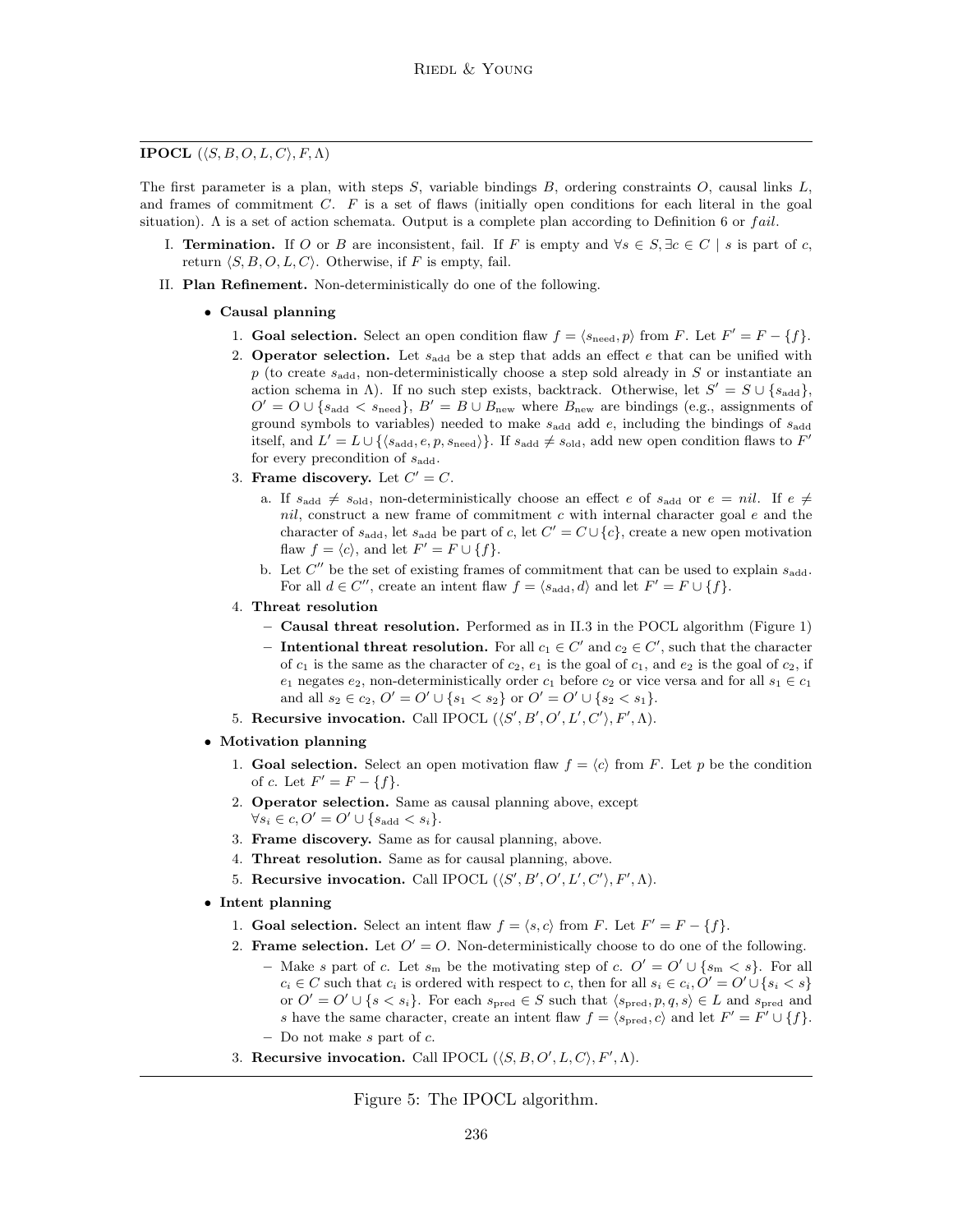

Figure 6: An IPOCL plan where one character is *contracted out* by another character.

Condition 1 indicates that if two actions,  $s_i$  and  $s_{add}$ , are to be performed by the same character and the earlier action,  $s_{add}$ , establishes some condition in the world required for the later action,  $s_i$ , then a reasonable hypothesis is that both were part of the same intention. The intent flaw on the earlier action indicates that the planner must, at some point, decide whether to support this hypothesis by incorporating the actions into the same interval of intentionality or to reject the hypothesis by leaving the plan structure unchanged. Condition 2 indicates the situation where an agent requires a certain world state to be achieved to make its intentional actions feasible and this sub-goal is contracted out (e.g., Grosz & Kraus, 1996) to another agent. This occurs when a motivating action to be performed by one character causes another character to have an intention that is in service of the first character's actions, as illustrated in Figure 6. Character  $a_1$  is to perform action  $s_1$  in pursuit of goal  $g_{a_1}$ . Action  $s_1$  has a single precondition that is satisfied by an action  $s_3$  performed by character  $a_2$  in pursuit of goal  $g_{a_2}$ . Action  $s_2$  is the motivating action that causes character  $a_2$  to have the goal to establish the precondition of step  $s_1$ . Since the motivating step is to be performed by character  $a_1$ , it is a candidate under Condition 2 to be incorporated into the frame of commitment of  $a_1$ .

Once frame discovery takes place, the planner must resolve any threats that were inadvertently introduced into the refined plan. There are two types of threats: causal threats and intentional threats. The standard POCL means of detecting and correcting causal threats is used (see Section 3). Intentional threats occur when a newly instantiated frame of commitment,  $c_k$ , has an internal character goal that negates the internal character goal of some other frame of commitment  $c_i$  for the same character. Character actions in the fabula plan may be unordered with respect to one another and this allows for intervals of intentionality that are interleaved. While it is possible for an agent – or character – to hold conflicting desires, it is not rational for an agent to concurrently commit to conflicting desires (Bratman, 1987). In the case that a character has two frames with goals that negate each other, IPOCL corrects intentional threats by non-deterministically constraining the ordering of  $c_i$  and  $c_k$ . The ordering of frames of commitment amounts to explicitly ordering the actions that are part of each frame to correspond to the ordering of  $c_i$  and  $c_k$ . For more complicated cases in which the goals of  $c_i$  and  $c_k$  do not negate each other but in which plans causally interfere with each other, IPOCL relies on standard causal threat resolution to either order the action sequences of each plan while leaving the frames unordered, or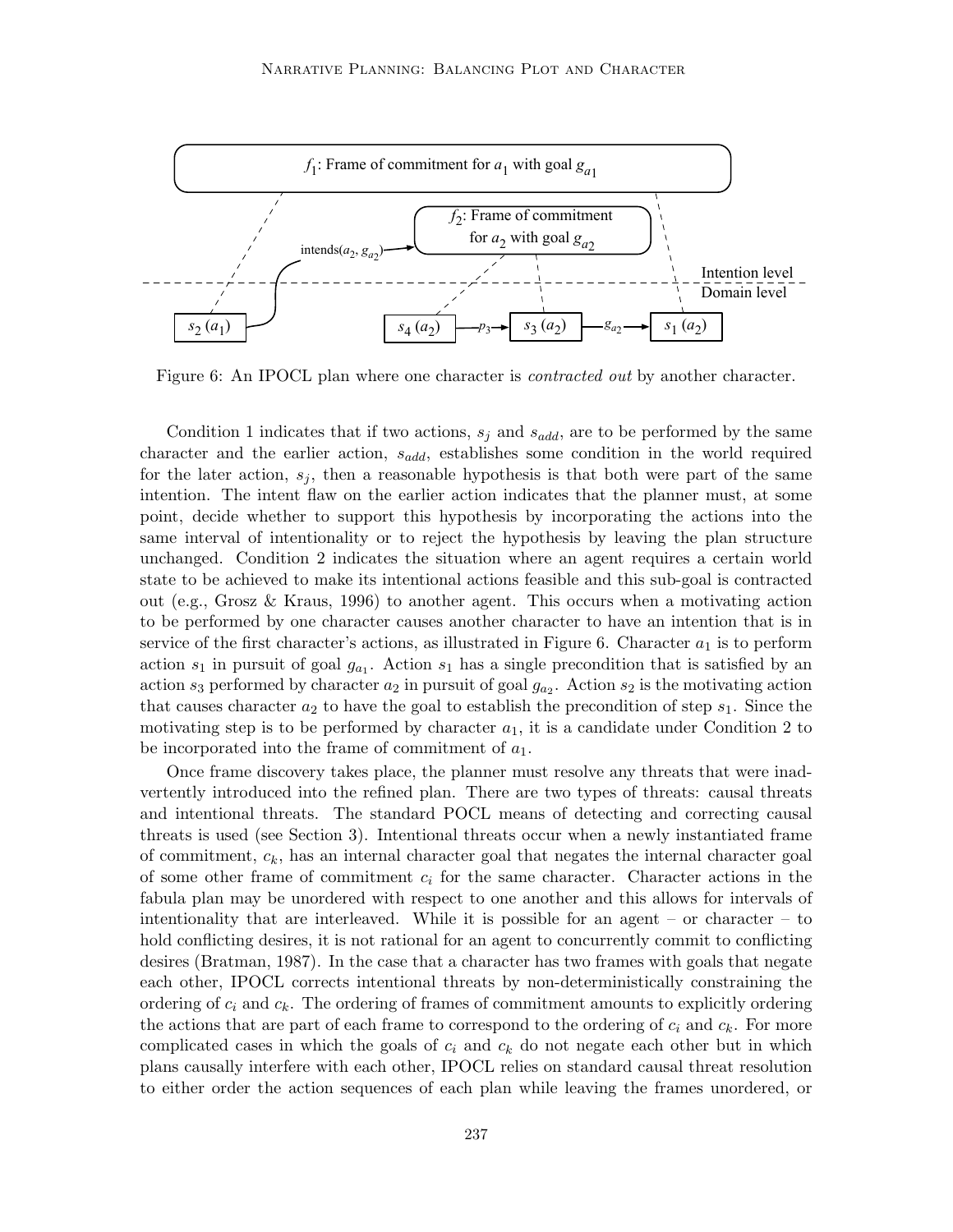to force the algorithm to backtrack. Some cases will not be identified or repaired without additional semantic and contextual reasoning.

### 4.3.2 Motivation Planning in IPOCL

The motivation planning portion of the IPOCL algorithm is responsible for ensuring that characters in the story world are motivated. A motivating step is a plan step in which one of its effects causes a character to commit to a goal. Repairing an open motivation flaw consists of non-deterministically finding a plan step with effect intends  $(a, g_a)$  – either by choosing an existing plan step or by instantiating an action schema and explicitly ordering that step before the plan steps that are part of the frame of commitment. Motivation planning is similar to causal planning except instead of establishing a causal link between two plan steps, it establishes a motivation link between a motivating step and a frame of commitment. Additionally, the motivating step for a frame of commitment is explicitly ordered before all other steps in the frames interval of intentionality. In the work presented here, a character agent cannot begin pursuing a character goal before it has committed to the goal. Motivation planning involves frame discovery and threat resolution phases that are identical to causal planning.

## 4.3.3 Intent Planning in IPOCL

The intent planning portion of the IPOCL algorithm determines interval membership for all character actions except those that are final steps for their intervals of intentionality. Intent planning repairs intent flaws. An intent flaw is a decision point that asks whether a plan step s should be made part of the interval of some frame of commitment c. Unlike other flaws that are repaired by refining the structure of the plan, intent flaws are resolved by non-deterministically choosing one of the following:

- Make step s part of the interval of c and refine the plan structure to reflect the association.
- Do not make step s part of the interval of c, remove the flaw annotation, and leave the plan structure unchanged.<sup>7</sup>

When the former is chosen, step s becomes part of the interval of intentionality of frame c. When this choice is made, the interval of frame c is updated appropriately and s is explicitly ordered after the motivating step of frame c. Furthermore, the change in the step's membership status can have an effect on the membership of plan steps that precede s. Let  $s_{pred}$  be an establishing step of  $s - a$  step that precedes s and is causally linked to s. The inclusion of step s in the interval of frame c also makes it possible for establishing steps to be included in the interval of  $c$  if the following conditions hold:

• Step  $s_{pred}$  is to be performed by the same character as s.

<sup>7.</sup> Because an intent flaw can be addressed by not making any revisions to the plan structure, an intent flaw is not strictly a flaw in the conventional sense. However, for the purpose of maintaining consistency with existing revision mechanisms, we find it useful to treat an intent flaw as a flaw up until the point that it is repaired.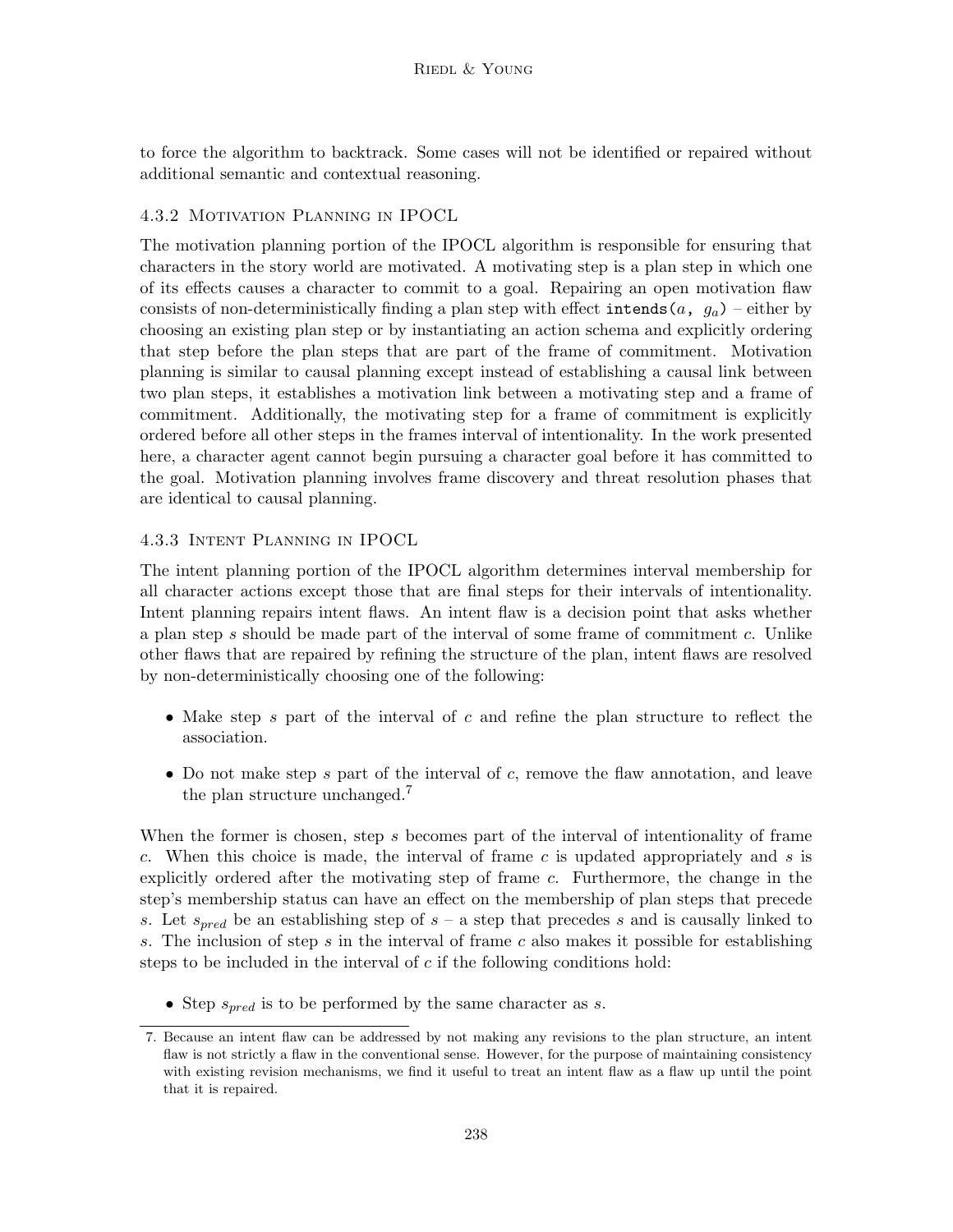- Step  $s_{pred}$  is not a part of the interval of intentionality of c.
- The intent flaw,  $f = \langle s_{pred}, c \rangle$  has not already been proposed and/or resolved.<sup>8</sup>

Intent flaws are created for each establishing step for which all three conditions hold. Intent planning thus operates in a spreading activation fashion. When one step becomes a member of a frame of commitment, an entire sequence of establishing steps may follow. This approach is necessary since frames of commitment can be created at any time during plan refinement. Intent flaws are not standard flaws in the sense that they mark a potential flaw instead of an actual flaw. We cannot determine at the time an action is instantiated whether it is necessary for that action to be part of an interval of intentionality. The frame of commitment it should belong to may not have been discovered yet, or it may not yet have been discovered that the action can be part of a frame of commitment due to adjacency requirements.

The propagation of intent flaws makes it possible for plan steps to become members of more than one frame of commitment, which is a desirable property of the IPOCL algorithm. Every time a character action – belonging to one frame of commitment – is used to satisfy an open condition of a successor action that belongs to a different frame of commitment, the system must non-deterministically decide whether the establishing action belongs to both frames of commitment or remains only a member of its original frame. The decision about interval membership also constrains the possible ordering of motivating steps for the frames of commitment involved because motivating steps are temporally ordered before all actions in the frame of commitment that the motivating step establishes. When a step becomes a member of more than one frame of commitment, the possible placement of motivating steps is constrained as in Figure 7 because the motivating step must occur before the earliest step in a frame of commitment.

One thing we have not yet discussed is how to handle orphans. An orphan is a step in the plan that does not belong to any interval of intentionality. Orphans are surreptitiously repaired when they are adopted into intervals of intentionality. This can happen when they causally establish conditions necessary for other, intentional actions. Orphaned actions cannot be repaired directly because frames of commitment are discovered opportunistically instead of instantiated in a least-commitment approach (as plan steps are). If there are orphans remaining that have not been surreptitiously repaired by the time the planning process completes, then the planner must backtrack.

#### 4.4 An Example

The IPOCL algorithm is illustrated by the following story about an arch-villain who bribes the President of the United States with a large sum of money. The example traces a single path through the fabula plan search space generated by IPOCL. The initial plan node contains only the initial state step and goal situation step. The initial state contains propositions describing the state of the world before the story begins. The goal situation contains a single proposition, corrupt(President), which describes what must be different

<sup>8.</sup> The inclusion of this condition ensures the systematicity of the algorithm since there can be more than one causal link between  $s_{pred}$  and s. A search algorithm is systematic if it is guaranteed to never duplicate a portion of the search space.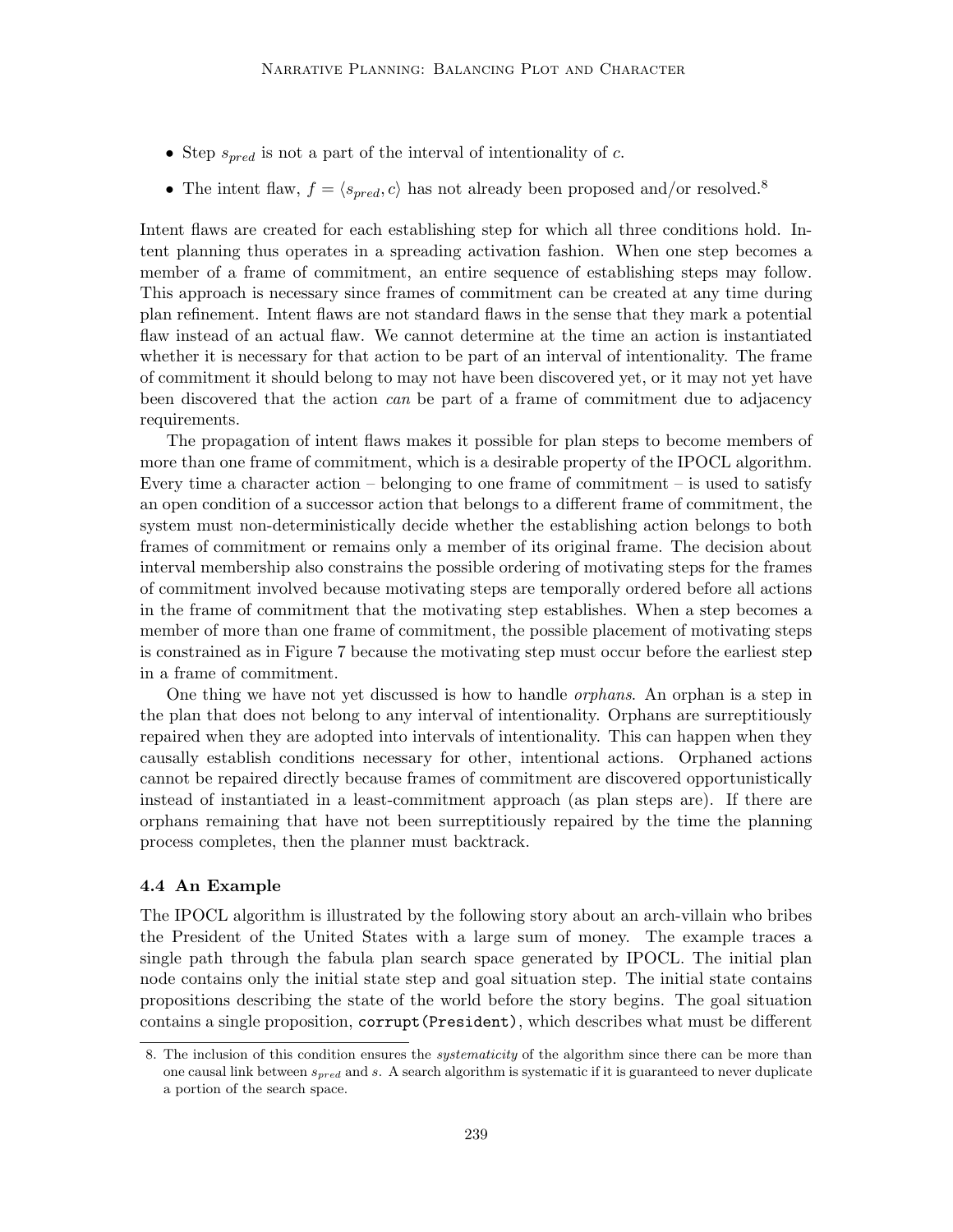

Figure 7: An IPOCL plan with overlapping intervals of intentionality for a single character.

about the world after the story is complete. The story that will be generated by IPOCL is, in effect, the story about how the President becomes corrupt.

The goal proposition corrupt(President) is non-deterministically established by instantiating a new character action, Bribe(Villain, President, \$), which states that the Villain character will bribe the President character with some money. The Bribe action was chosen because it has corrupt (President) as an effect. From the planners perspective, the Bribe action is causally motivated by the open condition of the goal situation. Upon instantiation of the Bribe action, frame discovery is invoked. The effects of the Bribe action are:

- corrupt(President) the President is corrupt.
- controls(Villain, President) the Villain exerts control over the President.
- has (President,  $\hat{\boldsymbol{\theta}}$ ) the President has the money.
- $\neg$ has(Villain, \$) the Villain does not have the money.

From the audience's perspective, any of these effects can be a reason why the Villain performs the actions in the story.

The planner non-deterministically chooses controls(Villain, President) as the character goal for the Villain character. Note that in this case the goal of the Villain differs from the outcome of the story although the same action satisfies both conditions. There is no reason why the planner could not have chosen corrupt(President) as the character goal for the Villain. It is assumed here that either the plan cannot be completed if the alternative is chosen or that some heuristic function has evaluated all options and determined that villains are more likely to want control over the President than anything else. Given the choice made, the planner constructs a frame of commitment for the Villain character and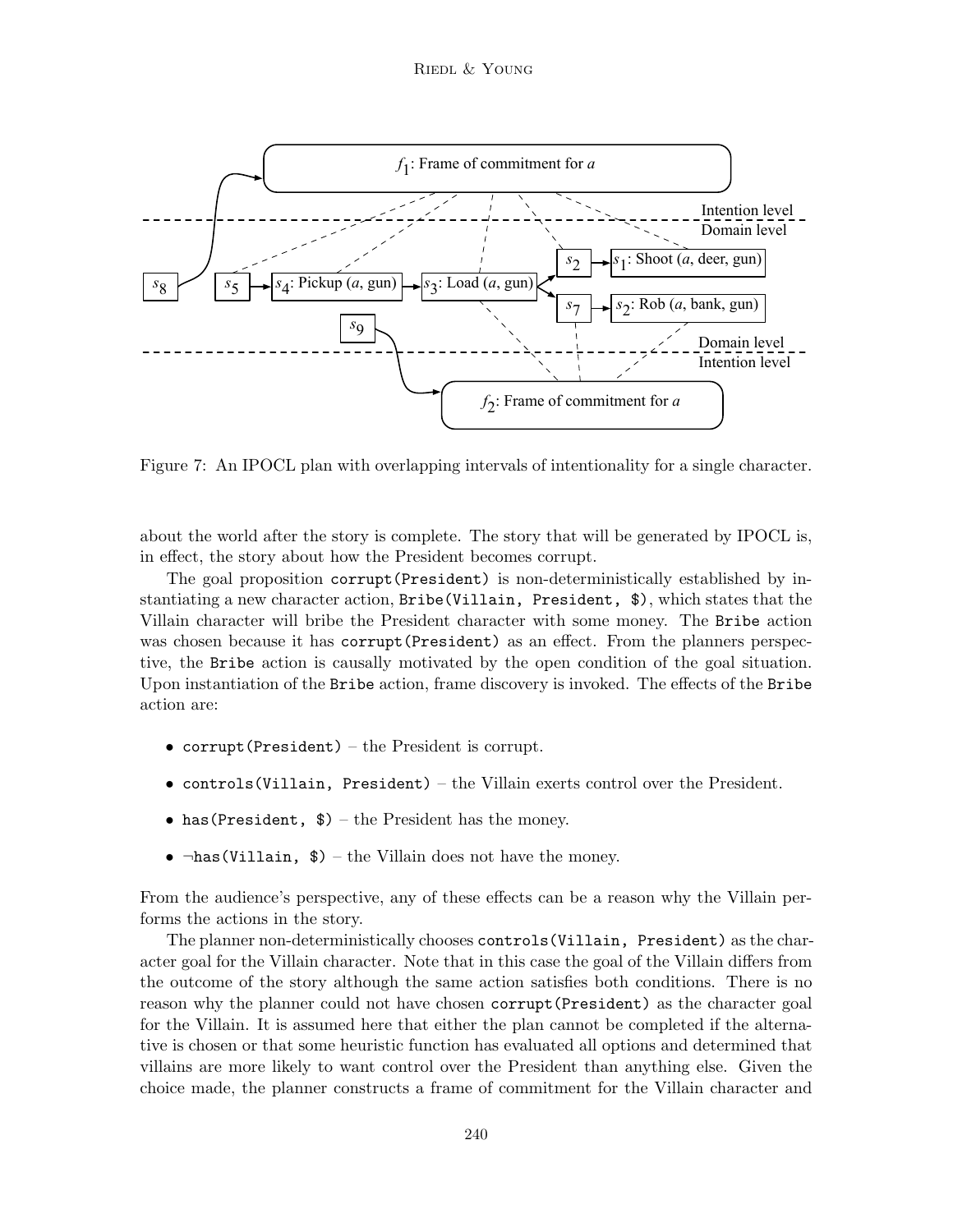

Figure 8: Example narrative plan after discovering the one action and corresponding frame of commitment.

makes the Bribe action the final step in the frame's interval of intentionality. Even with the new frame of commitment, the plan is still flawed since there is no reason for the Villain character to have the goal of controlling the President. That is, the Villain needs to form the intention to appear believable to the audience. An open motivation flaw indicates that some action in the plan must satisfy the condition intends (Villain, controls (Villain, President)) on the frame of commitment.

Since there are no other frames of commitment for the Villain, no intent flaws occur. The Bribe action, however, has a precondition has(Villain, \$) that becomes an open condition; the Villain character must have the money if he is to bribe the President with it. The planner chooses to repair the open motivation flaw on the single frame of commitment first and non-deterministically chooses the initial state to satisfy the open motivation condition. This illustrates a situation where the intention of a character in the story world is encoded as part of the initial conditions. While it does not have to be this way, the domain engineer that specified the inputs to IPOCL has decided that no further motivation for the Villain to want to control the President is needed. While this may not be the most satisfactory solution, it is a valid solution. The partial plan at this point is shown in Figure 8.

The open condition has(Villain, \$) on the Bribe action is considered next. To repair this flaw, the planner non-deterministically instantiates a new character action Give(Hero, Villain, \$) in which the Hero character gives the Villain the money. The planner must consider, from the audience's, perspective, why the Hero character gives the money to the Villain. The planner inspects the effects of the Give action:

- has (Villain,  $\phi$ ) the Villain has the money.
- $\neg$ has(Hero, \$) the Hero does not have the money.

The planner non-deterministically chooses has(Villain, \$) as the goal that the Hero is attempting to achieve. A new frame of commitment for the Hero's goal is created. Note that the Hero's intention matches the open condition that the Give action was instantiated to satisfy. This indicates that the Hero's commitment is in service to the Bribe action.

An open motivation flaw is created that corresponds to the new frame of commitment. There are many actions that will establish the Hero's intention that the Villain has the money: the Villain might persuade the Hero if they are friends, or the Villain might coerce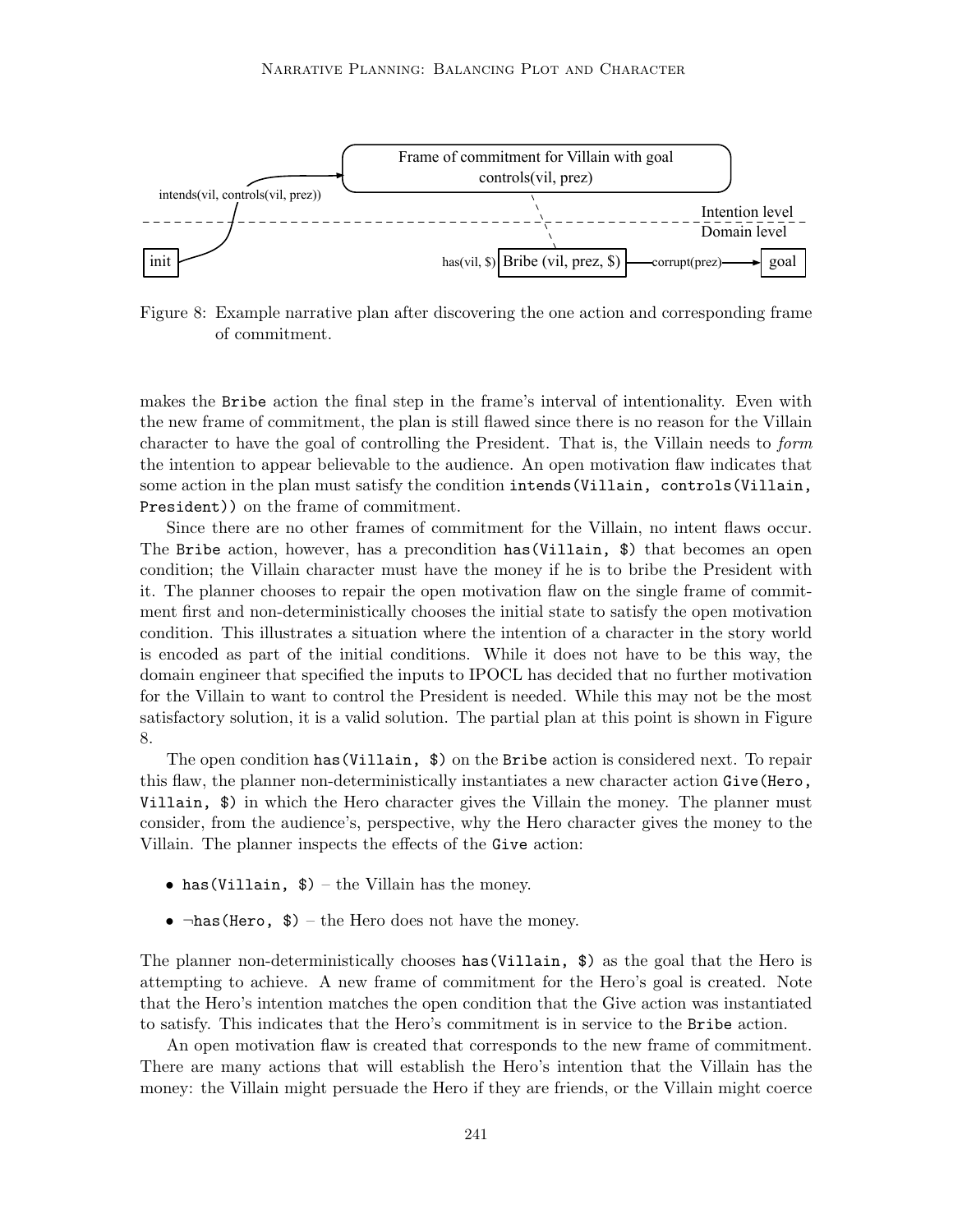

Figure 9: Solution IPOCL plan graph for the example narrative.

the Hero. The latter, Coerce(Villain, Hero, has(Villain, \$)), is chosen by the planner: the Villain character coerces the Hero character into having the goal has (Villain, \$).

At this point, the planner must determine why the Villain coerces the Hero. There are several possibilities. First, frame discovery comes into play to determine if the Villain intends any of the effects of the Coerce action. Assume the only effect of the Coerce action is intends(Hero, has(Villain, \$)). The planner can select this effect and construct a new frame of commitment specifying that the Villain intends that the Hero intends that the Villain has the money. Another option is to leave the Coerce action an orphan for the time being. Let us suppose that this is the course that the planner chooses. A search of the current plan structure indicates that the Coerce action can be part of the Villain's existing commitment to control the President. This is possible because Coerce is a motivating step for the Hero's frame of commitment and the Heros frame of commitment is in service to the Bribe action, which is part of the Villain's frame of commitment. An intent flaw associating the Coerce action with the Villain's existing frame of commitment is created. Eventually, the spreading activation of *intent planning* will associate Coerce with the Villain's frame of commitment. The plan structure at this point is shown in Figure 9. Any remaining flaws are handled by conventional causal planning.

### 4.5 Complexity of the IPOCL Algorithm

The computational complexity of the IPOCL algorithm is  $\mathcal{O}(c(b(e+1)^a)^n)$ , where

- $n$  is the depth of the search space,
- b is the number of ways that an action can be instantiated (e.g., the number of permutations of legal parameter bindings),
- e is the number of effects of an instantiated action, and
- *a* is the number of actors in an instantiated action.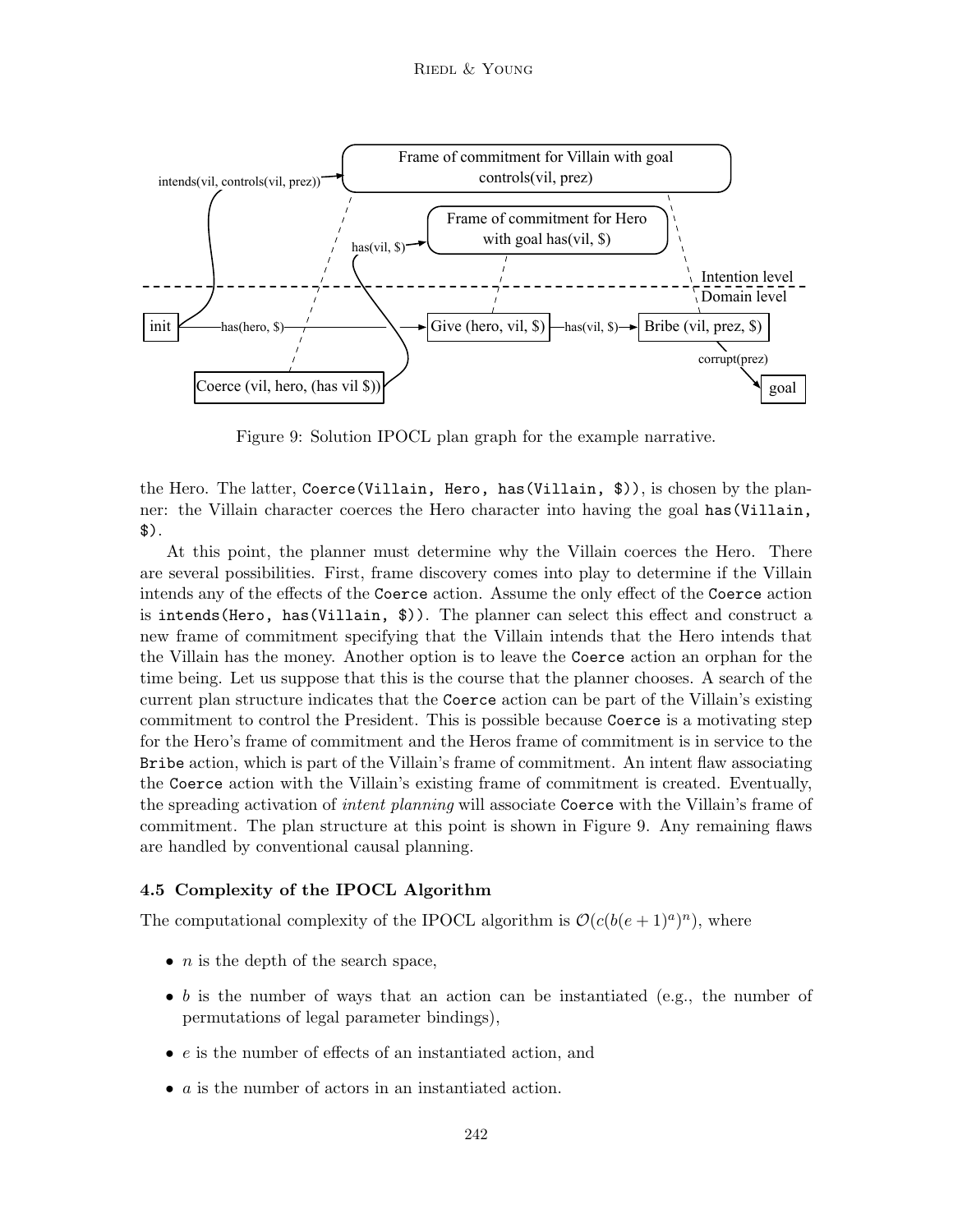The worst-case branching factor of the IPOCL search space is  $b(e + 1)^a$ . The factor,  $(e + 1)$  signifies that if a new frame of commitment is being constructed, the planner must choose between the  $e$  effects of the action (plus one to signify the condition where no effect is chosen). The exponent  $\alpha$  reflects the fact that if multiple characters are intentionally participating in an action, then each of those characters can have distinct intentions for performing that action. For example, the action Marry(?groom, ?bride, ?place) has six effects (see the Appendix for the action schema) and two intentional actors (?groom and ?bride).

The depth of the IPOCL search space  $n$  is the number of open condition flaws, open motivation flaws, intent flaws, causal threats, and intentional threats that are repaired. In the worst-case, for every newly instantiated step in the plan IPOCL also creates a new frame of commitment and a corresponding open motivation flaw. If  $n_{\text{POCL}}$  is the depth of a solution in the search space of POCL planning problem and  $n_{\text{IPOCL}}$  is the depth of the corresponding solution in the search space on an IPOCL fabula planning problem, then  $n_{\text{IPOCL}}$  is bounded by the function  $n_{\text{IPOCL}} = 2n_{\text{POCL}}$ .

A narrative was generated for evaluation purposes (see Section 5). The narrative, rendered into natural language, is given in Figure 13 and the plan data structure is presented graphically in the Appendix (Figure 15). This complete fabula plan exists at a depth of  $n = 82$ . The average branching factor for this domain is ~ 6.56, with the worst branching factor for any given node being 98. The node with 98 children is the first flaw that the planner solves for: married(Jafar, Jasmine), which is solved by instantiating the action Marry(Jafar, Jasmine, ?place). The operator schema has six effects. The two characters are both intentional actors meaning there can be up to two frames of commitment generated. Finally, the parameter ?place can be bound in two ways. Note that our implementation of IPOCL uses constraint propositions to generate a child node for each legal permutation of parameter bindings. When we provide a domain-specific heuristic evaluation function that favors plan structures with certain preferred character goals (for example, "Jafar intends that Jasmine is dead" is not included), then the complete plan is generated in approximately 12.3 hours (approximately 11.6 hours were spent in garbage collection) on an Intel Core2 Duo 3GHz system with 3GB of RAM and 100GB of virtual memory running ALLEGRO CL<sup>®</sup>8.0. Under these conditions, IPOCL generates 1,857,373 nodes and visits 673,079 nodes. When the algorithm is run with only a domain-independent heuristic adopted from classical planning (e.g., number of flaws plus plan length), the problem cannot be solved before the system runs out of virtual memory. The Appendix gives details on the domain, fabula planning problem, and heuristic used.

Practical experience with the IPOCL algorithm suggests that better heuristic evaluation functions are needed to guide the search process. Without sufficient heuristic functions, the behavior of IPOCL devolves to nearly breadth-first. Practical experience with the algorithm also suggests that it is difficult to write heuristic functions that practically distinguish between sibling nodes. The problem of defining heuristic functions that distinguish between sibling nodes in the plan search space arises in all POCL algorithms, but is exacerbated in IPOCL due to the increased number of structural features that need to be distinguished.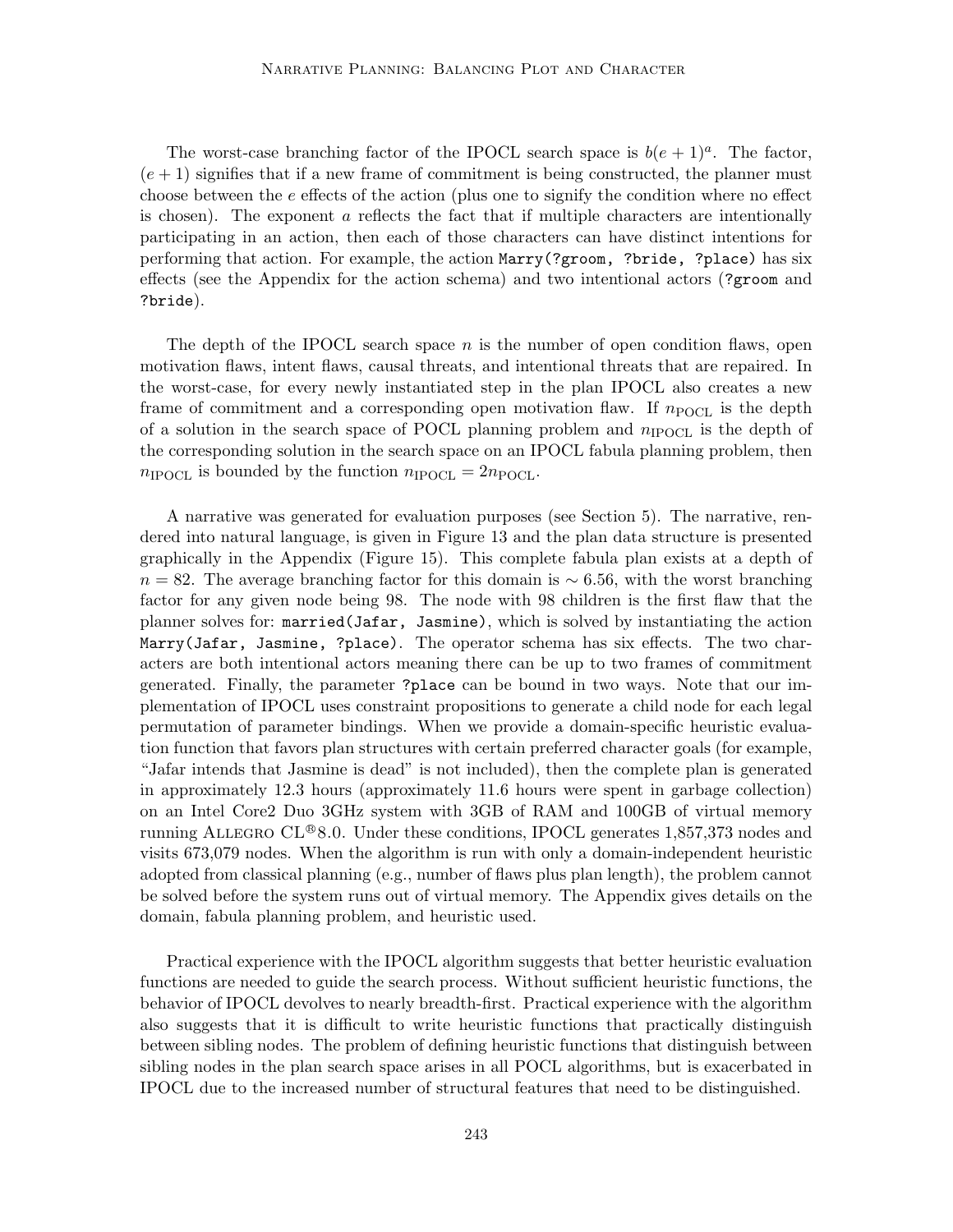### 4.6 Limitations and Future Work

As an algorithm that solves the fabula generation problem, IPOCL has been demonstrated to generate sound narrative structures that support believability through the enforcement of character intentions. IPOCL is able to achieve this by effectively decoupling the concept of character intentions from those of author intentions. Consequently, intentionality of character actions must be opportunistically discovered at the time that actions are discovered. The opportunistic discovery of character intentions during action instantiation significantly increases the branching factor to the detriment of the ability to generate long narratives. However, we feel that opportunistic discovery of intentions is a vital part of expanding the space of narratives that can be searched to include those that have logical causal progression and also have well-motivated and thus more believable characters. An alternative is to use a grammar (cf., Rumelhart, 1975), hierarchical task networks (cf., Sacerdoti, 1977), or other form of hierarchical decomposition (cf., Young, Pollack, & Moore, 1994) such that intentions are dealt with at one level of abstraction and specific character actions dealt with at the primitive level. However, using grammars, HTNs, or other decompositional techniques to generate narrative requires reasoning at higher levels of abstraction than the action and introduces potentially rigid top-down structuring of plot that can limit the system's ability to find solutions that might exist but cannot be described by the grammar/task-network.

There are additional limitations that need to be addressed. First, while the IPOCL algorithm asserts that all non-happening character actions must be part of a frame of commitment, and therefore motivated by an event (or the initial state), IPOCL also assumes that each frame of commitment's interval of intentionality terminates in an action that successfully achieves the goal of the frame of commitment. Essentially, every character acts according to an intention and every intention is achieved. This inherently limits the types of narratives that can generated. For example, narratives in which a character tries to achieve a goal but fails several times before finally succeeding are unlikely. Narratives in which one character – a hero – defeats another – a villain – cannot be generated. Although, it is possible to generate a narrative in which the villain first achieves his goal and then the hero achieves his goal (thus defeating the villain).

The inability to consider actions that support intentions that are never achieved appears to be an inherent limitation of our partial-order planning approach. In particular, the backward-chaining nature of the algorithm biases the approach toward *explaining* actions. To ensure soundness, causal threats are eliminated or backtracking occurs. It is possible that a forward-chaining approach could resolve this issue, but only at the expense of promiscuous intention generation. One way to force the algorithm to consider narrative structures in which one character defeats another or in which a character fails several times before succeeding is to seed the plan space with intermediate author goals indicating sets of states through which all solutions must pass (Riedl, 2009). This approach, however, presupposes that the human author knows, wants, or can predict some of the resultant narrative structure.

As mentioned in Section 4.3.1, IPOCL currently only has weak mechanisms to detect or prevent contradictory intentions for a character. Better heuristics may help control for the situations that are not resolved through ordering of actions or ordering of frames of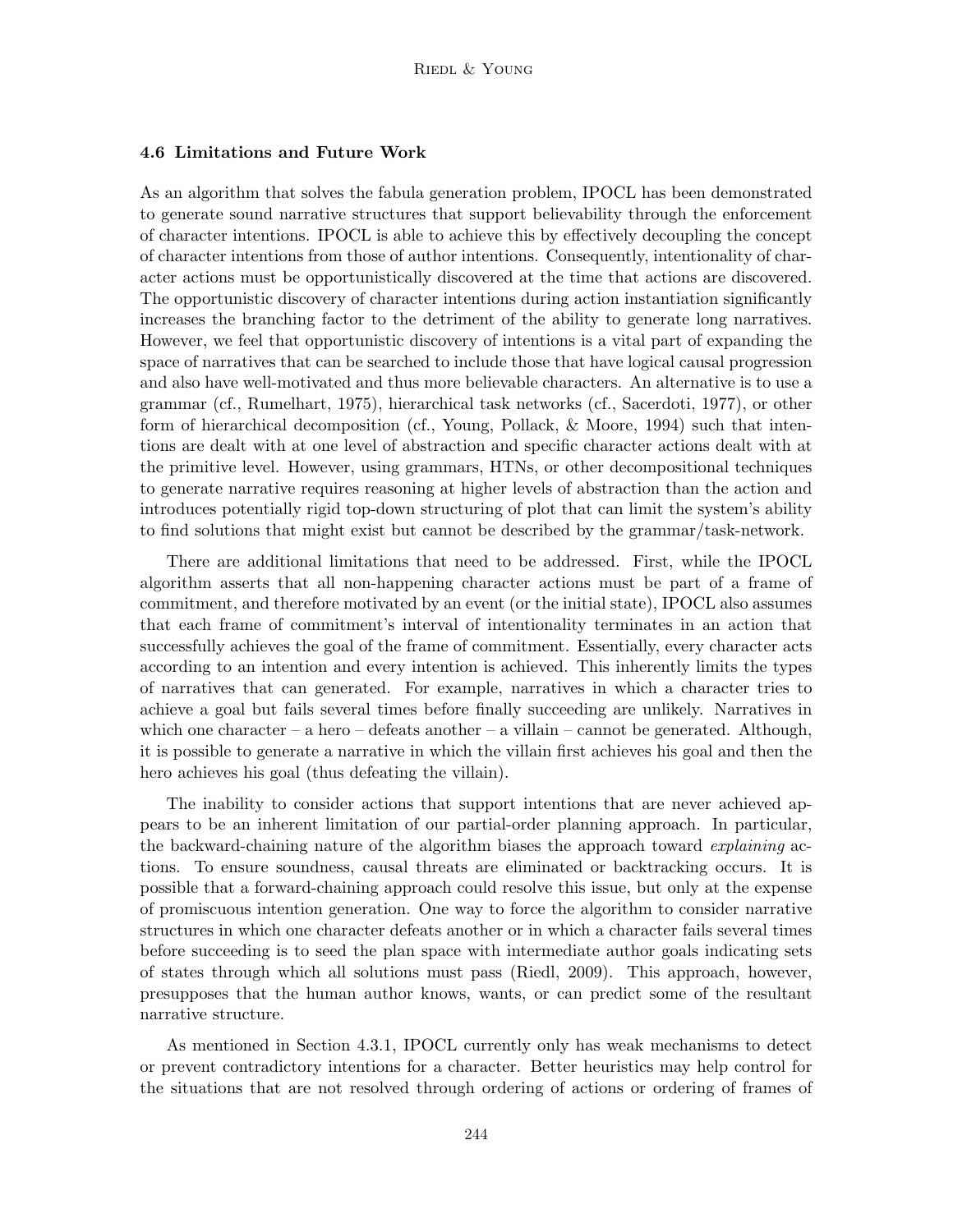commitment. It is possible to extend the algorithm to include common-sense reasoning or semantic analysis at the frame of commitment level. However, this work has not been done.

In general, better heuristics are needed. Heuristics can be divided into domain-dependent and domain-independent heuristics. Domain-dependent heuristics, in this case, refer to those that employ knowledge about the characters, setting, or preferences over the narrative structure. For example, to generate the example in Figure 13, we use a heuristic that penalizes narratives that contain character goals that we thought unreasonable based on our intuitions about characters and the types of stories that we sought. Domain-independent heuristics are more difficult to identify but might include preferences for fewer frames of commitment with longer action sequences. Domain-independent heuristics that can reward narrative structures with dramatic arc will likely require complex models of narrative psychology such as those described by Gerrig and colleagues (Gerrig, 1993; Gerrig & Bernardo, 1994) and implemented by Fitzgerald, Kahlon, and Riedl (2009) and may not work on intermediate, incomplete narratives.

# 5. An Evaluation of Character Intentionality in IPOCL-Generated Fabula Plans

In order to perform an empirical evaluation of a reader's perception of character intentionality in IPOCL-generated fabulas, we designed an objective evaluation procedure based on question-answering in order to reveal a readers understanding of character intentions without the use of subjective questionnaires (Riedl  $&$  Young, 2005). The goal of the evaluation was to determine if IPOCL-generated fabulas supported the cognitive processes that readers apply to comprehend character actions better than fabulas generated by conventional planning algorithms. The evaluation procedure is outlined as follows. Two planning-based algorithms were used to generate plans to be interpreted as fabulas: the IPOCL algorithm and a conventional POCL planning algorithm. Each planner was provided identical initialization parameters. The first plan generated by each algorithm was selected to be presented to study participants. Because the plans must be read, a simple natural language generation process was used to produce natural language text from each fabula plan. Recall that the purpose of a fabula plan is not to be executed by a plan execution system, but to contain temporal event information to be told as a story. Participants were recruited and randomly assigned to one of two groups. Participants in the POCL group read the POCL-generated narrative text. Participants in the *IPOCL* group read the IPOCL-generated narrative text. A variation of the question-answering protocol from the work of Graesser et al. (1991) was used to elicit participants' mental models of the narratives. In particular, we focused on "why" questions that elicit understanding of story world character goals and motivations.

How do we evaluate question-answering performance across groups? QUEST (Graesser et al., 1991) takes a graphical representation of a story and reliably predicts the questionanswering performance of a human who might also read the story. One of the implicit assumptions behind QUEST is that it has been provided a well-structured story that has contained within the story's narrative structure all the answers to any question one might ask about character goals and motivations. We exploit that assumption as a means of measuring how well a story actually supports a human reader's reasoning about character goals and motivations. That is, if a story does not support human comprehension, we should see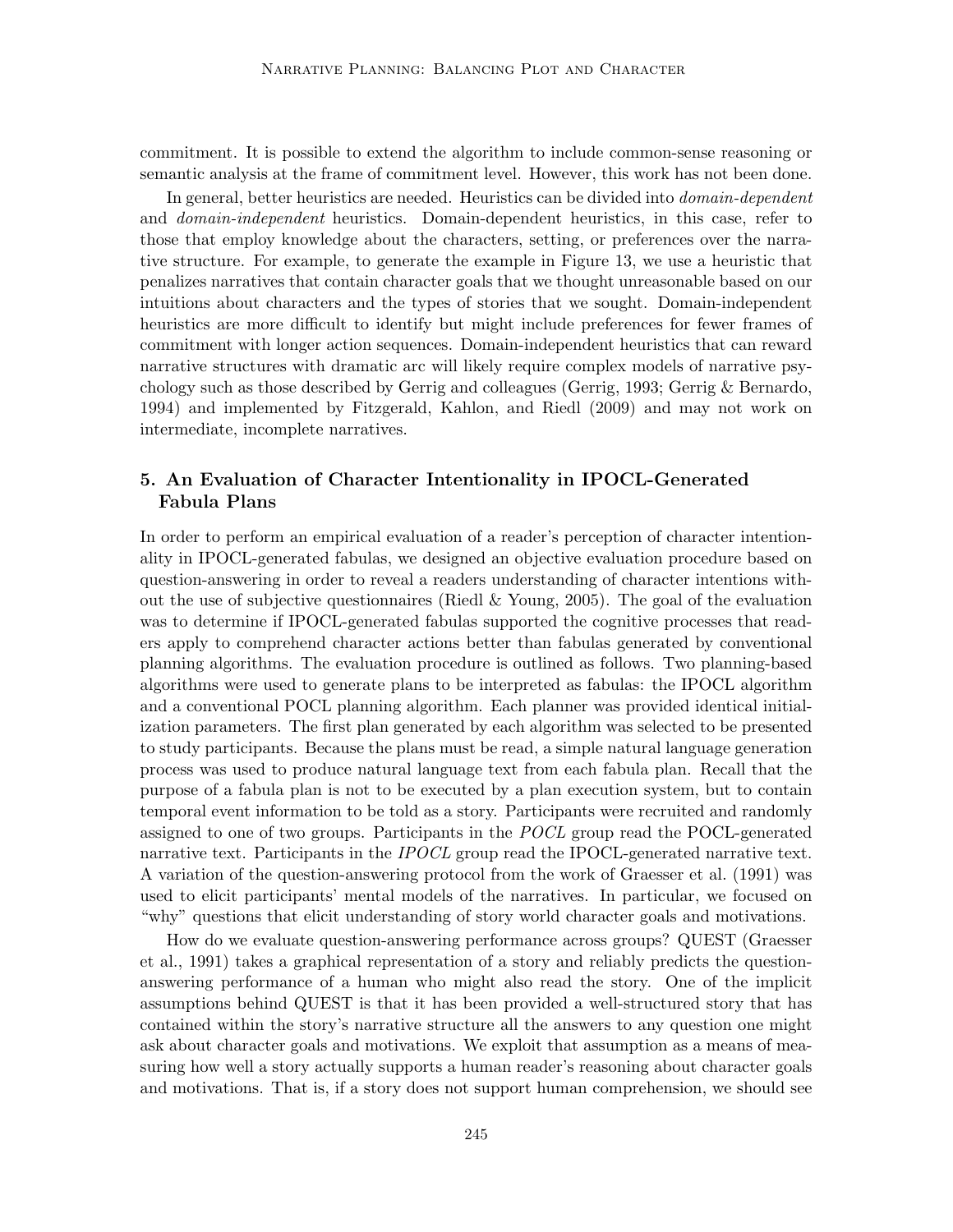Once there was a Czar who had three lovely daughters. One day the three daughters went walking in the woods. They were enjoying themselves so much that they forgot the time and stayed too long. A dragon kidnapped the three daughters. As they were being dragged off, they cried for help. Three heroes heard the cries and set off to rescue the daughters. The heroes came and fought the dragon and rescued the maidens. Then the heroes returned the daughters to their palace. When the Czar heard of the rescue, he rewarded the heroes.

Figure 10: An example story from the work of Graesser et al. (1991).

this manifested in human question-answering performance. QUEST knowledge structures can be translated into fabula plans and vice versa (Christian & Young, 2004). From QUEST knowledge structures automatically generated from fabula plans, we run QUEST to predict question-answering performance and compare QUEST predictions to actual performance. We expect to see that IPOCL-generated narratives are more understandable than the alternative; we should find a greater correspondence between QUEST and actual performance in the IPOCL condition than we find in the POCL condition.

# 5.1 The QUEST Model of Question-Answering

The QUEST model (Graesser et al., 1991) accounts for the goodness-of-answer (GOA) judgments for questions asked about passages of prose. One application of the QUEST model is to show that people build cognitive representations of stories they read that capture certain relationships between events in a story and the perceived goals of the characters in the story (Graesser et al., 1991). QUEST knowledge structures can be represented visually as directed graphs with nodes referring to either story events (typically character actions) or character goals. Directed links capture the relationship between story event nodes in terms of causality and the relationship between events and character goals in terms of intentionality. A reader's cognitive representation of the story is queried when the reader answers questions about the story. The types of questions supported by the QUEST model are: why, how, when, enablement, and consequence. For example, the story in Figure 10 (Graesser et al., 1991, Fig. 1) has the corresponding QUEST knowledge structure shown in Figure 11 (Graesser et al., 1991, Fig. 2). There are two types of nodes in the QUEST knowledge structure: event nodes, which correspond to occurrences in the story world, and goal nodes, which correspond to goals that characters have. The links between nodes capture the different types of relationships between events and character goals.

- Consequence (C): The terminal event node is a consequence of the initiating event node.
- Reason  $(R)$ : The initiating goal node is the reason for the terminal goal node.
- Initiate (I): The initiating event node initiates the terminal goal node.
- Outcome (O): The terminal event node is the outcome of the initiating goal node.
- Implies (Im): The initiating event node implies the terminal event node.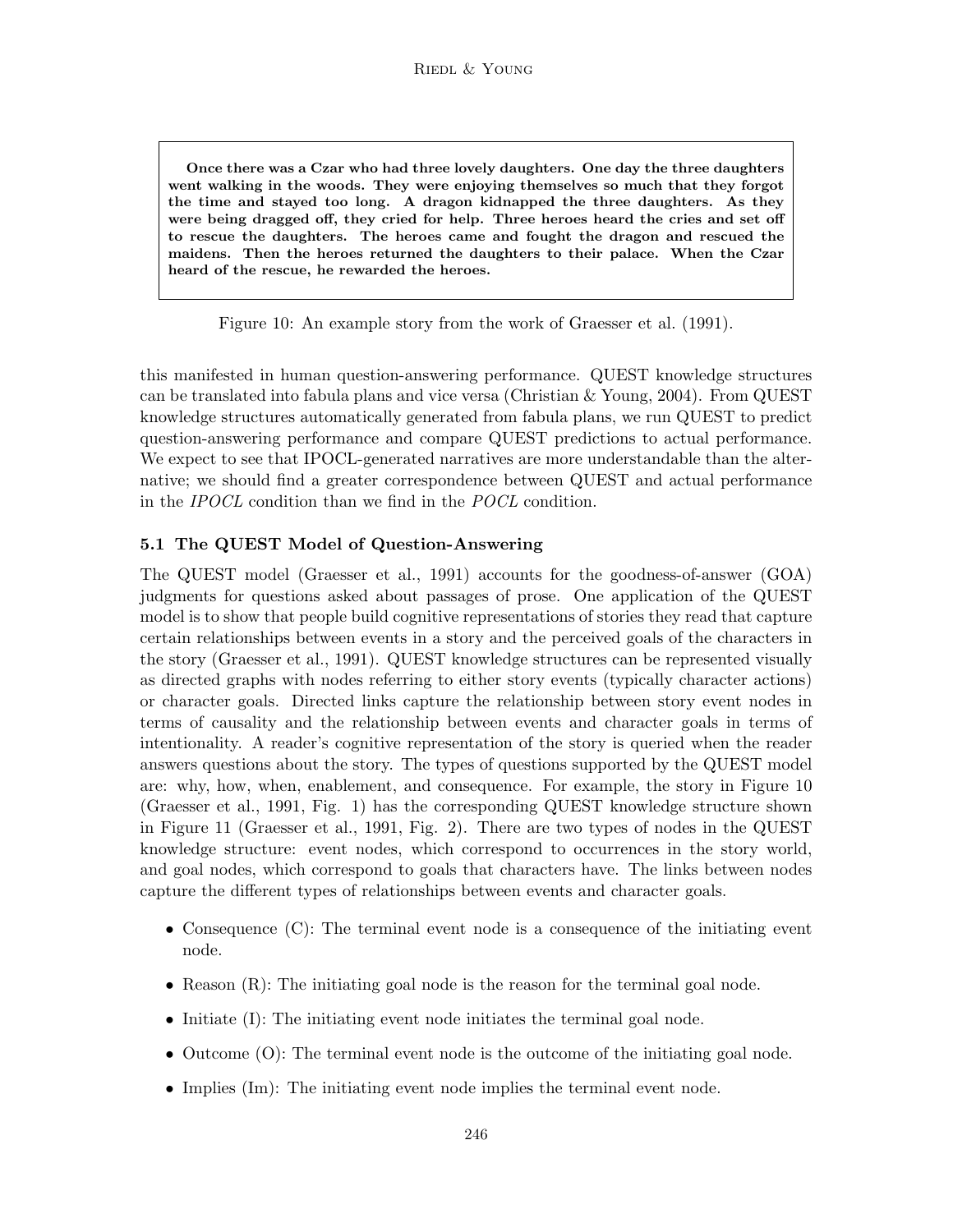

Figure 11: An example of a QUEST model of the Czar and the Daughters story from Graesser et al. (1991).

The QUEST model defines arc search procedures for each type of question (e.g. why, how, when, enablement, and consequence). The arc search procedures, starting at the queried node, distinguish between legal answer nodes and illegal answer nodes. That is, only nodes reachable by the arc search procedures are legal answer nodes. The legality of answers and the weight of structural distance correspond to GOA judgments of human story readers.

#### 5.2 Procedure

The procedure involves comparing subject question-answering performance to QUEST question-answering predictions in two conditions. The POCL condition is based on narrative structures generated by a conventional POCL planning algorithm. The IPOCL condition is based on narrative structures generated by the IPOCL algorithm. Both planners were initialized with identical information defining a story world. The story world was based loosely on the story of Aladdin. The initial parameters included the following:

- An initial state that defines the story world, including (a) locations, (b) objects, (c) characters, and (d) the relevant initial relationships between all of the above. Story world characters include Aladdin, King Jafar, Princess Jasmine, a dragon, and a genie.
- A library of operators defining the events that can be performed by story world characters.
- An outcome: Jasmine and Jafar are married and the genie is dead.

Note that even though the initialization parameters were identical in both conditions, there are differences in how the respective planners handle the parameters. In particular, IPOCL makes use of additional information in action schemata about actors and whether an action can be a happening. The POCL planner ignored this information, which did not impact its ability to find a valid solution. The initialization information used by IPOCL but ignored by the POCL planner are as follows. First, all operators must specify which of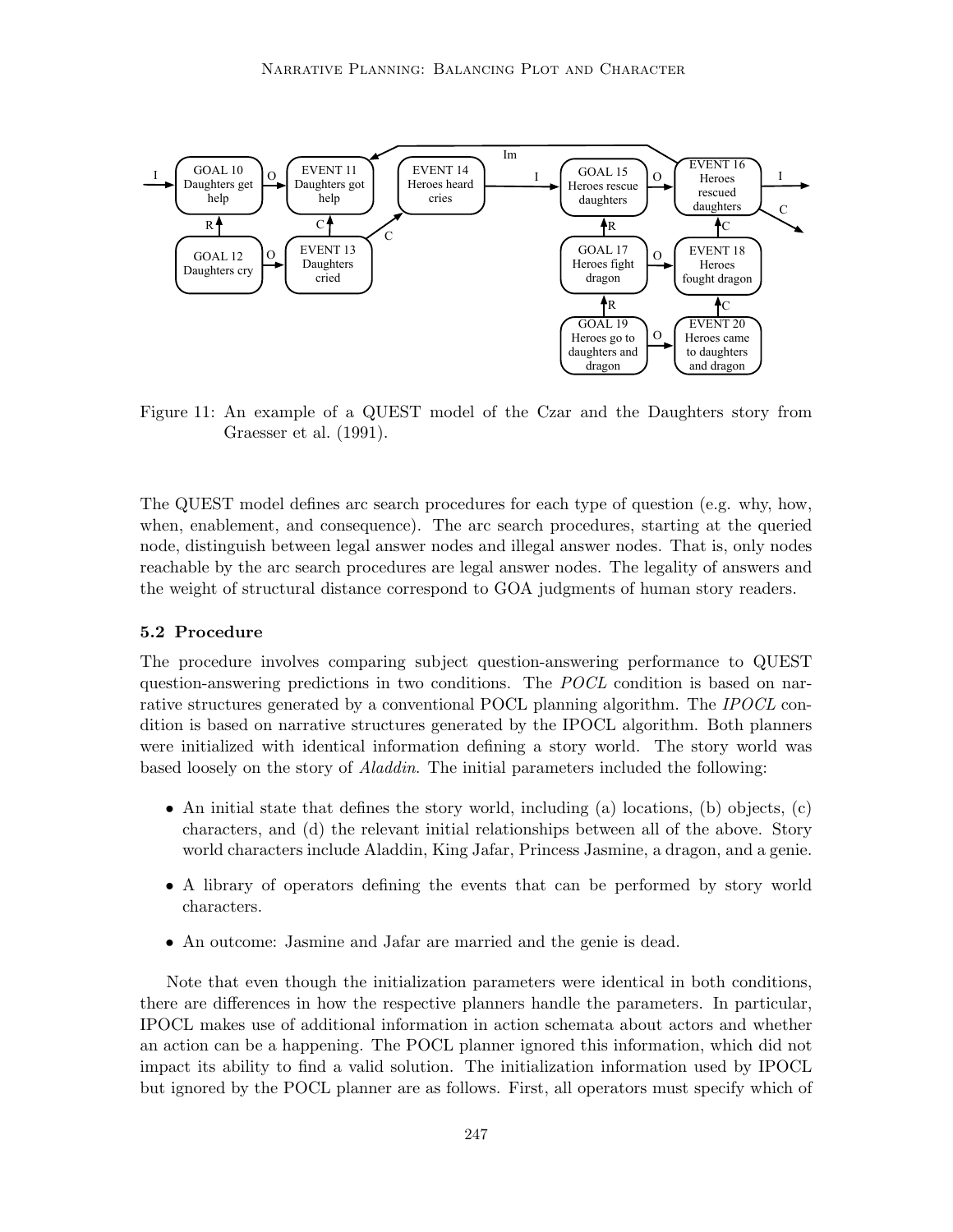the parameters are the intentional actors (and not characters being acted upon). Second, some operators are tagged as happenings. Finally, some operators have effects of the form intends  $(a, p)$  where a is a variable that can be bound to a ground symbol representing a character, and  $p$  is a variable that can be bound to a literal that becomes one of the character's internal goals. Effects of this form are used by the IPOCL implementation during motivation planning to ensure there are actions that cause frames of commitment. Since no operators have preconditions of this form, the POCL planner does not utilize this information. The Appendix lists the entire set of initialization parameters used in the evaluation.

The fabula plans generated by the two planning algorithms are shown in the Appendix. For the plans to be human-readable, each plan was input into the Longbow discourse planner (Young et al., 1994). Longbow results in a plan consisting of communicative acts such as describe-character and describe-event for conveying the temporally ordered information of the narrative. The discourse plan steps were then rendered into natural language using a simple template-matching procedure. The resulting narrative texts for the POCL condition and IPOCL condition are shown in Figures 12 and 13, respectively. Similarities between the two narratives make a comparison study possible. Specifically, the set of events in the IPOCL-generated narrative are a superset of the events in the POCL-generated narrative. There is one distinct action ordering difference between the two fabula plans: in the IPOCL condition only the event where the King falls in love with Jasmine is temporally constrained to occur first, but in the *POCL* condition the ordering of this event is under-constrained and falls late in the text. In the POCL condition, had this event come earlier, some participants may have inferred a relationship between the king falling in love and Aladdin's actions even though there is no actual relationship in the generated QUEST graph. We believe that the ordering had an insignificant impact on the results.

The fabula plans were also converted to structures that QUEST can use to predict question-answering performance. We use a procedure described by Christian and Young (2004). Their algorithm for generating QUEST graph structures from a plan has been only evaluated for POCL plans involving a single character.<sup>9</sup> IPOCL plans, however, contain additional structures such as frames of commitment and motivation links that are not part of conventional plan representations. Consequently, the algorithm for generating a QUEST graph structure from a plan was extended to take into consideration IPOCL plans. An additional study by the authors (not reported) determined that QUEST knowledge structures derived from IPOCL plans with the extended algorithm significantly predict questionanswering judgments when structural distance is ignored ( $p < 0.0005$ ). The modifications to Christian and Young's (2004) algorithm are beyond the scope of this paper, but details can be found in the work of Riedl (2004).

The evaluation involved a questionnaire in which participants read a story and then make goodness-of-answer (GOA) judgments about pairs of question and answers. A questionanswer pair has a "why" question about an intentional action performed by a character in the story and a possible answer. For example, the question, "Why did Aladdin slay the

<sup>9.</sup> Christian and Young (2004) compare DPOCL plans to QUEST knowledge structures. DPOCL is a decompositional, partial order causal link planning algorithm (Young et al., 1994) that extends the conventional POCL algorithm by explicitly representing hierarchical relationships between abstract and primitive planning operators.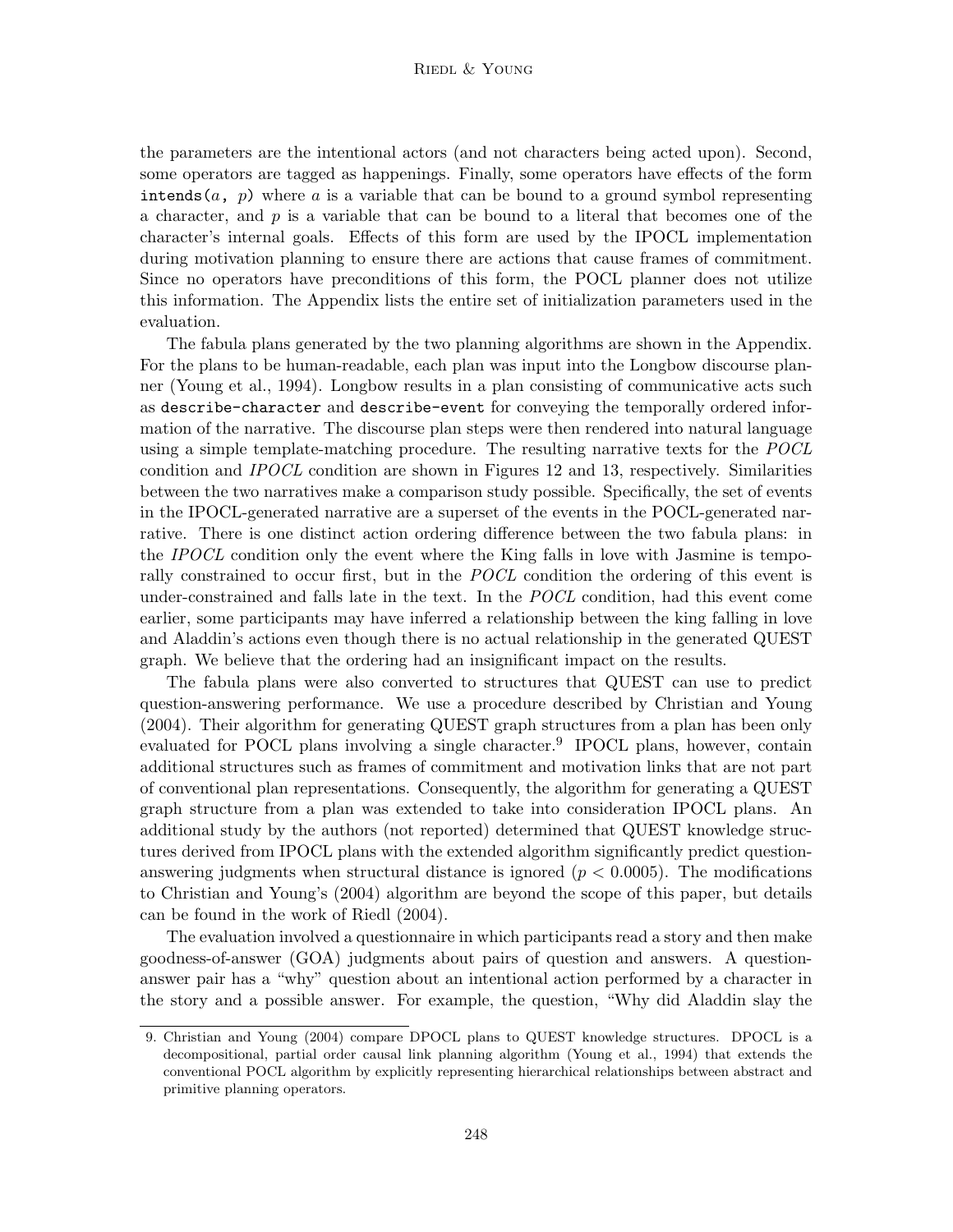There is a woman named Jasmine. There is a king named Jafar. This is a story about how King Jafar becomes married to Jasmine. There is a magic genie. This is also a story about how the genie dies.

There is a magic lamp. There is a dragon. The dragon has the magic lamp. The genie is confined within the magic lamp. There is a brave knight named Aladdin. Aladdin travels from the castle to the mountains. Aladdin slays the dragon. The dragon is dead. Aladdin takes the magic lamp from the dead body of the dragon. Aladdin travels from the mountains to the castle. Aladdin hands the magic lamp to King Jafar. The genie is in the magic lamp. King Jafar rubs the magic lamp and summons the genie out of it. The genie is not confined within the magic lamp. The genie casts a spell on Jasmine making her fall in love with King Jafar. Jasmine is madly in love with King Jafar. Aladdin slays the genie. King Jafar is not married. Jasmine is very beautiful. King Jafar sees Jasmine and instantly falls in love with her. King Jafar and Jasmine wed in an extravagant ceremony.

The genie is dead. King Jafar and Jasmine are married. The end.

Figure 12: Text of story in control condition.

There is a woman named Jasmine. There is a king named Jafar. This is a story about how King Jafar becomes married to Jasmine. There is a magic genie. This is also a story about how the genie dies.

There is a magic lamp. There is a dragon. The dragon has the magic lamp. The genie is confined within the magic lamp.

King Jafar is not married. Jasmine is very beautiful. King Jafar sees Jasmine and instantly falls in love with her. King Jafar wants to marry Jasmine. There is a brave knight named Aladdin. Aladdin is loyal to the death to King Jafar. King Jafar orders Aladdin to get the magic lamp for him. Aladdin wants King Jafar to have the magic lamp. Aladdin travels from the castle to the mountains. Aladdin slays the dragon. The dragon is dead. Aladdin takes the magic lamp from the dead body of the dragon. Aladdin travels from the mountains to the castle. Aladdin hands the magic lamp to King Jafar. The genie is in the magic lamp. King Jafar rubs the magic lamp and summons the genie out of it. The genie is not confined within the magic lamp. King Jafar controls the genie with the magic lamp. King Jafar uses the magic lamp to command the genie to make Jasmine love him. The genie wants Jasmine to be in love with King Jafar. The genie casts a spell on Jasmine making her fall in love with King Jafar. Jasmine is madly in love with King Jafar. Jasmine wants to marry King Jafar. The genie has a frightening appearance. The genie appears threatening to Aladdin. Aladdin wants the genie to die. Aladdin slays the genie. King Jafar and Jasmine wed in an extravagant ceremony.

The genie is dead. King Jafar and Jasmine are married. The end.

Figure 13: Text of story in experimental condition.

dragon?" might be paired with the answer, "Because King Jafar ordered Aladdin to get the magic lamp for him." The participants were asked to rate the goodness of the answer for the given question on a four-point scale ranging from "Very bad answer" to "Very good answer." The participants were shown examples of a question-answer pairs before the rating task began, but were not otherwise given a definition of "good" or "poor" or trained to make the judgment. Participants rated the GOA of a question-answer pair for every combination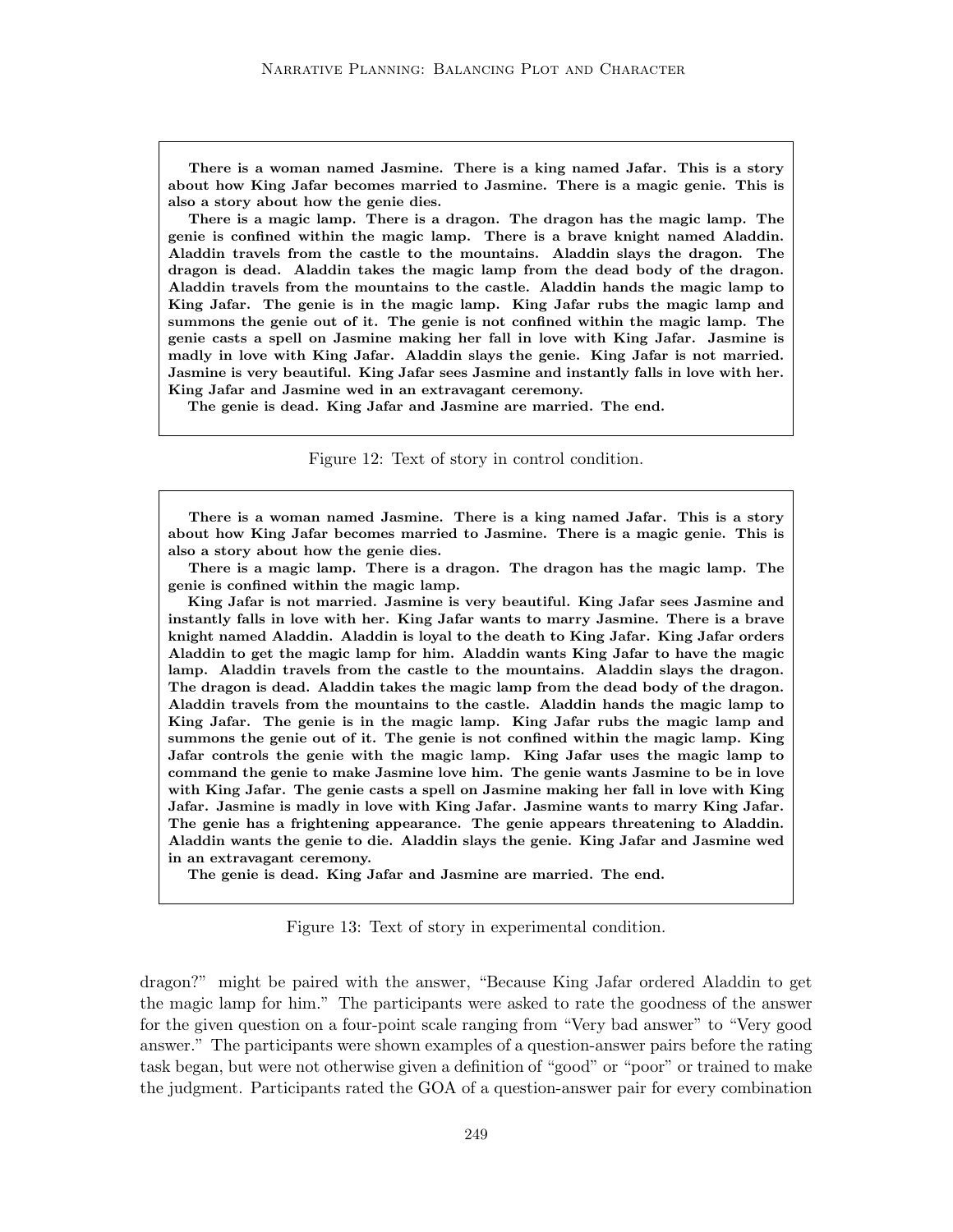of goal nodes in the QUEST knowledge structure for the story. The POCL condition questionnaire had 52 question-answer pairs while the IPOCL condition questionnaire had 82 question-answer pairs due to the increased story plan length. Participants were asked to read the story text completely at least once before proceeding to the ratings task and were allowed to refer back to the original text at any time during the rating task.

For each narrative, QUEST was used to predict whether question-answer pairs would be considered as "good" or "poor" based on the arc search procedure following forward reason arcs, backward initiate arcs, and backward outcome arcs (Graesser et al., 1991). The hypotheses of the experiment were as follows.

- Hypothesis 1 Participants in the IPOCL condition will have higher mean GOA judgment ratings for question-answer pairs identified by QUEST as being "good" than participants in the POCL condition.
- Hypothesis 2 Participants in the IPOCL condition will have lower mean GOA judgment ratings for question-answer pairs identified by QUEST as being "poor" than participants in the POCL condition.

If the actual question-answering performance of participants results in statistically higher GOA ratings for question-answer pairs judged by QUEST to be "good," then there is greater correspondence between QUEST predictions and actual performance. Likewise, if actual question-answering performance of participants results in statistically lower GOA ratings for question-answer pairs judged by QUEST to be "poor," then there is greater correspondence between QUEST predictions and actual performance. Poor correspondence between QUEST predictions and actual question-answering performance is an indication that a narrative lacks structure that supports human understanding of character goals, intentions, and motivations.

Thirty-two undergraduate students in the Computer Science program at North Carolina State University participated in the study. All participants were enrolled in the course Game Design and Development and were compensated for their time with five extra credit points on their final grade in the course.

### 5.3 Results and Discussion

Each question-answer pair in each questionnaire was assigned a "good" rating or a "poor" rating based on the QUEST prediction. "Good" question-answer pairs were assigned a value of 4 and "poor" question-answer pairs were assigned a value of 1. Human GOA ratings of question-answer pairs were also assigned values from 1 to 4 with 1 corresponding to "Very poor answer" and 4 corresponding to "Very good answer." The results of participants' answers to questionnaire answers are compiled into Table 1. The numbers are the mean GOA ratings for each category and each condition. The numbers in parentheses are standard deviations for the results. Mean human question-answering performance is more in agreement with QUEST when the mean GOA ratings for question-answer pairs categorized as "good" is closer to 4 and the mean GOA ratings for question-answer pairs categorized as "poor" is closer to 1.

A standard one-tailed t-test was used to compare the mean GOA rating of "good" question-answer pairs in the IPOCL condition to the mean GOA rating of "good" question-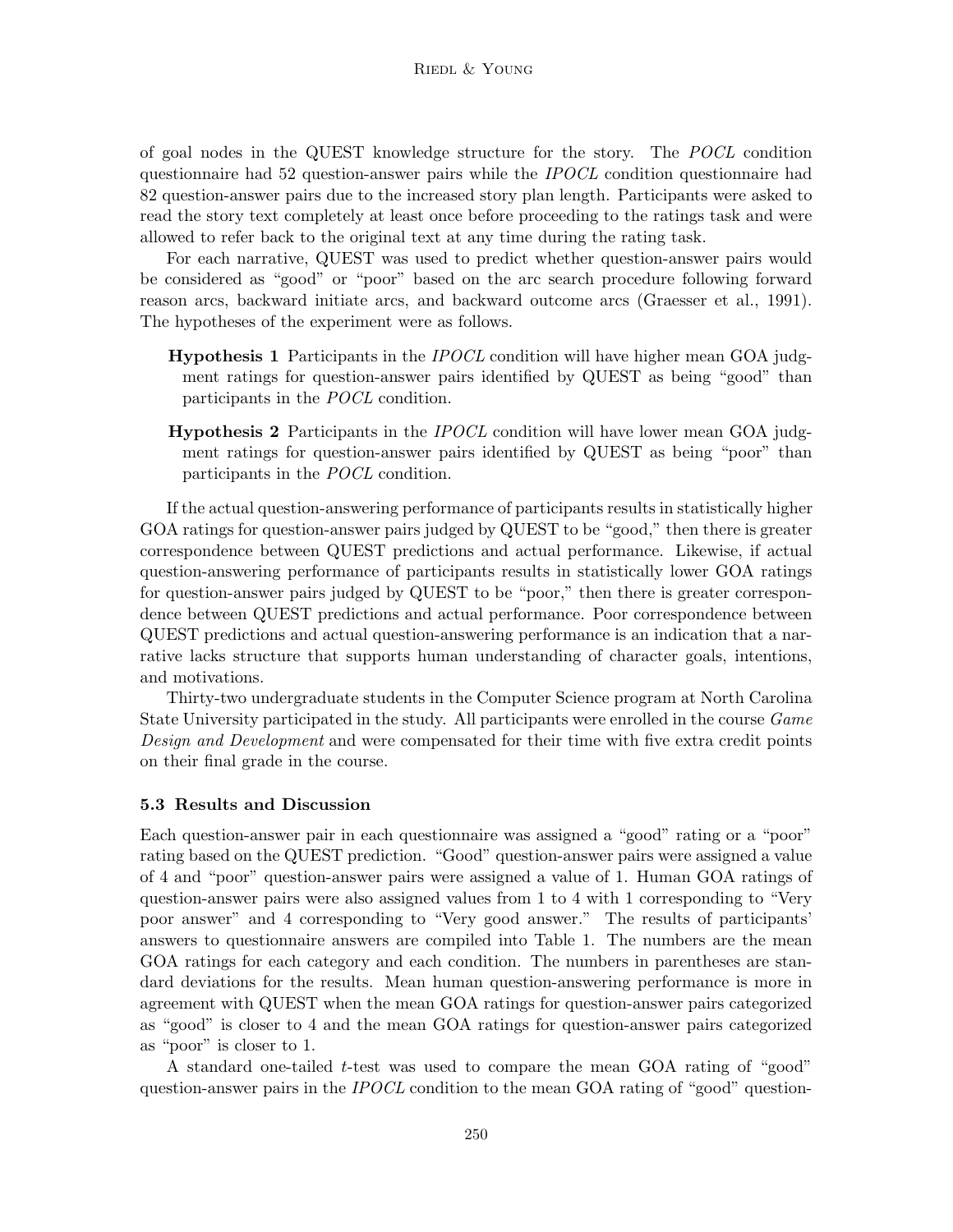|              | Mean GOA rating for "good" | Mean GOA rating for "poor" |
|--------------|----------------------------|----------------------------|
| Condition    | question-answer pairs      | question-answer pairs      |
|              | (standard deviation)       | (standard deviation)       |
| <b>IPOCL</b> | 3.1976(0.1741)             | 1.1898(0.1406)             |
| <i>POCL</i>  | 2.9912 (0.4587)            | 1.2969(0.1802)             |

Table 1: Results of the evaluation study.

answer pairs in the *POCL* condition. The result of the  $t$ -test with 15 degrees of freedom yields  $t = 1.6827$  ( $p < 0.0585$ ). This result is strongly suggestive that Hypothesis 1 is supported.

A standard one-tailed t-test was used to compare the mean GOA rating of "poor" question-answer pairs in the *IPOCL* condition to the mean GOA rating of "poor" questionanswer pairs in the *POCL* condition. The result of the  $t$ -test with 15 degrees of freedom yields  $t = 1.8743$  ( $p < 0.05$ ). Participants in the *IPOCL* condition had significantly lower GOA ratings for "poor" question-answer pairs than participants in the *POCL* condition. Hypothesis 2 is supported.

It is interesting to note that the standard deviation for results in the POCL condition for "good" question-answer pairs was high. Further analysis reveals that human participants are likely to judge a question-answer pair as "good" if there is lack of evidence against the possibility that the character action might have been intentional. We speculate that reader/viewers simultaneously consider multiple hypotheses explaining character behavior until they are disproved. Regardless of the content of any communicative act, one will always be able to provide a more or less plausible explanation of the meaning (Sadock, 1990).

There were a couple of limitations to note. We did not control for narrative length. It is possible that the effects we measured were a result of narrative length instead of improved narrative structure generated by IPOCL. We believe this to be unlikely, but future evaluations should add "filler sentences" to the POCL condition narrative that do not impact character intentionality so that the control narrative matches the length of the IPOCL condition. According to the narrative comprehension theories of Graesser et al. (1994) and Trabasso and colleagues (Trabasso & Sperry, 1985; Trabasso & van den Broek, 1985), such filler sentences will not be included in the reader's mental model in a meaningful way because they will not be causally related to other concepts in the mental model of the narrative. Consequently, we felt that it was safe to leave the filler sentences out. Another limitation is that the model of discourse used in the Longbow discourse planner was simplistic. Specifically, explicit statements about character intentions were incorporated into the narrative text in the experimental condition due to an overly promiscuous discourse model used by the Longbow discourse planner. We believe that our results would be the same if these explicit statements were excluded because human readers are very good at inferring intentions from stories (Graesser et al., 1991, 1994). However, to be complete we would have to control for such artifacts from discourse generation.

We conclude that there is strong evidence that the narrative in the experimental condition supported reader comprehension of character goals, intentions, and motivations better than the narrative in the control condition. Since both were generated from identical initial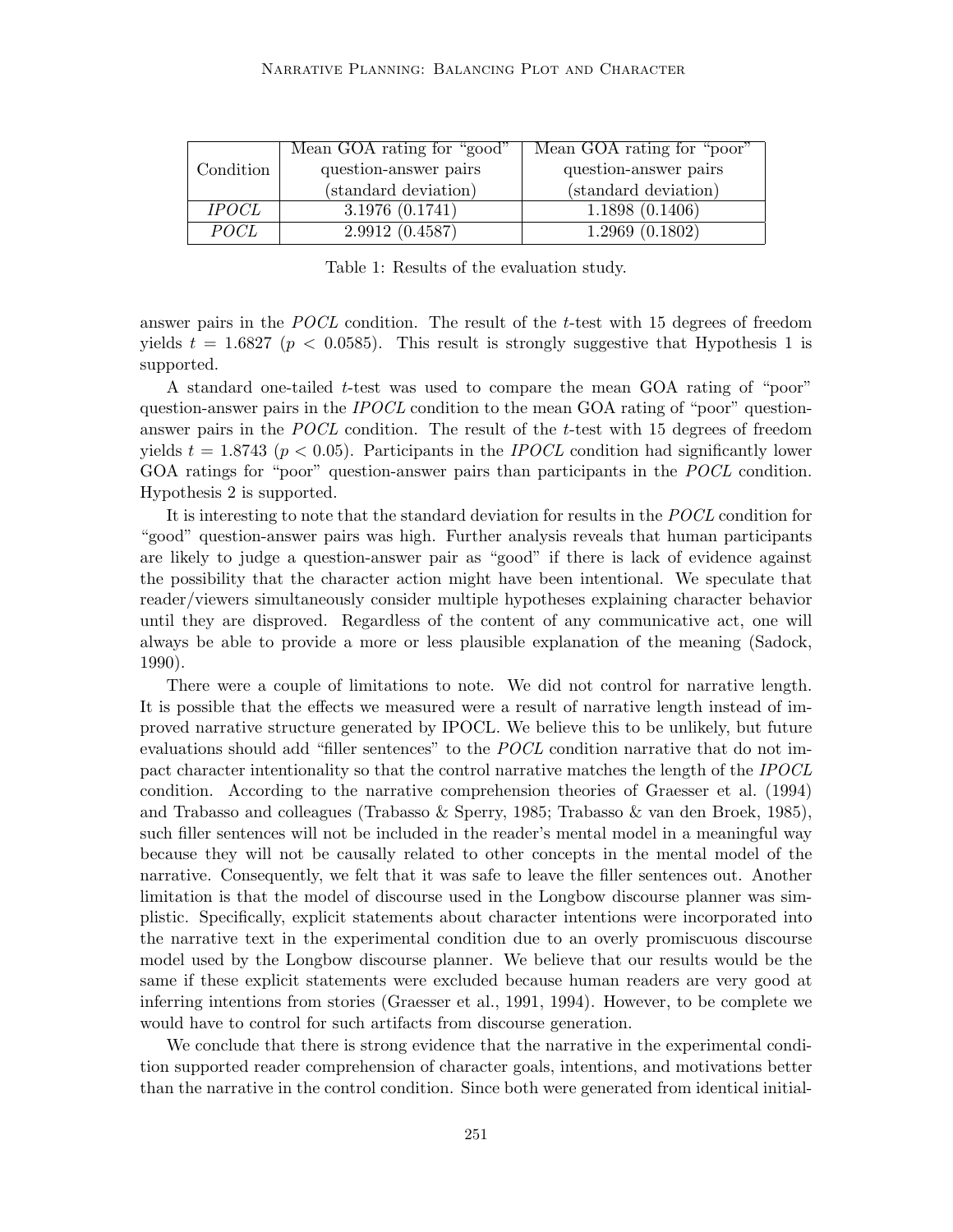ization parameters, the most significant independent variable is the generation algorithm. We infer that the improvement of the *IPOCL* condition over the *POCL* condition is due to enhancements to the automated story generation capability introduced in the IPOCL algorithm.

### 6. Conclusions

The objective of the research presented here is to develop an approach to the generation of narrative fabula that has the properties of supporting audience perception of character intentionality and causal plot progression. An informal analysis of related work suggests that narrative generation systems can be categorized as using *simulation-based* or *delibera*tive approaches. Simulation-based approaches tend to produce narratives with reasonable character believability but are unlikely to produce narrative with globally coherent plots. This is due to the fact that simulation-based approaches model characters and attempt to optimize character decisions in any given moment. Thus simulation-based approaches are prone to local maxima. Deliberative approaches reviewed in this article do not directly consider character intentions but are otherwise more likely to produce narratives with causally coherent plot progressions. This is due to the fact that deliberative narrative generation systems tend to reason about the entire plot instead of separately about characters. In our informal analysis, we did not see any evidence that a deliberative system cannot reliably produce narrative structures with character believability (especially character intentionality). We use a refinement search approach to construct the entire fabula from the perspective of the author. Our approach is consequently a deliberative one. We favor refinement search because partial-order plans appear to be a good representation for the fabula of a narrative.

In our analysis, algorithms that solve the planning problem are not sufficient for generating narratives with character intentionality because planning algorithms are conventionally designed to provide a singular agent with the ability to achieve a singular goal. Stories are more likely than not to involve multiple agents – characters – who are not necessarily cooperating to achieve a singular goal state. Accordingly, we developed a deliberative fabula generation algorithm that reasons about the understandability of characters from the perspective of a hypothetical audience. The IPOCL fabula generation algorithm treats any potential solution as flawed unless the audience is capable of understanding what individual (and potentially conflicting) goals each character has and what motivated the characters to adopt those goals throughout the progression of the narrative. IPOCL contains routines for repairing character intentionality flaws by non-deterministically attributing goals to characters and then generating event sequences that motivate those goals.

In adopting the approach to narrative generation in the IPOCL algorithm, we realize several limitations. First, IPOCL is incapable of producing narrative structures in which a character fails to achieve their goals. Character failure of this sort is a natural part of most stories and is especially important in comedy and tragedy (Charles et al., 2003). Unfortunately, planners do not produce plans that fail – e.g. cannot execute to completion – because the planner will prune that branch of the search space and backtrack. Conflict can arise between characters when characters adopt contradictory goals. However, each character will succeed in achieving their goal, although this will happen serially because conflicting frames of commitment will be temporally ordered. Second, in our work to date,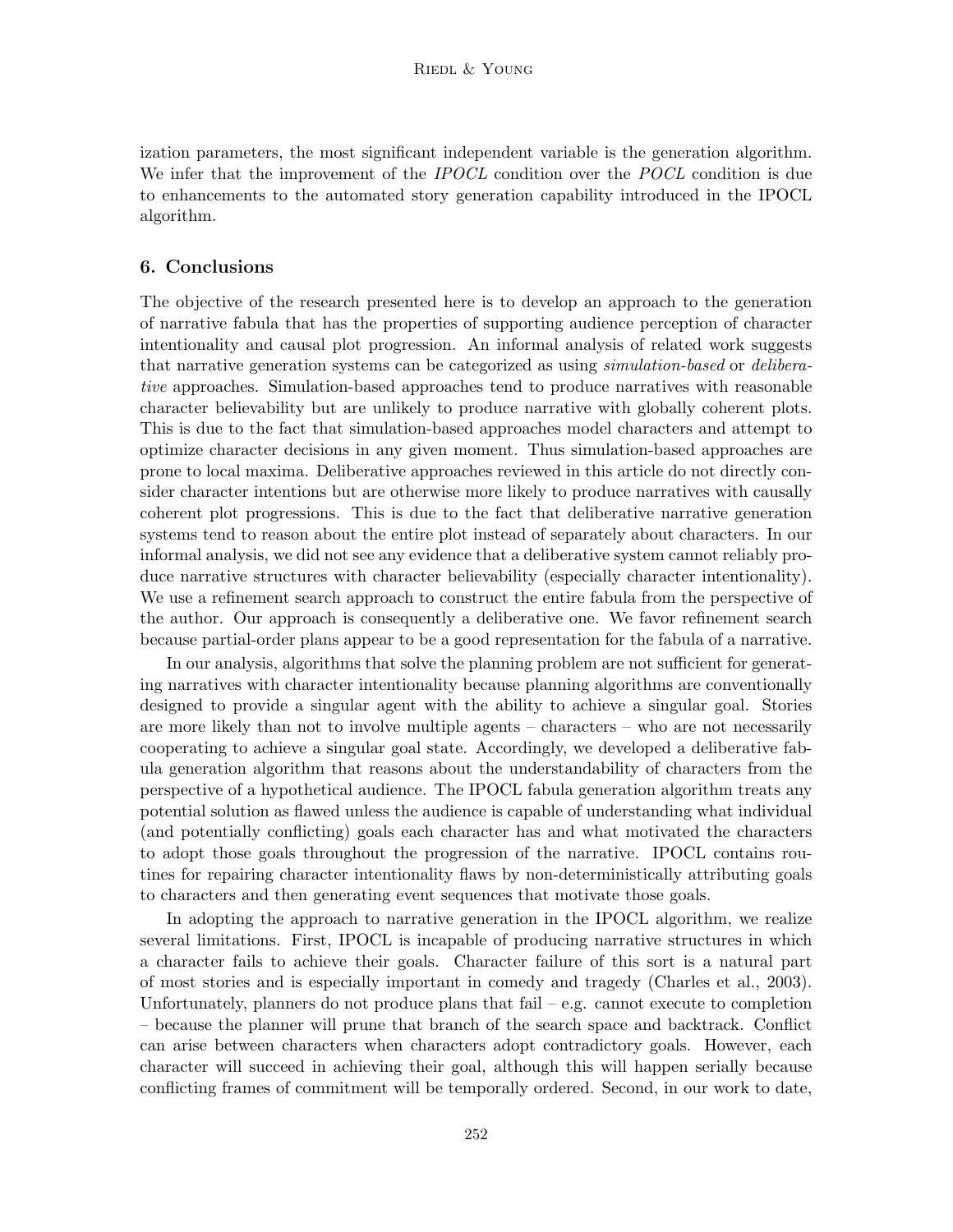we have assumed that fabula and sjuzet can be reasoned about distinctly. That is, once a fabula is generated indicating what a narrative is about, a separate process can reason about how the narrative should be told. This may suffice for simple telling of generated narratives. Intuitively, in order to achieve more sophisticated effects on an audience such as suspense, one might have to consider how a narrative can be told while the generator is determining what should be told.

We believe that the work reported here represents a step towards achieving greater capability in computer systems to generate fictional narratives for communication, entertainment, education, and training. It is an incremental step, building from established artificial intelligence technologies – planning – and cognitive science principles. Non-subjective empirical evidence suggests that we have achieved improvement in narrative generation over alternative, conventional planners. Furthermore, we believe we have created a framework on which we can continue to make incremental improvements to narrative generation capabilities. For example, we have been able to incorporate the ability to handle folk psychological models of character personality (Riedl  $&$  Young, 2006). A system that can generate stories is capable of adapting narrative to the user's preferences and abilities, has expanded replay value, and is capable of interacting with the user in ways that were not initially envisioned by system designers. Narrative generation is just one example of how instilling computational systems with the ability to reason about narrative can result in a system that is more capable of communicating, entertaining, educating, and training.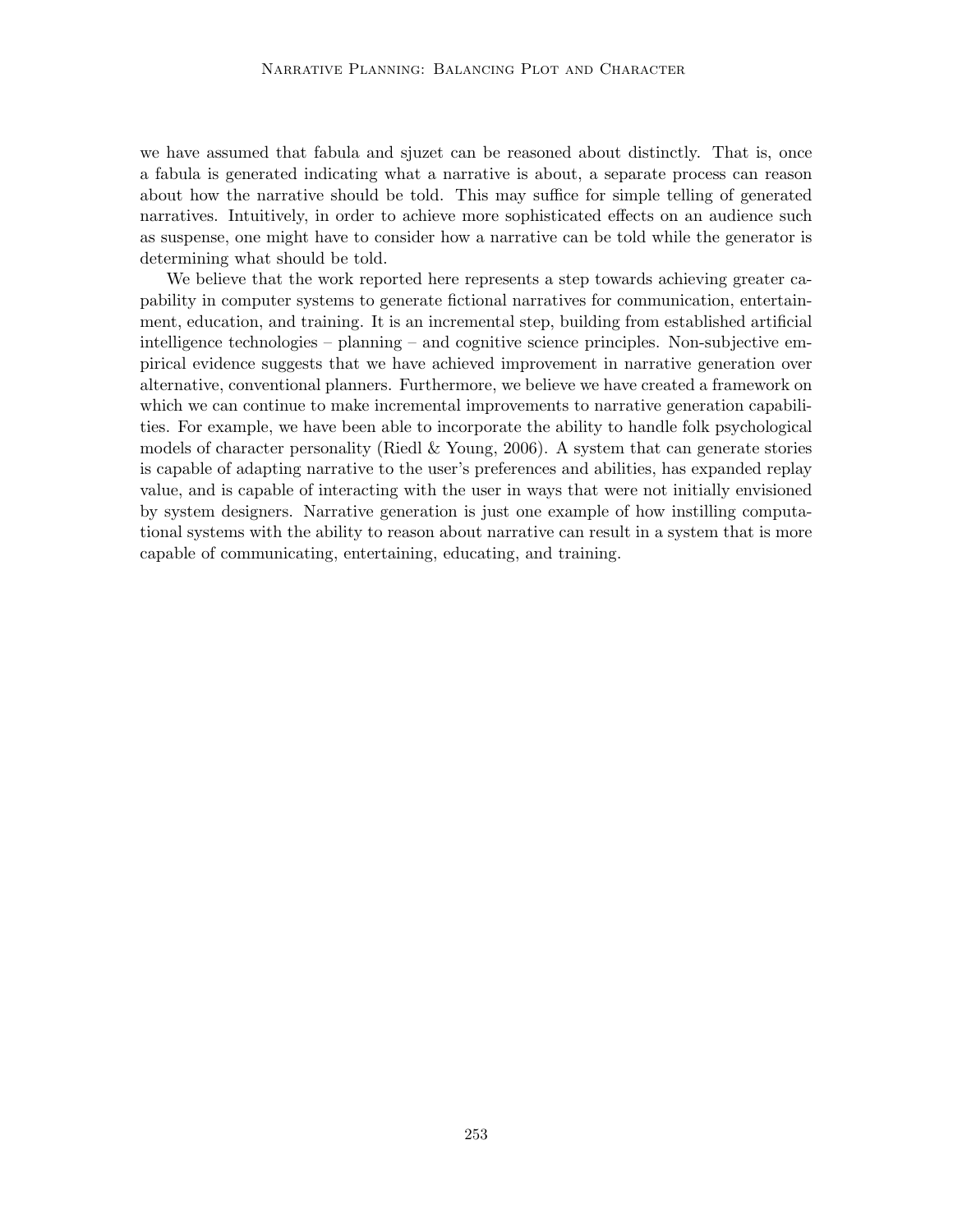# Appendix A.

This appendix contains details about the Aladdin planning domain used for the evaluation, including planning problem specification, heuristics, complete diagrams for the plans generated and their accompanying QUEST diagrams, and a partial trace generated during the creation of the Aladdin narrative.

### A.1 Planning Problem Specification for the Study

The POCL planning algorithm used in the evaluation study and our implementation of the IPOCL algorithm use PDDL-like formulations. A problem describes the initial world state and the goal situation. The operator library contains operator schemata. In the evaluation study, the POCL planning algorithm and IPOCL algorithm were given the same inputs. Note however that some parts of the inputs are not used by the POCL algorithm.

| character(aldin)              | character( <i>is</i> mine)      | character(genie)               |
|-------------------------------|---------------------------------|--------------------------------|
| male(aladdin)                 | female(jasmine)                 | $\text{monster}(\text{genic})$ |
| knight(aladdin)               | at(iasmine, castle)             | genie(genie)                   |
| at(aladdin, castle)           | alive(jasmine)                  | in(genie, lamp)                |
| alive(aladdin)                | single("> <sub>ismine</sub> )   | confined(genie)                |
| single(aldin)                 | beautiful(jasmine)              | alive(genie)                   |
| $logal-to(aladdin, jafar)$    | character(dragon)               | scary(genie)                   |
| character(iafar)              | $\text{monster}(\text{dragon})$ | place(castle)                  |
| male(iafar)                   | dragon (dragon)                 | place(mountain)                |
| king(iafar)                   | at(dragon, mountain)            | $\text{thing}(\text{lamp})$    |
| at(jafar, castle)             | alive(dragon)                   | $magic-lamp(lamp)$             |
| alive(iafar)<br>single(iafar) | scary(dragon)                   | has(dragon, lamp)              |

The following propositions define the initial state:

The following propositions define the outcome situation:

married-to(jafar, jasmine)  $\Box$   $\neg$ alive(genie)

The following action schemata were provided in the operator library for the evaluation study. Note the deviations from conventional PDDL. Constraints indicate immutable propositions that must always be true. Constraints function like preconditions except that they can only be satisfied by the initial state and no operators can negate a proposition that is used as a constraint in an operator schema. The actors slot lists the parameters that refer to the actors that intend the operation; we do not assume that the first parameter is always the intentional actor. Further, when there is more than one actor listed, the operator is a joint operation, meaning that the operator can only be accomplished by that many actors working as a team and that all actors intend one of the effects of the operator. When *happening* is true, the operator is a is allowed to remain an orphan. Some operators have effects of the form intends (?x, ?c) indicating that the effect of one of the characters bound to ?x has an intention to achieve the literal bound to ?c. There are no operators that have preconditions of that form; intention propositions are exclusively used by the IPOCL algorithm implementation.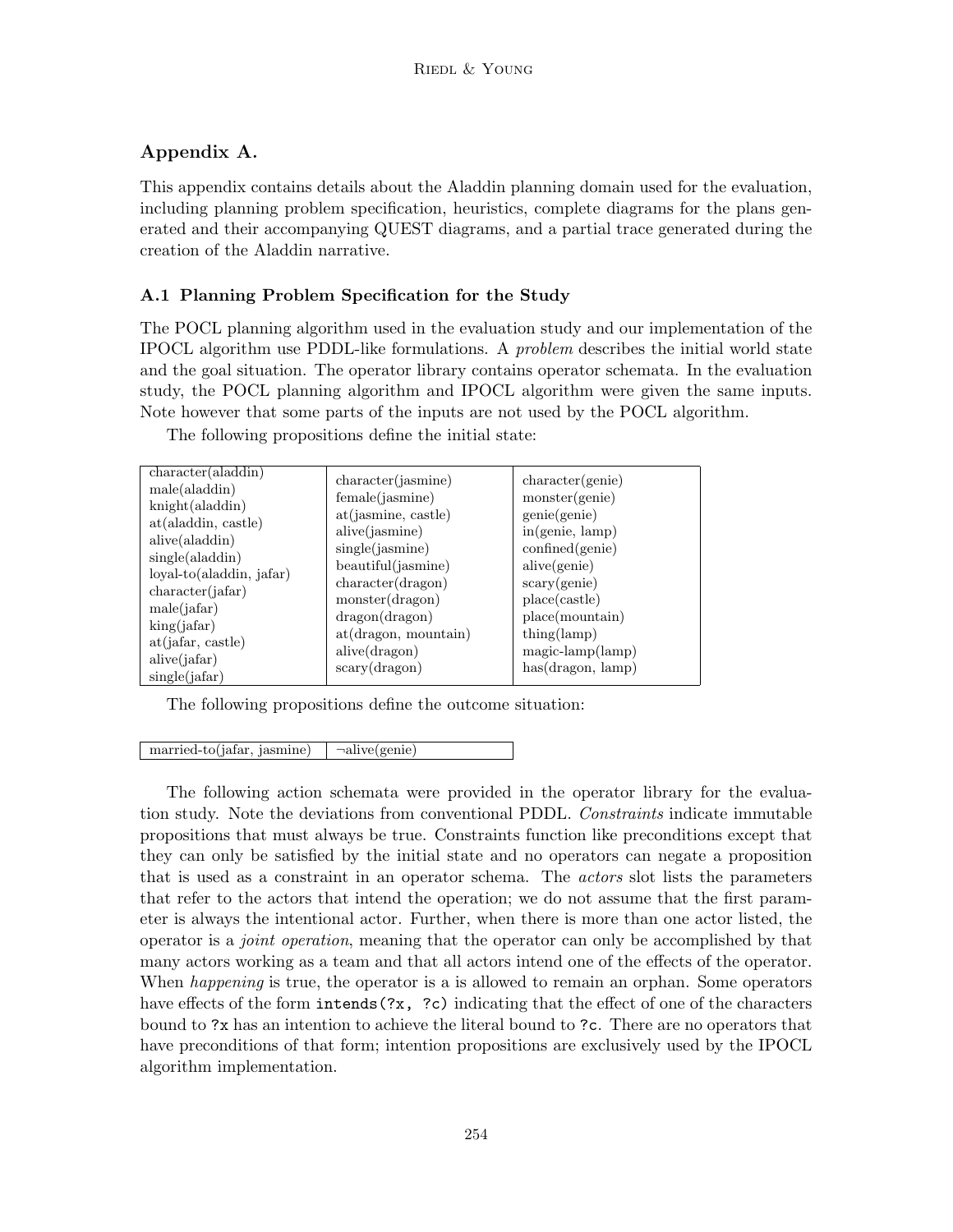| Action: travel (?traveller, ?from, ?dest)<br>actors: ?traveller<br>constraints: character(?traveller), place(?from), place(?dest)<br>precondition: at(?traveller, ?from), alive(?traveller), ?from $\neq$ ?dest<br>effect: $\neg$ at(?traveller, ?from), at(?traveller, ?dest)                                                                                                                                                                        |
|-------------------------------------------------------------------------------------------------------------------------------------------------------------------------------------------------------------------------------------------------------------------------------------------------------------------------------------------------------------------------------------------------------------------------------------------------------|
| Action: slay (?slayer, ?monster, ?place)<br>actors: ?slayer<br>constraints: knight(?slayer), monster(?monster), place(?place)<br>precondition: at(?slayer, ?place), at(?monster, ?place), alive(?slayer), alive(?monster)<br>effect: $\neg alive$ (?monster)                                                                                                                                                                                          |
| Action: pillage (?pillager, ?body, ?thing, ?place)<br>actors: ?pillager<br>constraints: character(?pillager), character(?body), thing(?thing), place(?place)<br>precondition: at(?pillager, ?place), at(?body, ?place), has(?body, ?thing),<br>$\neg alive(?body)$ , alive(?pillager), ?pillager $\neq$ ?body<br>effect: $\neg has(?body, ?thing)$ , has(?pillager, ?thing)                                                                           |
| Action: <b>give</b> (?giver, ?givee, ?thing, ?place)<br>actors: ?giver<br>constraints: character(?giver), character(?givee), thing(?thing), place(?place)<br>precondition: at(?giver, ?place), at(?givee, ?place), has(?giver, ?thing),<br>alive(?giver), alive(?givee), ?giver $\neq$ ?givee<br>effect: $\neg has(?given, ?thing)$ , has $(?givee, ?thing)$                                                                                          |
| Action: summon (?char, ?genie, ?lamp, ?place)<br>actors: ?char<br>constraints: character(?char), genie(?genie), magic-lamp(?lamp), place(?place)<br>precondition: at(?char, ?place), has(?char, ?lamp), in(?genie, ?lamp),<br>alive(?char), alive(?genie), ?char $\neq$ ?genie<br>effect: at(?genie, ?place), $\neg in(?genie, ?lamp)$ , $\neg confined(?genie)$ , controls(?char, ?genie, ?lamp)                                                     |
| Action: love-spell (?genie, ?target, ?lover)<br>actors: ?genie<br>constraints: genie(?genie), character(?target), character(?lover)<br>precondition: $\neg$ confined(?genie), $\neg$ loves(?target, ?lover), alive(?genie), alive(?target), alive(?lover),<br>?genie≠?target, ?genie≠?lover, ?target≠?lover<br>effect: loves(?target, ?lover), intends(?target, married-to(?target, ?lover))                                                          |
| Action: marry (?groom, ?bride, ?place)<br>actors: ?groom, ?bride<br>constraints: male(?groom), female(?bride), place(?place)<br>precondition: at(?groom, ?place), at(?bride, ?place), loves(?groom, ?bride), loves(?bride, ?groom),<br>alive(?groom), alive(?bride)<br>effect: married(?groom), married(?bride), $\neg\text{single}(?\text{groom})$ , $\neg\text{single}(?\text{bridge})$ ,<br>married-to(?groom, ?bride), married-to(?bride, ?groom) |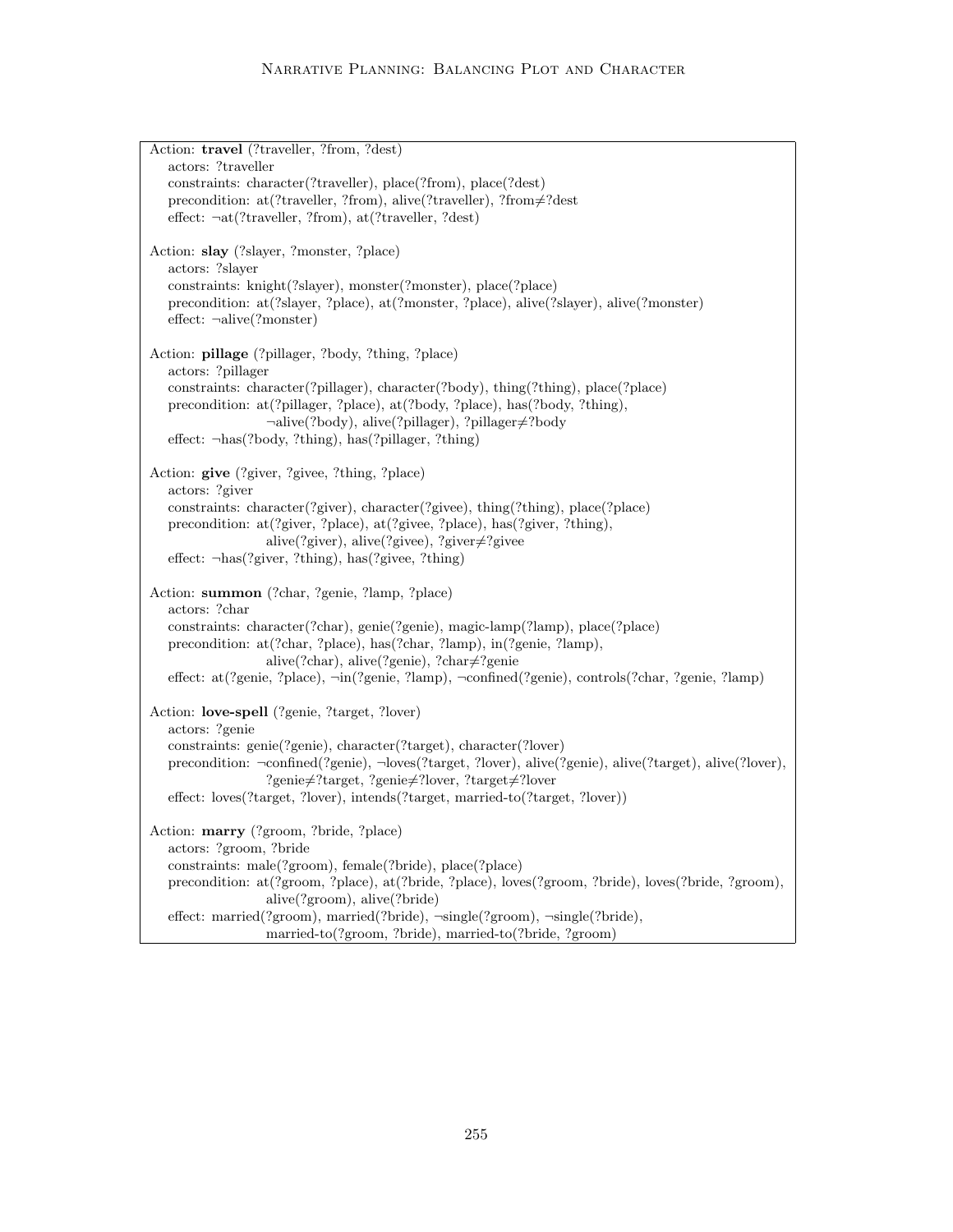```
Action: fall-in-love (?male, ?female, ?place)
   actors: ?male
   happening: t
   constraints: male(?male), female(?female), place(?place)
   precondition: at(?male, ?place), at(?female, ?place), single(?male), alive(?male), alive(?female),
                   ¬loves(?male, ?female), ¬loves(?female, ?male), beautiful(?female)
   effect: loves(?male, ?female), intends(?male, married-to(?male, ?female))
Action: order (?king, ?knight, ?place, ?objective)
   actors: ?king
   constraints: king(?king), knight(?knight), place(?place)
   precondition: at(?king, ?place), at(?knight, ?place), alive(?king), alive(?knight),
                  loyal-to(?knight, ?king)
   effect: intends(?knight, ?objective)
Action: command (?char, ?genie, ?lamp, ?objective)
   actors: ?char
   constraints: character(?char), genie(?genie), magic-lamp(?lamp)
   precondition: has(?char, ?lamp), controls(?char, ?genie, ?lamp), alive(?char), alive(?genie),
                   ?char≠?genie
   effect: intends(?genie, ?objective)
Action: appear-threatening (?monster, ?char, ?place)
   actors: ?monster
   happening: t
   constraints: monster(?monster), character(?char), place(?place)
   precondition: at(?monster, ?place), at(?char, ?place), scary(?monster), ?monster\neq?char
   effect: intends(?char, ¬alive(?monster))
```
As mentioned in Section 4.5, we required domain-dependent and domain-independent heuristics to generate the example fabula shown in Figure 13 (the plan structure diagram is shown in Figure 15). In IPOCL, heuristics evaluate a plan node and return an integer such that solutions are evaluated to 0 and the higher the number the farther the plan node is from being a solution. We used two heuristic functions whose return values were added together.

- Domain-independent heuristic
	- 1 for each action
	- 1 for each flaw
	- 10 for each frame of commitment if there is more than one frame per character
	- 1000 for orphans to be performed by characters for which there are no frames of commitment
- Domain-dependent heuristic
	- 5000 for repeat actions
	- 5000 for frames of commitment for character-goal combinations that are not on the following lists: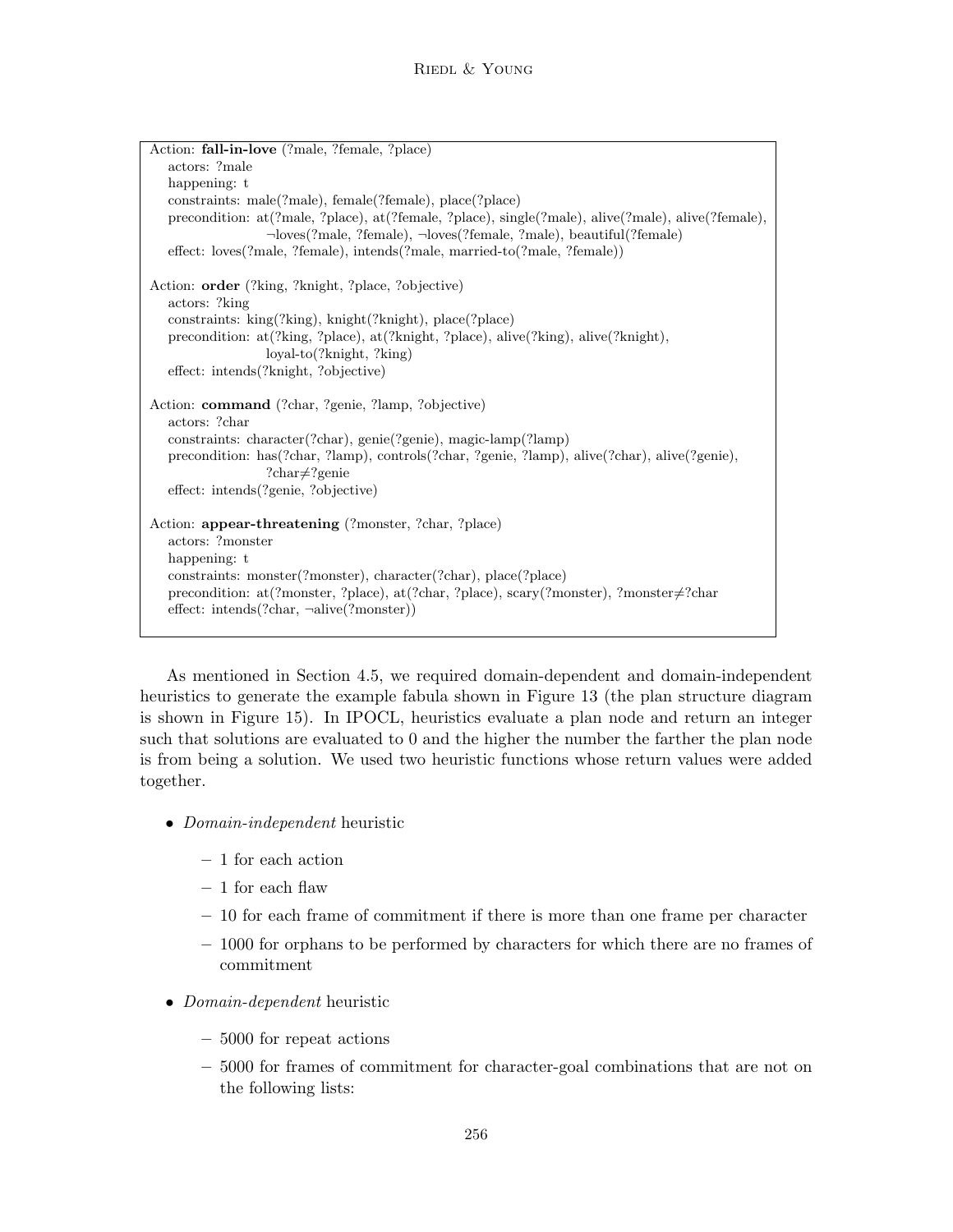- ∗ Aladdin intends has(king, lamp), ¬alive(genie), ¬alive(dragon), has(hero, lamp), or married-to(hero, jasmine)
- ∗ Jafar intends married-to(jafar, jasmine)
- ∗ Jasmine intends married-to(jasmine, jafar), or married-to(jasmine, jafar)
- ∗ Genie intends loves(jasmine, jafar), loves(jafar, jasmine), loves(aladdin, jasmine), or loves(jasmine, jafar)
- 1000 if the action marry is not associated with two frames of commitment

# A.2 Plan Diagrams and QUEST Structures for the Study

The subsequent figures show the plan diagrams and corresponding QUEST structures for fabula generated for the evaluation.

- Figure 14: a fabula plan automatically generated by a POCL planning algorithm for the POCL condition of the evaluation study.
- Figure 15: a fabula plan automatically generated by our IPOCL algorithm implementation for the IPOCL condition on the evaluation study.
- Figure 16: the QUEST structure corresponding to the fabula plan for the POCL condition of the evaluation study.
- Figure 17: the QUEST structure corresponding to the fabula plan for the IPOCL condition of the evaluation study.

In Figures 14 and 15, solid boxes represent actions in the plan structure (where the last action is the *goal step*). Solid arrows represent causal links and the associated text is both an effect of the preceding action and a precondition of the successive action. Dashed arrows are temporal constraints found by the planning algorithm, indicating a necessary temporally ordering between two actions added due to promotion or demotion strategies for resolving causal threats. In Figure 15, ovals are frames of commitment and horizontal dashed lines represent membership of actions in frames of commitment.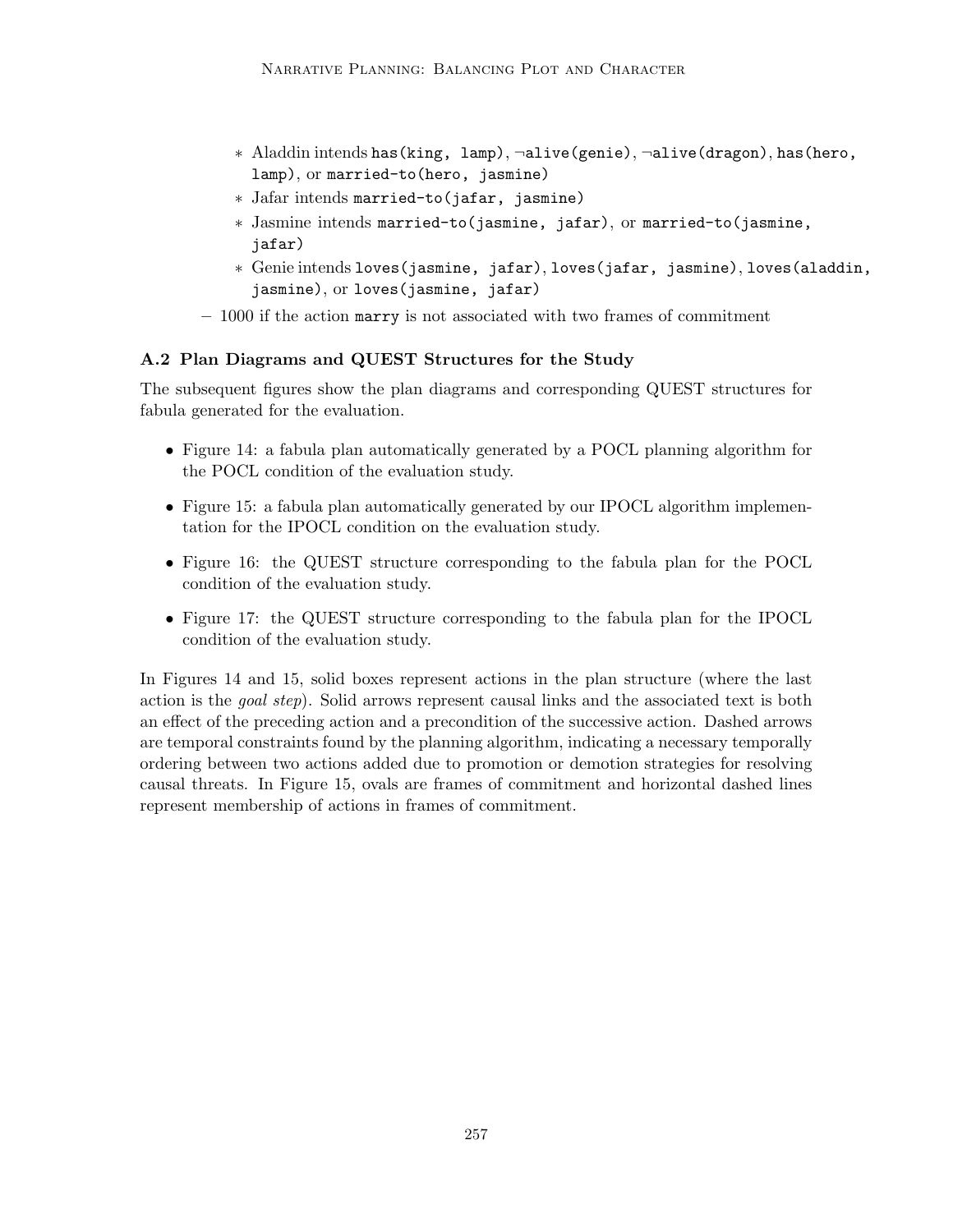

Figure 14: Fabula plan representation of the story used in the POCL condition of the evaluation study.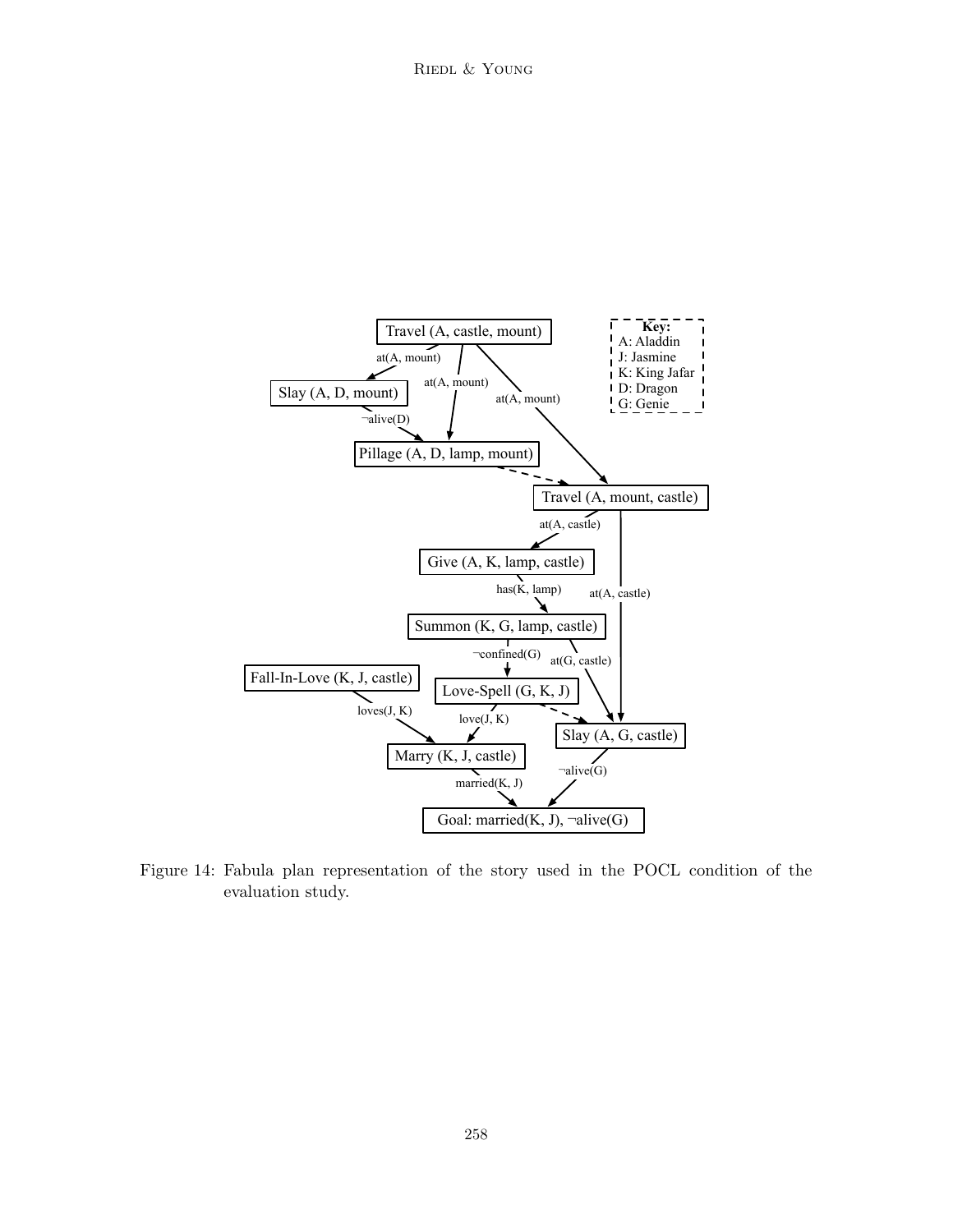

Figure 15: Fabula plan representation of the story used in the experimental IPOCL of the evaluation study.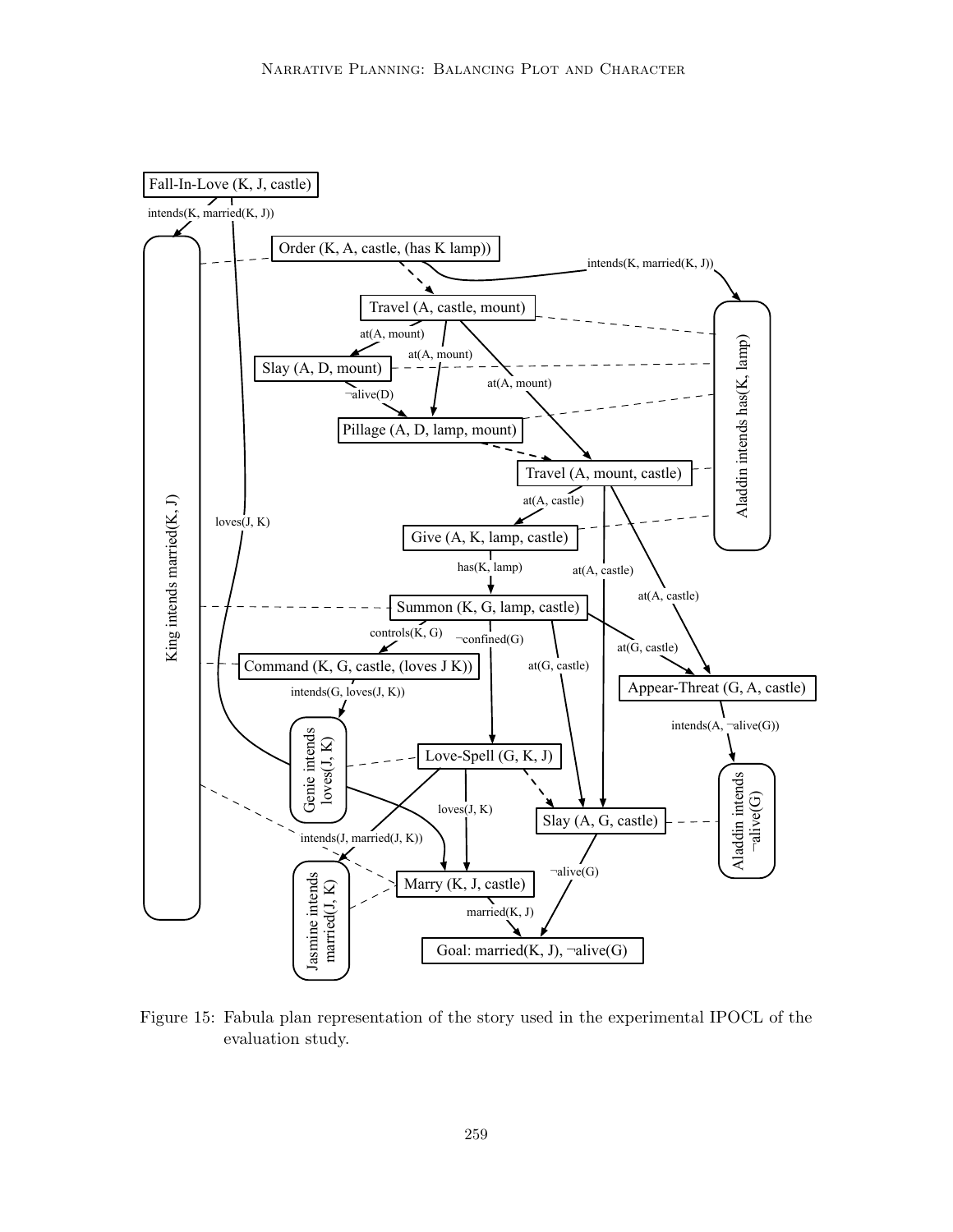

Figure 16: The QUEST knowledge structure for the story plan from the POCL condition.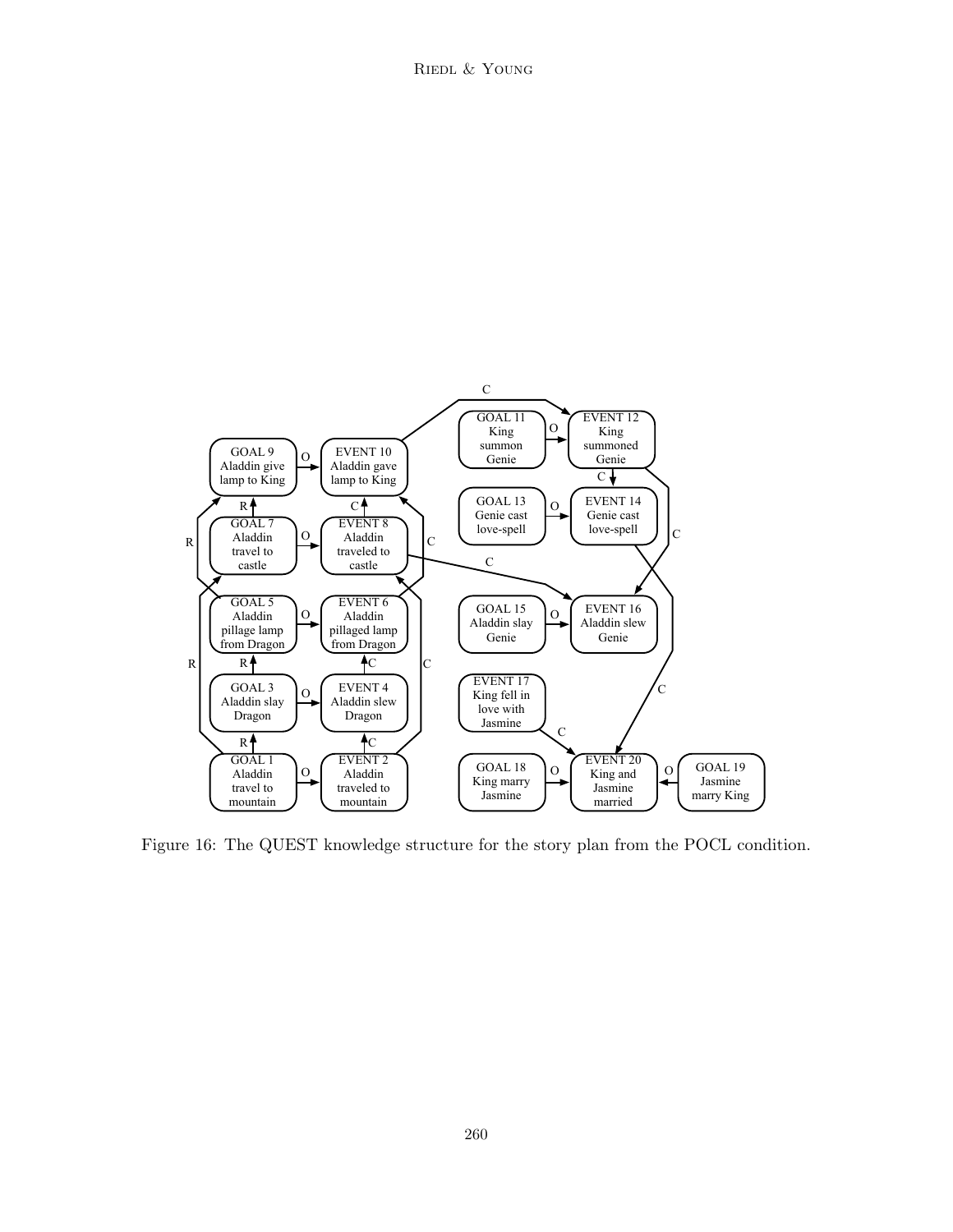

Figure 17: The QUEST knowledge structure for the story plan from the IPOCL condition.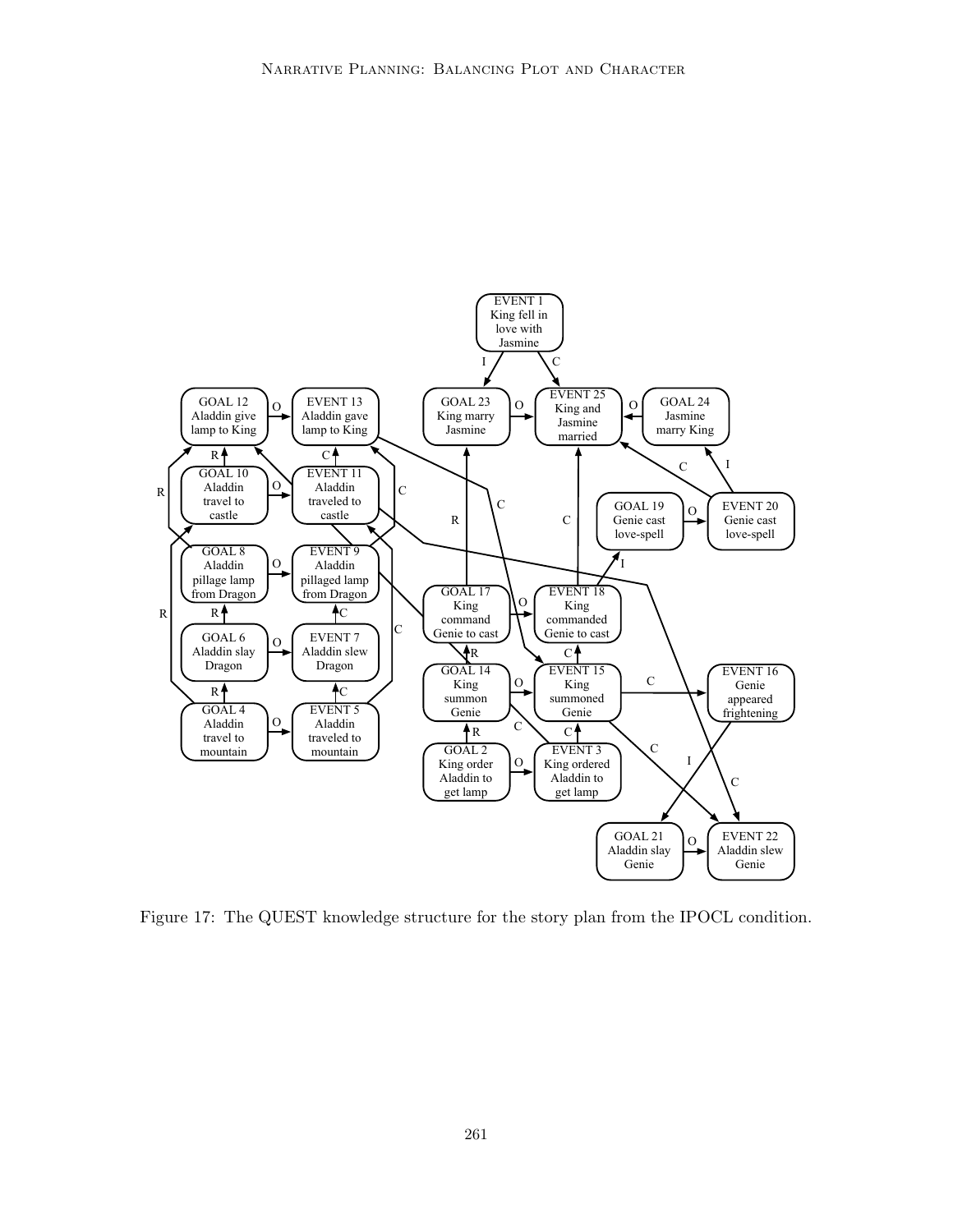### A.3 Trace

The following is a portion of a trace generated by IPOCL initialized with the above fabula planning problem specification and heuristic. The trace focuses on the generation of some of the nodes in the plan space that contribute to the final solution (shown graphically in Figure 15).

plan0

```
reason: initial plan
now working on: open condition married-to(jafar, jasmine) on step goal
children: 98 (visited 2; selecting 9)
```
plan 9

```
reason: created new step 1: marry(jafar, jasmine, castle) to solve married-to(jafar, jasmine)
now working on: open motivation intends(jafar, married-to(jafar, jasmine)) on frame 2
children: 9 (visited 2; selecting 105)
```
plan 105

```
reason: created new step 2: fall-in-love(jafar, jasmine, castle) to solve
  intends(jafar, married-to(jafar, jasmine))
now working on: open motivation intends(jasmine, married-to(jasmine, jafar)) on frame 1
children: 3 (visited 1; selecting 122)
```
plan 122

```
reason: created new step 3: love-spell(genie, jasmine, jafar) to solve
  intends(jasmine, married-to(jasmine, jafar))
now working on: open motivation intends(genie, loves(jasmine, jafar)) on frame 3
children: 8 (visited 2; selecting 141)
```
plan 141

```
reason: created new step 4: command(jafar, genie, lamp, loves(jasmine, jafar)) to solve
  intends(genie, loves(jasmine, jafar))
now working on: open condition alive(genie) on step 4
children: 1 (visited 1; selecting 197)
```
...

plan 591

reason: created new step 6: give(aladdin, jafar, lamp, castle) to solve has(jafar, lamp) now working on: open motivation intends (aladdin, has (jafar, lamp)) on frame 4 children: 4 (visited 2; selecting 4675)

plan 4675

reason: created new step 7: order(jafar, aladdin, castle, has(jafar, lamp)) to solve intends(aladdin, has(jafar, lamp)) now working on: open condition loyal-to(aladdin, jafar) on step 7 children: 1 (visited 1; selecting 21578)

...

plan 21597

reason: created new step 8: pillage(aladdin, dragon, lamp, mountain) to solve has(aladdin, lamp) now working on: open condition alive(aladdin) on step 8 children: 1 (visited 1; selecting 21653)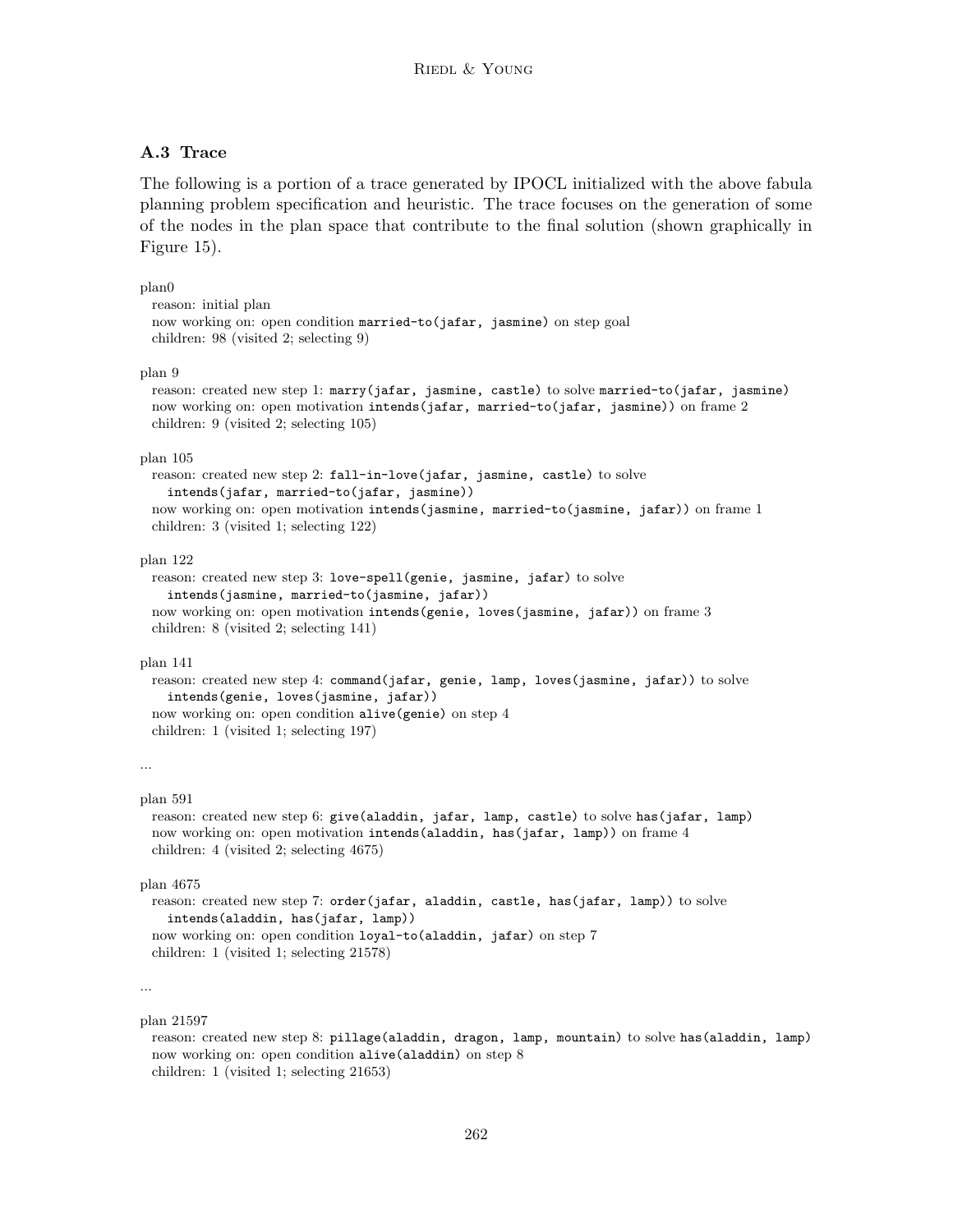#### Narrative Planning: Balancing Plot and Character

...

```
plan 1398116
 reason: created new step 12: slay(aladdin, genie, castle) to solve ¬alive(genie)
 now working on: causal threat on alive(genie) between 0 and 3, clobbered by step 12
 children: 1 (visited 1; selecting 1398282)
...
plan 1398289
 reason: created new step 13: appear-threatening(genie, aladdin, mountain) to solve
    intends(aladdin, ¬alive(genie))
 now working on: open condition scary(genie) on step 13
 children: 1 (visited 1; selecting 1398304)
...
plan 1398364
 reason: adoption of step 4 by frame 2: jafar intends married-to(jafar, jasmine)
 now working on: intent flaw for aladdin, to possibly link step 8 to frame 4: aladdin intends
    has(jafar, lamp)
 children: 2 (visited 2; selecting 1398368)
plan 1398368
 reason: adoption of step 8 by frame 4: aladdin intends has (jafar, lamp)
  now working on: intent flaw for aladdin, to possibly link step 10 to frame 4: aladdin intends
    has(jafar, lamp)
 children: 2 (visited 2; selecting: 1398376)
...
plan 1398384
 reason: no adoption of step 2 by frame 2: jafar intends married-to(jafar, jasmine)
 now working on: intent flaw for jasmine, to possibly link step 12 to frame 1: jasmine intends
    married-to(jasmine, jafar)
 children: 2 (visited 2; selecting 1398400)
...
plan 1398576
 reason: adoption of step 7 by frame 2: jafar intends married-to(jafar, jasmine)
 now working on: intent flaw for aladdin, to possibly link step 9 to frame 4: aladdin intends
    has(jafar, lamp)
 children: 2 (visited 1; selecting 1398640)
```
plan 1398640

reason: adoption of step 9 by frame 4: aladdin intends has (jafar, lamp) solution found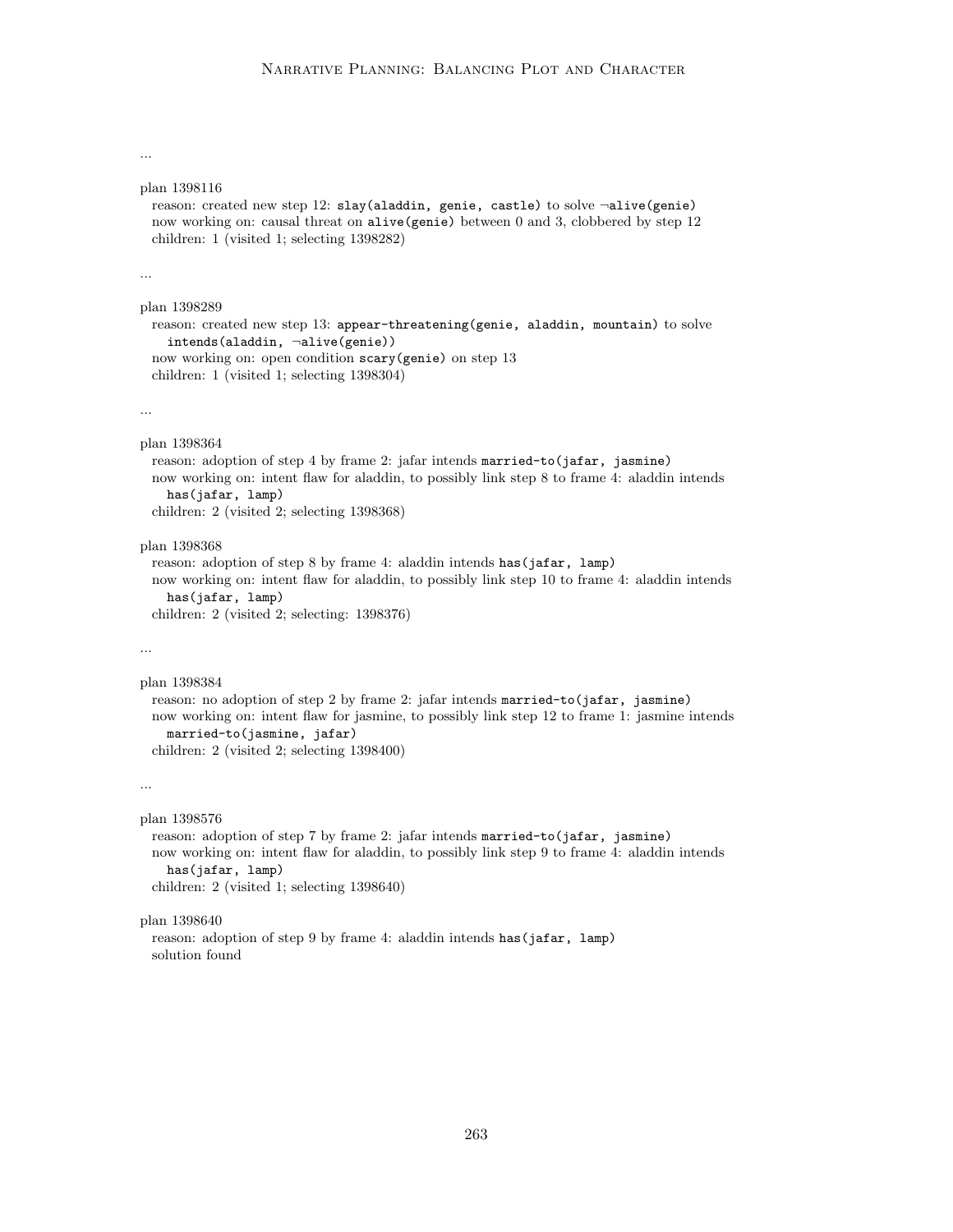# References

- Aylett, R. (1999). Narrative in virtual environments towards emergent narrative. In Mateas, M., & Sengers, P. (Eds.), Narrative Intelligence: Papers from the AAAI Fall Symposium (Technical Report FS-99-01), pp. 83–86. AAAI Press, Menlo Park.
- Aylett, R. (2000). Emergent narrative, social immersion and "storification". In *Proceedings* of the 1st International Workshop on Narrative and Interactive Learning Environments.
- Bae, B.-C., & Young, R. M. (2008). A use of flashback and foreshadowing for surprise arousal in narrative using a plan-based approach. In Proceedings of the 1st International Conference on Interactive Digital Storytelling, pp. 156–167.
- Bal, M. (1998). Narratology: An Introduction to the Theory of Narrative. University of Toronto Press.
- Bates, J. (1992). Virtual reality, art, and entertainment. Presence: The Journal of Teleoperators and Virtual Environments,  $1(1)$ , 133–138.
- Bates, J. (1994). The role of emotion in believable agents. Communications of the ACM,  $37(7), 122 - 125.$
- Bates, J., Loyall, A., & Reilly, W. (1992). Integrating reactivity, goals, and emotion in a broad agent. In Proceedings of the 14th Annual Conference of the Cognitive Science Society, pp. 696–706.
- Black, J. B., & Wilensky, R. (1979). An evaluation of story grammars. Cognitive Science, 3, 213–230.
- Blair, D., & Meyer, T. (1997). Tools for an interactive virtual cinema. In Trappl, R., & Petta, P. (Eds.), Creating Personalities for Synthetic Actors: Towards Autonomous Personality Agents, pp. 83–91. Springer.
- Blumberg, B., & Galyean, T. (1995). Multi-level direction of autonomous creatures for real-time virtual environments. In Proceedings of the 22nd Annual Conference on Computer Graphics, pp. 47–54.
- Bratman, M. (1987). Intentions, Plans, and Practical Reason. Harvard University Press, Cambridge, MA.
- Bruner, J. (1990). Acts of Meaning. Harvard University Press, Cambridge.
- Callaway, C., & Lester, J. (2002). Narrative prose generation. Artificial Intelligence,  $139(2)$ , 213–252.
- Carbonell, J. (1980). Towards a process model of human personality traits. Artificial Intelligence, 15, 49–74.
- Cavazza, M., Charles, F., & Mead, S. (2002). Planning characters' behaviour in interactive storytelling. Journal of Visualization and Computer Animation, 13, 121–131.
- Charles, F., Lozano, M., Mead, S., Bisquerra, A., & Cavazza, M. (2003). Planning formalisms and authoring in interactive storytelling. In *Proceedings of the 1st Interna*tional Conference on Technologies for Interactive Digital Storytelling and Entertainment.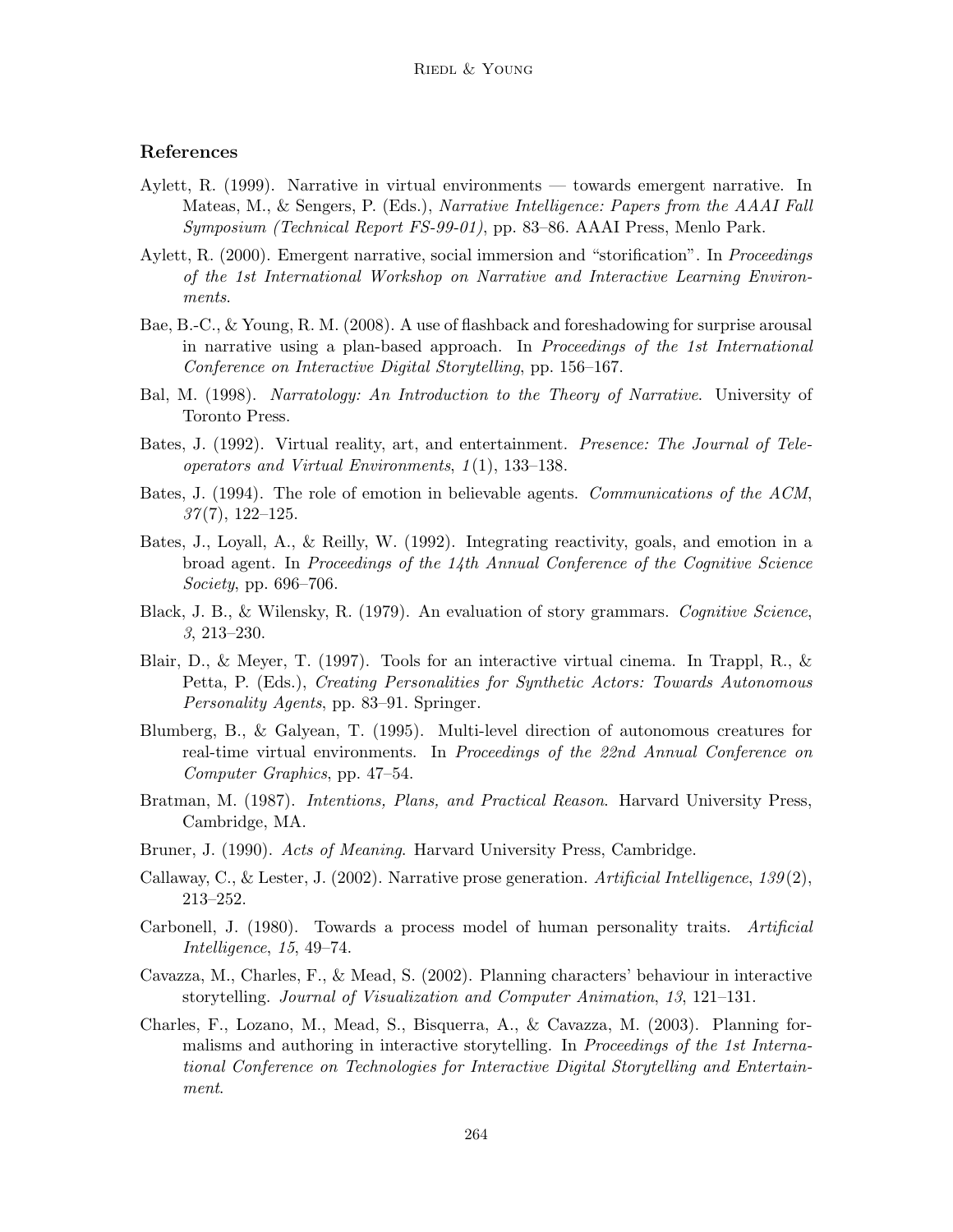- Chatman, S. (1993). Reading Narrative Fiction. Macmillan Publishing Company, New York.
- Cheong, Y.-G., & Young, R. M. (2008). Narrative generation for suspense: Modeling and evaluation. In Proceedings of the 1st International Conference on Interactive Digital Storytelling, pp. 144–155.
- Christian, D., & Young, R. (2004). Comparing cognitive and computational models of narrative structure. In Proceedings of the 19th National Conference on Artificial Intelligence, pp. 385–390.
- Dehn, N. (1981). Story generation after TALE-SPIN. In *Proceedings of the 7th International* Joint Conference on Artificial Intelligence, pp. 16–18.
- Dennett, D. (1989). The Intentional Stance. MIT Press, Cambridge, MA.
- Fikes, R., & Nilsson, N. (1971). STRIPS: a new approach to the application of theorem proving to problem solving. Artificial Intelligence, 2, 189–208.
- Fitzgerald, A., Kahlon, G., & Riedl, M. O. (2009). A computational model of emotional response to stories. In Proceedings of the 2nd Joint International Conference on Interactive Digital Storytelling, pp. 312–315.
- Gerrig, R. (1994). Narrative thought?. *Personality and Social Psychology Bulletin, 20*(6), 712–715.
- Gerrig, R. J. (1993). Experiencing Narrative Worlds: On the Psychological Activities of Reading. Yale University Press, New Haven.
- Gerrig, R. J., & Bernardo, A. (1994). Readers as problem-solvers in the experience of suspense. Poetics, 22, 459–472.
- Gervás, P., Díaz-Agudo, B., Peinado, F., & Hervás, R. (2005). Story plot generation based on CBR. Journal of Knowledge-Based Systems, 18 (4–5), 235–242.
- Graesser, A., Lang, K. L., & Roberts, R. M. (1991). Question answering in the context of stories. Journal of Experimental Psychology: General, 120(3), 254–277.
- Graesser, A., Singer, M., & Trabasso, T. (1994). Constructing inferences during narrative text comprehension. Psychological Review, 101 (3), 371–395.
- Gratch, J., & Marsella, S. (2004). A domain-independent framework for modeling emotion. Journal of Cognitive Systems Research, 5 (4), 269–306.
- Grosz, B., & Sidner, C. (1990). Plans for discourse. In Cohen, P., Morgan, J., & Pollack, M. (Eds.), Intentions in Communication, pp. 417–444. MIT Press.
- Grosz, B., & Kraus, S. (1996). Collaborative plans for complex group action. Artificial Intelligence, 86 (2), 269–357.
- Hayes-Roth, B., van Gent, R., & Huber, D. (1997). Acting in character. In Trappl, R., & Petta, P. (Eds.), Creating Personalities for Synthetic Characters: Towards Autonomous Personality Agents, pp. 92–112. Springer.
- Herman, D. (2002). Story Logic: Problems and Possibilities of Narrative. University of Nebraska Press, Lincoln, NE.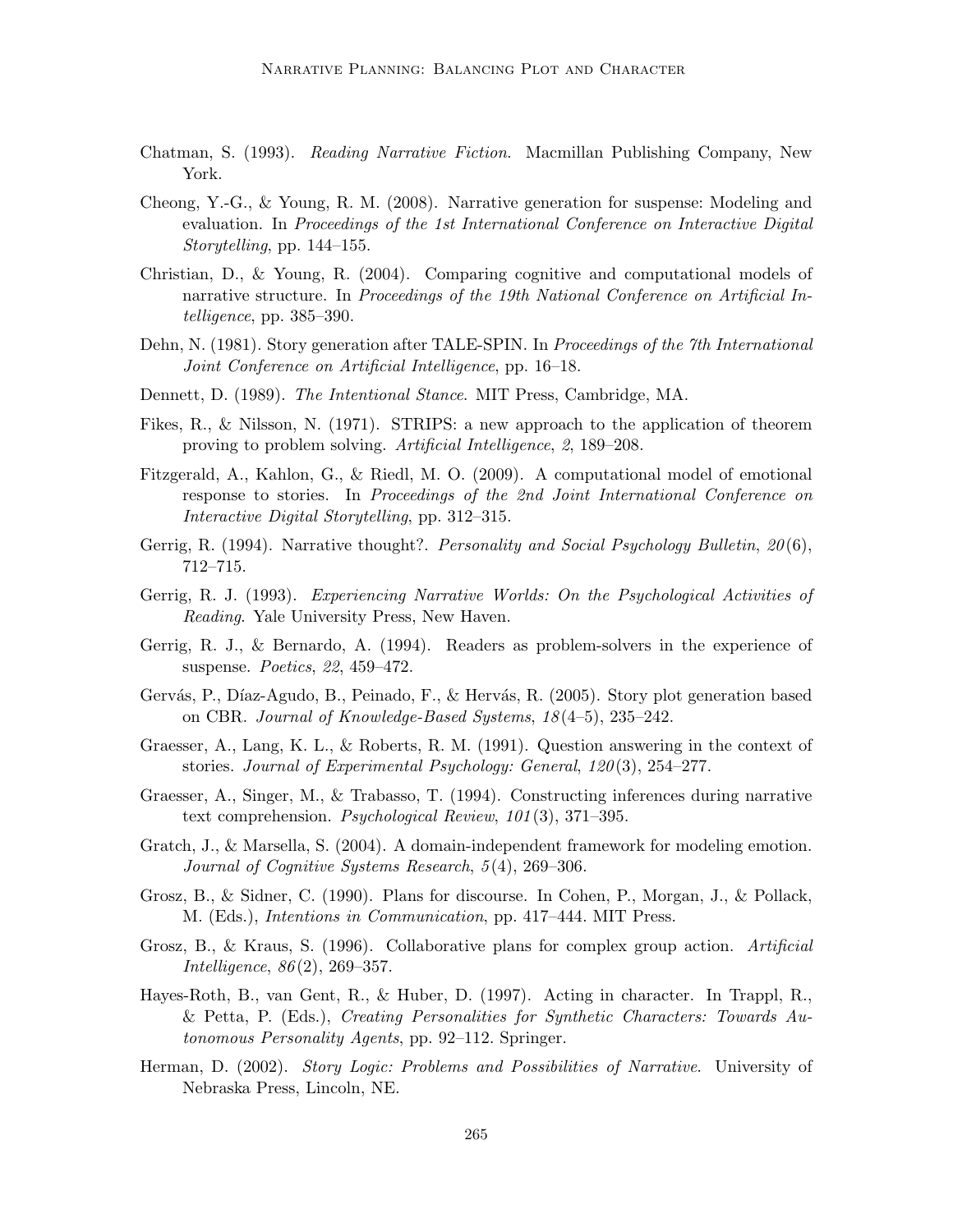- Hoffmann, J., & Nebel, B. (2001). The FF planning system: Fast plan generation through heuristic search. Journal of Artificial Intelligence Research, 14, 253–302.
- Jhala, A. H. (2009). Cinematic Discourse Generation. Ph.D. thesis, North Carolina State University.
- Kelso, M., Weyhrauch, P., & Bates, J. (1993). Dramatic presence. *Presence: The Journal* of Teleoperators and Virtual Environments,  $2(1)$ , 1–15.
- Knoblock, C. (1994). Generating parallel execution plans with a partial-order planner. In Proceedings of the 2nd International Conference on Artificial Intelligence and Planning Systems, pp. 98–103.
- Laurel, B. (1986). Toward the Design of a Computer-Based Interactive Fantasy System. Ph.D. thesis, Ohio State University.
- Lebowitz, M. (1984). Creating characters in a story-telling universe. Poetics, 13, 171–194.
- Lebowitz, M. (1985). Story-telling as planning and learning. *Poetics*, 14, 483–502.
- Lebowitz, M. (1987). Planning stories. In Proceedings of the 9th Annual Conference of the Cognitive Science Society, pp. 234–242.
- Lester, J., Voerman, J., Towns, S., & Callaway, C. (1999). Deictic believability: Coordinating gesture, locomotion, and speech in lifelike pedagogical agents. Applied Artificial Intelligence, 13 (4-5), 383–414.
- Loyall, A. B. (1997). Believable Agents: Building Interactive Personalities. Ph.D. thesis, School of Computer Science, Carnegie Mellon University.
- Maes, P., Darrell, T., Blumberg, B., & Pentland, A. (1995). The ALIVE system: Fullbody interaction with autonomous agents. In Proceedings of the 1995 Conference on Computer Animation.
- Mateas, M. (1997). An Oz-centric review of interactive drama and believable agents. Technical report CMU-CS-97-156, School of Computer Science, Carnegie Mellon University.
- Mateas, M., & Sengers, P. (1999). Narrative intelligence. In Mateas, M., & Sengers, P. (Eds.), Narrative Intelligence: Papers from the 1999 Fall Symposium (Technical Report  $FS-99-01$ , pp. 1–10. AAAI Press, Menlo Park, CA.
- McKoon, G., & Ratcliff, R. (1992). Inference during reading. *Psychological Review*, 99, 440–466.
- Meehan, J. R. (1976). The Metanovel: Writing Stories by Computers. Ph.D. thesis, Yale University.
- Meehan, J. R. (1977). TALE-SPIN: An interactive program that writes stories. In *Proceed*ings of the 5th International Joint Conference on Artificial Intelligence, pp. 91–98.
- Penberthy, J. S., & Weld, D. S. (1992). UCPOP: A sound, complete, partial-order planner for ADL. In Proceedings of the 3rd International Conference on Knowledge Representation and Reasoning, pp. 103–114.
- P $\acute{e}$ rez y P $\acute{e}$ rez, R., & Sharples, M. (2001). MEXICA: A computer model of a cognitive account of creative writing. Journal of Experimental and Theoretical Artificial Intelligence, 13, 119–139.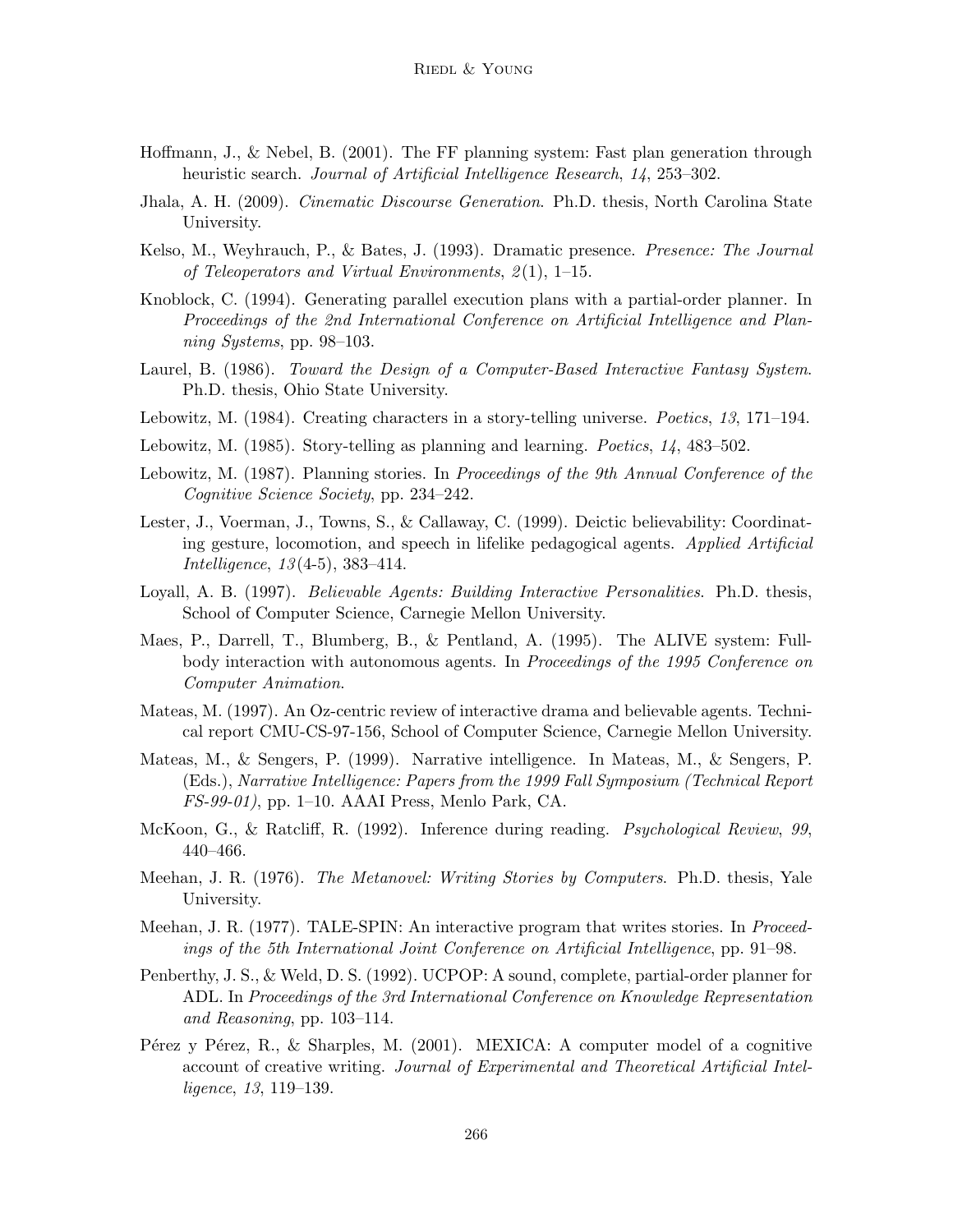- Perlin, K., & Goldberg, A. (1996). Improv: A system for scripting interactive actors in virtual worlds. In Proceedings of the 23rd International Conference on Computer Graphics and Interactive Techniques, pp. 205–216.
- Pollack, M. (1992). The uses of plans. Artificial Intelligence,  $57(1)$ ,  $43-68$ .
- Porteous, J., & Cavazza, M. (2009). Controlling narrative generation with planning trajectories: the role of constraints. In Proceedings of the 2nd International Conference on Interactive Digital Storytelling, pp. 234–245.
- Prince, G. (1987). A Dictionary of Narratology. University of Nebraska Press, Lincoln.
- Propp, V. (1968). Morphology of the Folktale. University of Texas Press, Austin, TX.
- Reilly, W. (1996). Believable Social and Emotional Agents. Ph.D. thesis, School of Computer Science, Carnegie Mellon University.
- Riedl, M. O. (2004). Narrative Generation: Balancing Plot and Character. Ph.D. thesis, North Carolina State University.
- Riedl, M. O. (2009). Incorporating authorial intent into generative narrative systems. In Louchart, S., Roberts, D., & Mehta, M. (Eds.), *Intelligent Narrative Technologies II:* Papers from the 2009 Spring Symposium (Technical Report SS-09-06), pp. 91–94, Palo Alto, CA. AAAI Press.
- Riedl, M. O., & Young, R. M. (2005). An objective character believability evaluation procedure for multi-agent story generation systems. In *Proceedings of the 5th International* Conference on Intelligent Virtual Agents (IVA), pp. 278–291.
- Riedl, M. O., & Young, R. M. (2006). Story planning as exploratory creativity: Techniques for expanding the narrative search space. New Generation Computing, 24 (3), 303–323.
- Rizzo, P., Veloso, M., Miceli, M., & Cesta, A. (1999). Goal-based personalities and social behaviors in believable agents. Applied Artificial Intelligence, 13, 239–272.
- Rumelhart, D. (1975). Notes on a schema for stories. In Bobrow, D., & Collins, A. (Eds.), Representation and Understanding: Studies in Cognitive Science, pp. 185–210. Academic Press, New York.
- Sacerdoti, E. (1977). A Structure for Plans and Behavior. Elsevier, New York.
- Sadock, J. (1990). Comments on Vanderveken and on Cohen and Levesque. In Cohen, P., Morgan, J., & Pollack, M. (Eds.), Intentions in Communication, pp. 257–270. MIT Press, Cambridge, MA.
- Schank, R., & Abelson, R. (1977). Scripts, Plans, Goals, and Understanding: An Inquiry into Human Knowledge Structures. Lawrence Erlbaum Associates.
- Seif El-Nasr, M., Yen, J., & Ioerger, T. (2000). FLAME fuzzy logic adaptive model of emotions. Autonomous Agents and Multi-Agent Systems, 3, 219–257.
- Sengers, P. (2000). Schizophrenia and narrative in artificial agents. In *Proceedings of the* 1st International Workshop on Narrative and Interactive Learning Environments.
- Sharples, M. (1999). How We Write: Writing as Creative Design. Routledge, London.
- Smith, T., & Witten, I. (1991). A planning mechanism for generating story texts. Literary and Linguistic Computation,  $6(2)$ , 119–126.